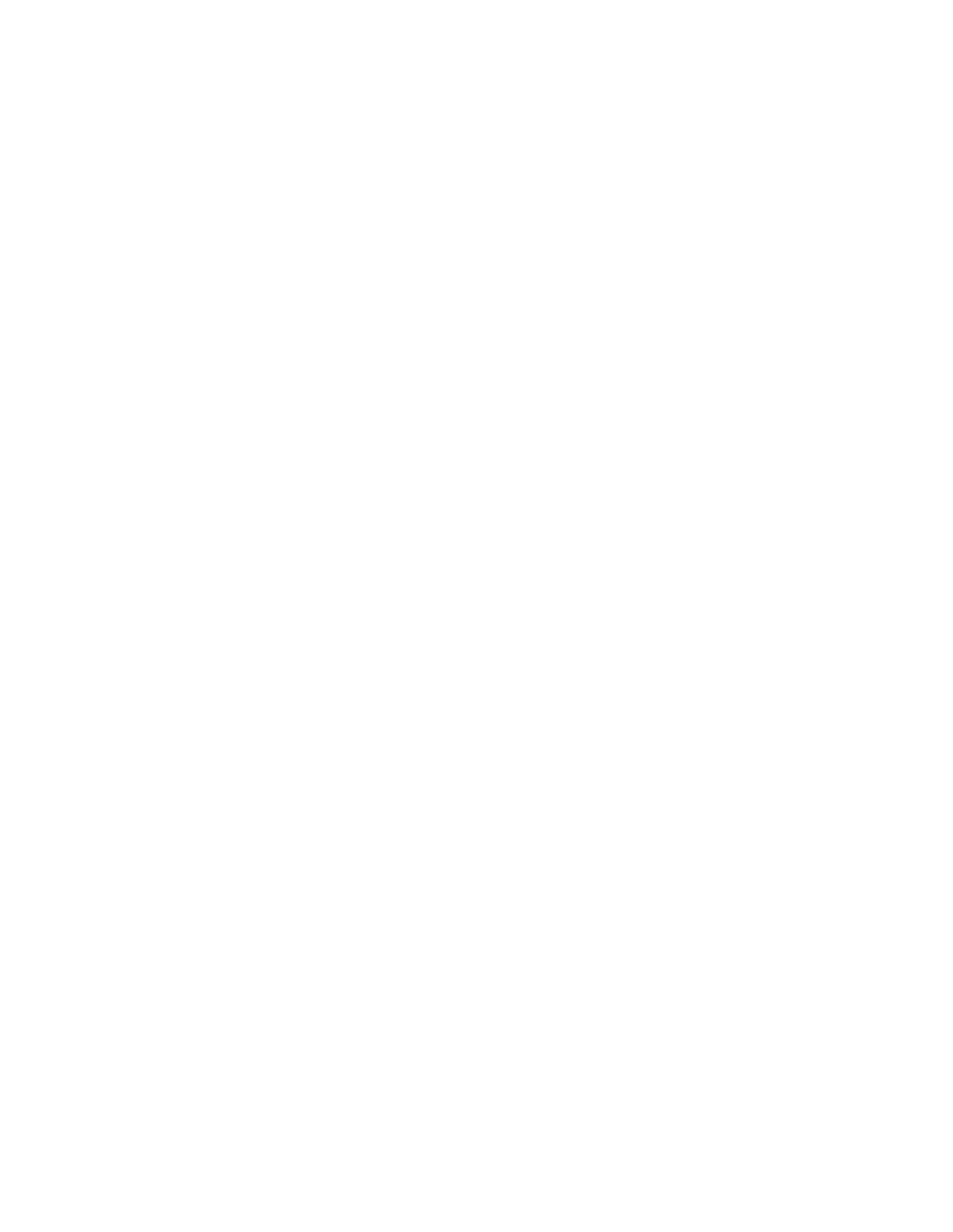# **ALIGNING TO 2020**

How the FP2020 Core Partners Can Work Better, Together

**FINAL REPORT OF THE WORKING GROUP ON ALIGNMENT IN FAMILY PLANNING**

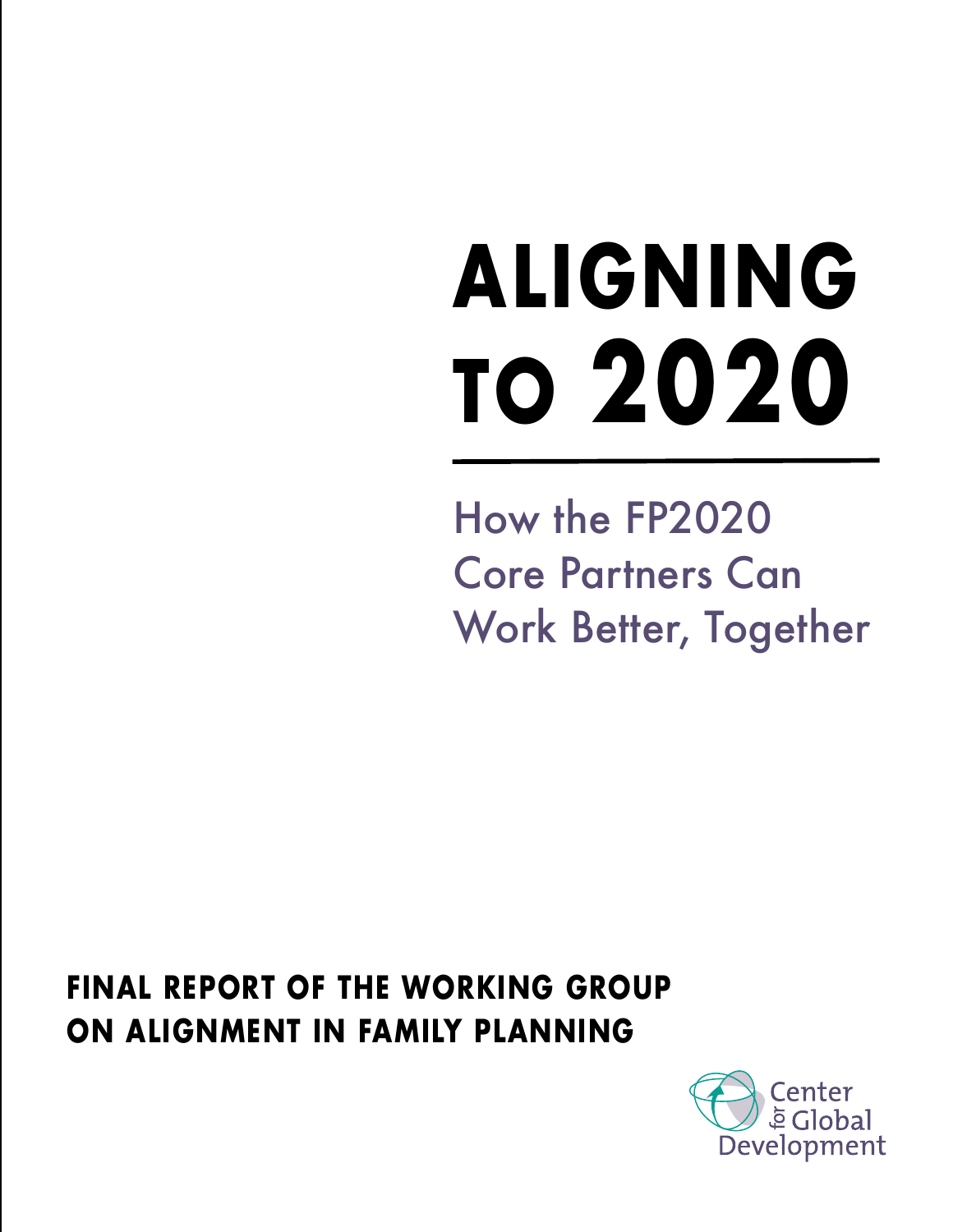This document is the final report of the Center for Global Development (CGD) Working Group on Alignment in Family Planning. The report draws from working group discussions and a series of background analyses commissioned by CGD and conducted by Fiona Duby, Victoria Fan, Karen Grepin, Sunja Kim, Marilyn McDonagh, Andrew Mirelman, Roxanne Oroxom, Rachel Silverman, and Miriam Temin. Special thanks to Roxanne Oroxom for her assistance in preparing this report. The authors are grateful to the Bill & Melinda Gates Foundation and the United Kingdom's Department for International Development for their financial support of this working group. All errors and omissions are our own.

© Center for Global Development. 2016. Some Rights Reserved. Creative Commons Attribution-NonCommercial 3.0

Center for Global Development 2055 L Street, NW Washington DC 20036 **www.cgdev.org**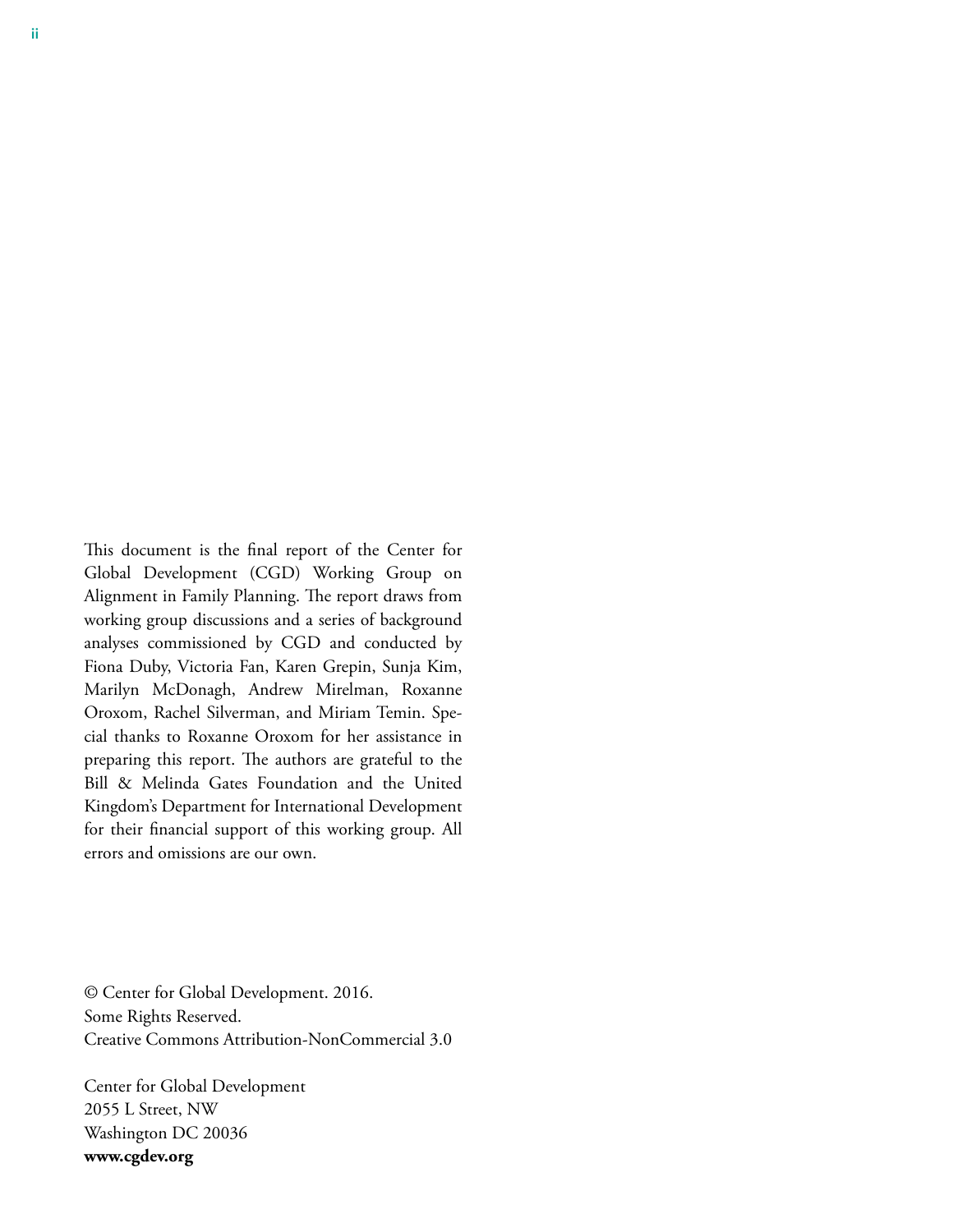# **Contents**

| How Can Donors Help Accelerate Progress toward 2020-and the                            |
|----------------------------------------------------------------------------------------|
|                                                                                        |
|                                                                                        |
|                                                                                        |
| Who Receives International Family Planning Resources—and How Do Donors Decide?  8      |
|                                                                                        |
|                                                                                        |
| 3. FP2020 Alignment: Important Success, but Room to Grow 15                            |
|                                                                                        |
|                                                                                        |
| Creating Incentives and an Enabling Environment for Countries' Domestic Investments 26 |
|                                                                                        |
|                                                                                        |
|                                                                                        |
|                                                                                        |
|                                                                                        |
|                                                                                        |
|                                                                                        |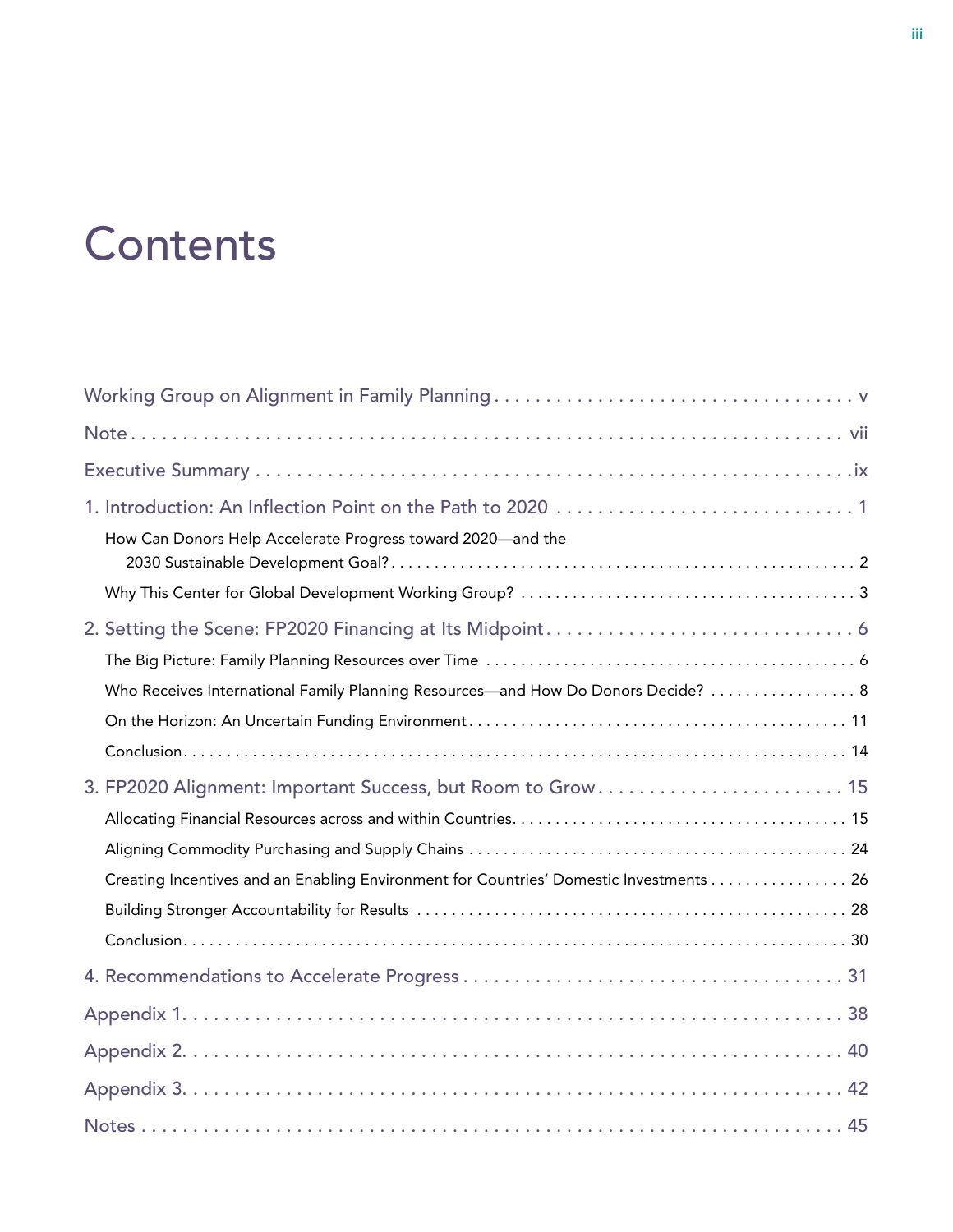#### Boxes

| 1.1              |                                                                                              |  |
|------------------|----------------------------------------------------------------------------------------------|--|
| 3.1              |                                                                                              |  |
| <b>Figures</b>   |                                                                                              |  |
| 1.1              | FP2020 Progress: Ahead of Historical Trends but Short of the Goal                            |  |
|                  |                                                                                              |  |
| 2.1              | Disbursements for Family Planning, Reproductive and Population Health,                       |  |
|                  |                                                                                              |  |
| 2.2              | Family Planning Disbursements by the United States, UK, and Bill & Melinda Gates             |  |
|                  |                                                                                              |  |
| 2.3              | Cumulative Donor Shares in Global Family Planning Disbursements, 2004-2014 12                |  |
| 2.4              |                                                                                              |  |
| 2.5              |                                                                                              |  |
| 3.1a             |                                                                                              |  |
| 3.1 <sub>b</sub> |                                                                                              |  |
| 3.1c             |                                                                                              |  |
| 3.1 <sub>d</sub> |                                                                                              |  |
| B3.1             | Optimized Allocations to Minimize HIV Incidence and Deaths by 2030 at                        |  |
|                  |                                                                                              |  |
| 3.2              |                                                                                              |  |
| 3.3              |                                                                                              |  |
| 3.4              |                                                                                              |  |
| 3.5              |                                                                                              |  |
|                  | A3.1 Contract Length for USAID Family Planning Projects by Year of Initiation, 2000–2014  43 |  |
|                  |                                                                                              |  |

#### Tables

| A3.1 DFID Centrally Allocated Programs with Family Planning Components $>$ £1 million,        |  |
|-----------------------------------------------------------------------------------------------|--|
|                                                                                               |  |
| A3.2 Largest FP Investments from the Bill & Melinda Gates Foundation, Commitments 2012-201544 |  |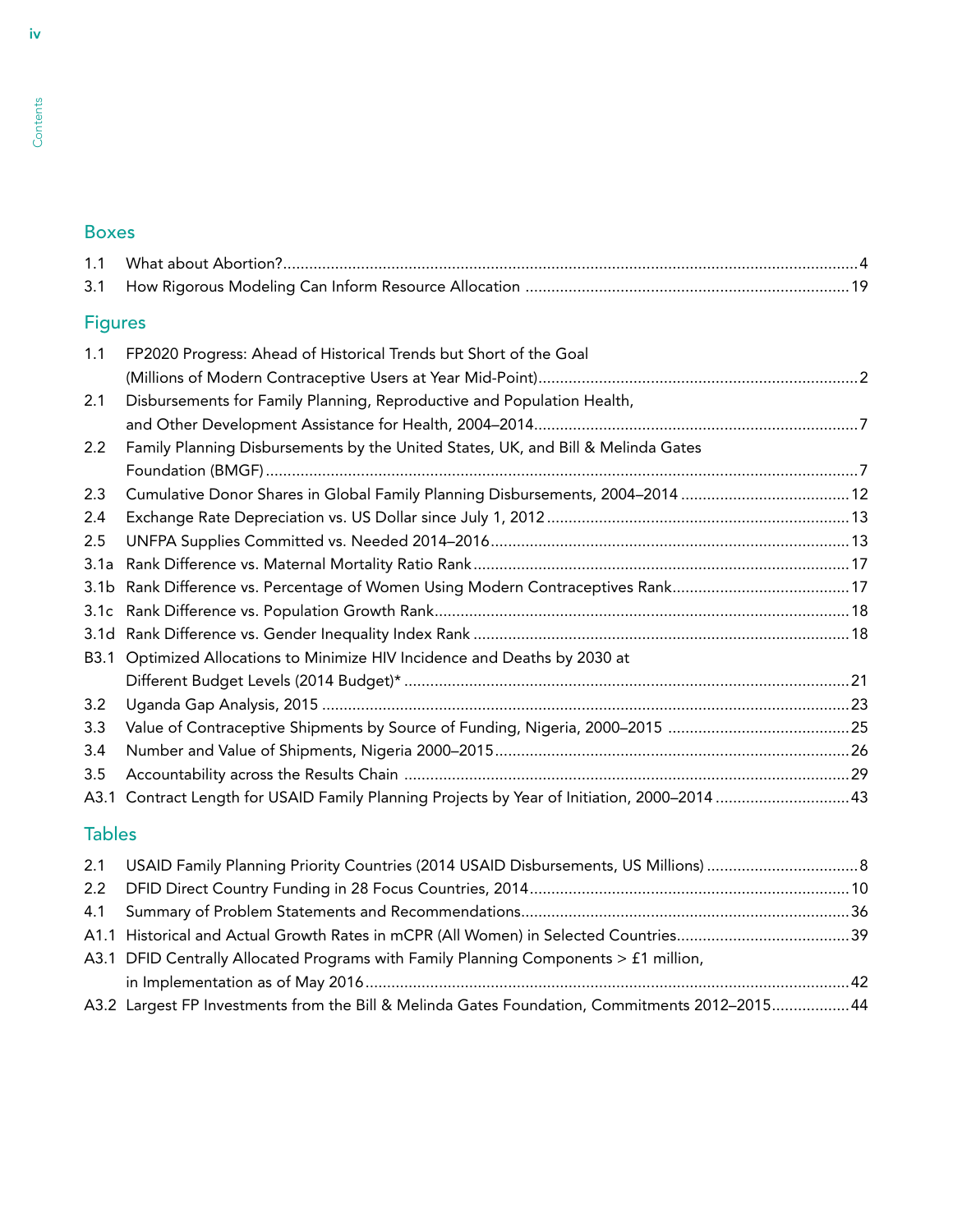# <span id="page-6-0"></span>Working Group on Alignment in Family Planning

#### Working Group Chair

**Amanda Glassman,** Center for Global Development

#### Working Group Members

**Julia Bunting,** Population Council **Hannah Cameron,** Bill & Melinda Gates Foundation **Lester Coutinho,** Bill & Melinda Gates Foundation **Laura Dickinson,** Bill & Melinda Gates Foundation **Priya Emmart,** Avenir Health **Margot Fahnestock,** William and Flora Hewlett Foundation **Victoria Fan,** University of Hawaii **Caitlin Feurey,** Bill & Melinda Gates Foundation **Senait Fisseha,** Susan Thompson Buffett Foundation **Meena Gandhi,** United Kingdom Department for International Development **Rifat Hasan,** World Bank **Jane Hobson,** United Kingdom Department for International Development **Rolla Khadduri,** MannionDaniels

**Rosanna Kim,** United Kingdom Department for International Development **Tamara Kreinin,** David and Lucile Packard Foundation **Joshua Lozman,** Bill & Melinda Gates Foundation **Andrew Mirelman,** University of York **Grethe Petersen,** Children's Investment Fund Foundation **Scott Radloff,** PMA2020 **Jessica Schwartzman,** FP2020 **Beth Schlachter,** FP2020 **Rachel Silverman,** Center for Global Development **Ellen Starbird,** United States Agency for International Development **Alexandra Todd,** United States Agency for International Development **Adam Wexler,** Kaiser Family Foundation

#### **Staff**

**Roxanne Oroxom,** Center for Global Development **Lauren Post,** Center for Global Development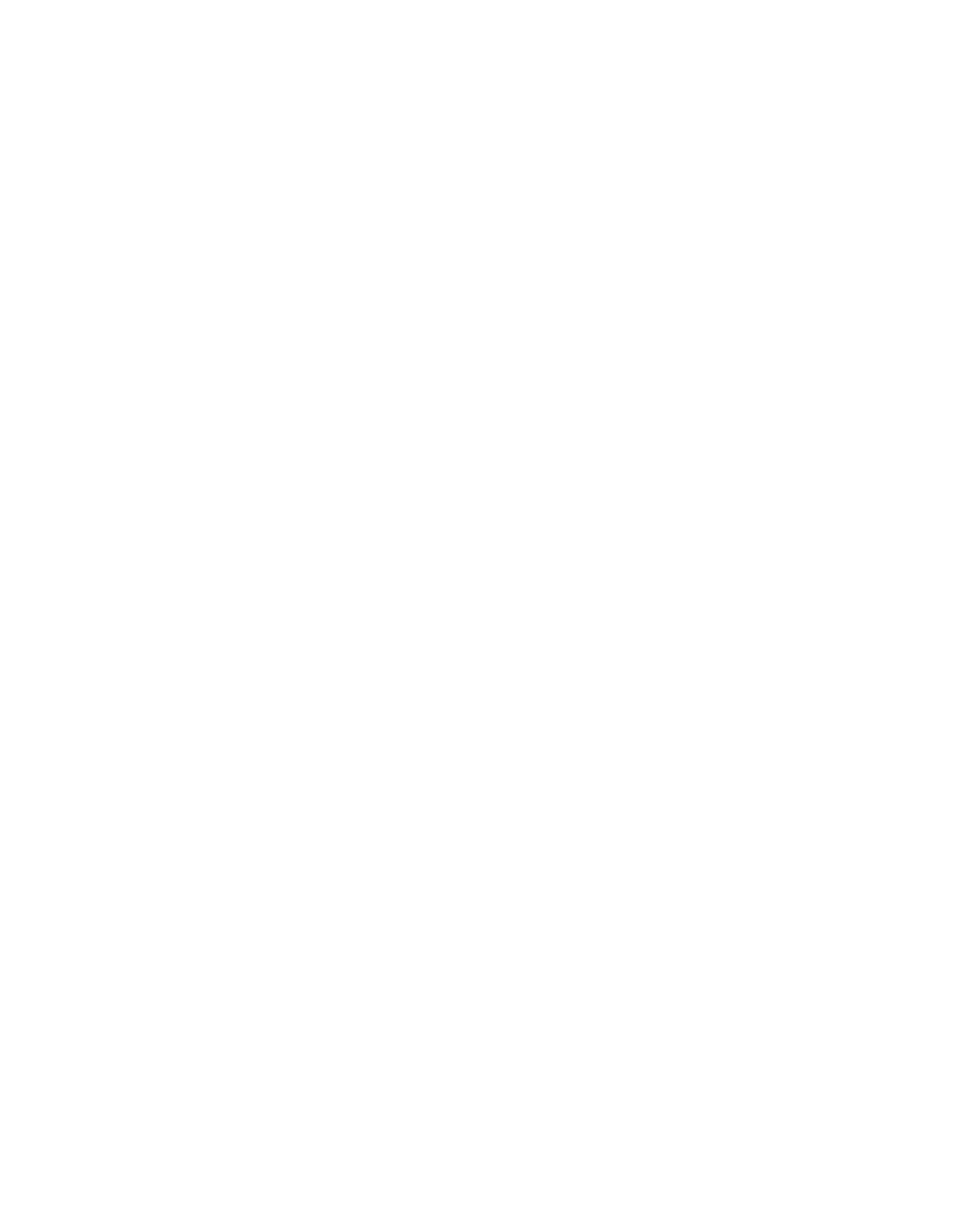### <span id="page-8-0"></span>**Note**

This report is a product of the Center for Global Development (CGD). Its content is based on the deliberations of a working group comprising mainly individuals from the aid and foundation agencies that provide funding support to family planning programs in low- and middle-income countries. Other members included representatives from the FP2020 secretariat, technical partners, civil society, academia, the World Bank, and the Center for Global Development. Members of the working group served in their individual capacities, not as official representatives of their organizations.

All members of the working group have had the opportunity to review and provide input to this report. However, working group members do not necessarily endorse all components of this report, nor do the contents of this report constitute a policy commitment by the FP2020 secretariat or any other party. All errors and omissions are those of the authors.

This working group was funded by the Bill & Melinda Gates Foundation, the UK Department for International Development, and individual CGD funders. CGD is an independent and nonpartisan research institution. There are no conditions or limitations on CGD's independence in research, findings, conclusions, or resulting publications. Where appropriate, CGD may welcome and consider comments or views from donors, but CGD retains total discretion and final decision-making authority regarding program and project research topics, speakers, and participants in activities, and on the content of reports.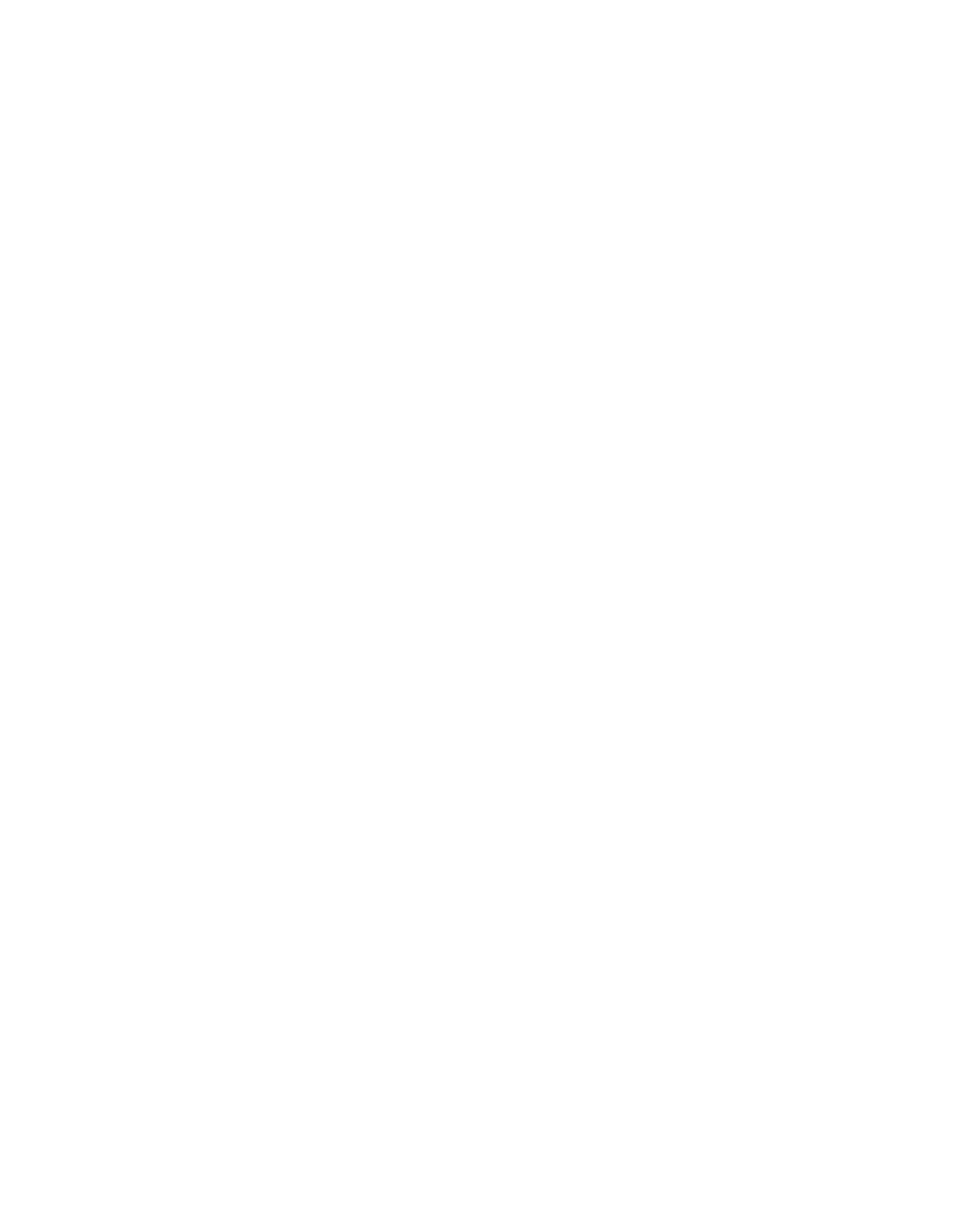### <span id="page-10-0"></span>Executive Summary

In July 2012, world leaders gathered in London to support the right of women and girls to make informed and autonomous choices about whether, when, and how many children they want to have. There, lowincome-country governments and donors committed to a new partnership—Family Planning 2020 (FP2020). FP2020 set an aspirational goal—120 million additional users of voluntary, high-quality family planning services by 2020—and received commitments totaling \$4.6 billion in additional funding, including \$2.6 billion from international donors and the private sector.<sup>1</sup>

Since then, the focus countries involved in the FP2020 partnership have made significant progress. In four years, 30.2 million additional women and girls were using modern contraception—6.2 million more than would be expected based on historical trends.<sup>2</sup> Aggregate financial contributions from bilateral and foundation donors have met and exceeded initial pledges. And the number of formal political commitments from focus countries has grown steadily, reaching 38 countries in 2016.

Yet as FP2020 reaches its halfway point, and new, even more ambitious goals are set as part of the Sustainable Development Goals, gains fall short of aspirations. In mid-2016, the number of additional users was 19.2 million short of that year's goal. Further, family planning remains relatively neglected in global health, representing a small share of development assistance for health, even as funding for other health areas has increased in the past "golden decade" of global health.<sup>3</sup>

The midpoint of the FP2020 initiative is thus an important inflection point, offering an opportunity for family planning funders and the FP2020 partnership more broadly to take stock of progress, to reflect on the lessons of the past four years, to refine funding and accountability mechanisms, and to reallocate existing resources for greater impact.

Of course, the primary responsibility for expanding contraceptive access falls squarely on country governments. Nonetheless, donor contributions play an important role: between 2004 and 2014, donors' per capita family planning disbursements at the country level were significantly associated with increases in the contraceptive prevalence rate, even after controlling for time trends, government effectiveness, and per capita income.4 And in some countries, donors continue to finance the lion's share of family planning program budgets: in 2015, almost the entirety of Nigeria's family planning program was funded by donors.

With the goal of reaching as many women and girls as possible by 2020 and an eye toward the 2030 Sustainable Development Goals, the Center for Global Development (CGD) convened a working group on donor alignment in family planning in fall 2015 to see how scarce donor resources could go farther to accelerate family planning gains.

This report draws upon working group deliberations, original quantitative research, and country case studies in Kenya, Nigeria, and Uganda. As the final

<sup>1.</sup> Department for International Development (2012).

<sup>2.</sup> Family Planning 2020 (2016).

<sup>3.</sup> Fan, Kim, Oroxom, and Grepin (2016).

<sup>4.</sup> Fan and Kim (submitted for publication June 25, 2016).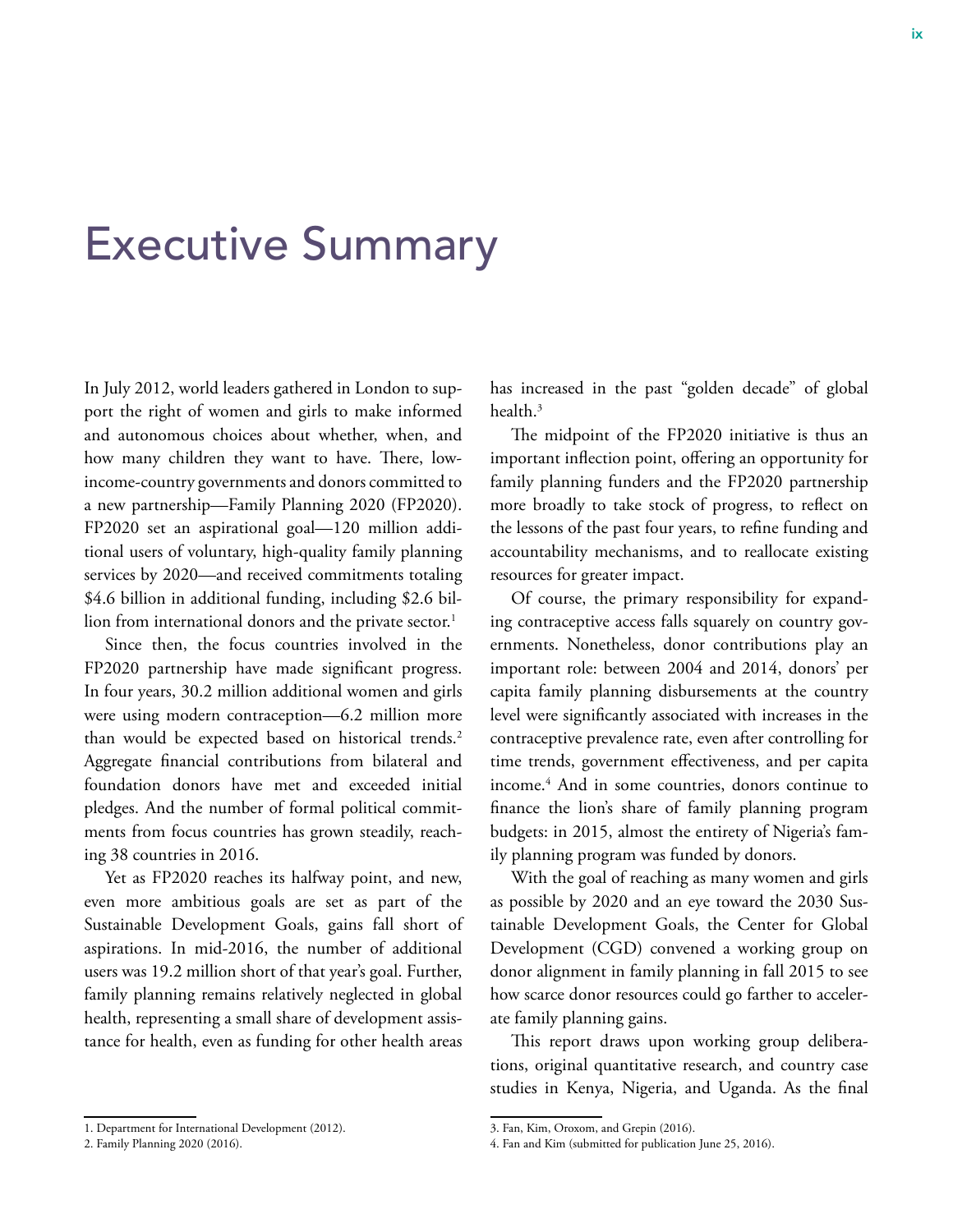product of the working group, the report analyzes the successes and limitations of family planning alignment to date, with a focus on procurement, cross-country and in-country resource allocation, incentives, and accountability mechanisms, and makes recommendations for next steps.

Key findings include the following:

- Funding has grown, but risks are on the horizon. Currency depreciations are affecting the real value of non-US donor contributions, political crises are turning donors' attention away from family planning, and changes in leadership may lead to declines in overall financing or affect its stability in the long term.
- n In the aggregate, the allocation of donor resources does not closely track family planning need, measured in different ways. Each donor takes a different approach to cross-country allocation, using different criteria and processes; the resultant "priority" lists do not necessarily align with each other or the FP2020 list of 69 focus countries. Several countries consistently receive funding below their relative need: Democratic Republic of Congo, Gambia, Guinea-Bissau, Nigeria, and Somalia. Country-led costed implementation plans (CIPs) have helped set a broad direction for countries' family planning programs, with significant buy-in from country governments and civil society. However, most CIPs exhibit important limitations that constrain their utility as operational documents that can be used to optimize resource allocation decisions by country governments, donors, and other funders. During the first half of the FP2020 initiative, most CIPs did not use modeling to set realistic goals, few

reflected current levels of funding or tied into other plans for the health sector, and many did not set clear priorities to clearly inform donor or other funding. Senegal offers one example of a well-designed and well-functioning CIP, with lessons for other countries, but this remains the exception, not the norm.

- <sup>n</sup> Alignment of reproductive health commodity purchasing and supply chains has improved substantially under the FP2020 initiative, but the sustainability of parallel supply chains may be at risk given the volatility of aid. The United Nations Population Fund (UNFPA) is one of three major organizations supporting Nigeria's public-sector supply chain, but its supplies program is currently faced with a substantial financing gap.
- **n** Countries have few incentives for cofinancing and some disincentives to domestic investment. As an example, domestic funding for family planning commodities in Kenya ceased following the decentralization process, but that gap was quickly and entirely filled by donors. At the time of writing, domestic funding had not returned to predecentralization levels.
- Finally, high-level accountability for progress and results is in place, but there is little to connect success or failure to particular streams of funding or provision, and thus it is difficult to close the accountability loop and learn lessons about what is working and what is not. Few programs in the family planning space undergo rigorous independent impact evaluation, and the results of those that do are not often shared in the public domain.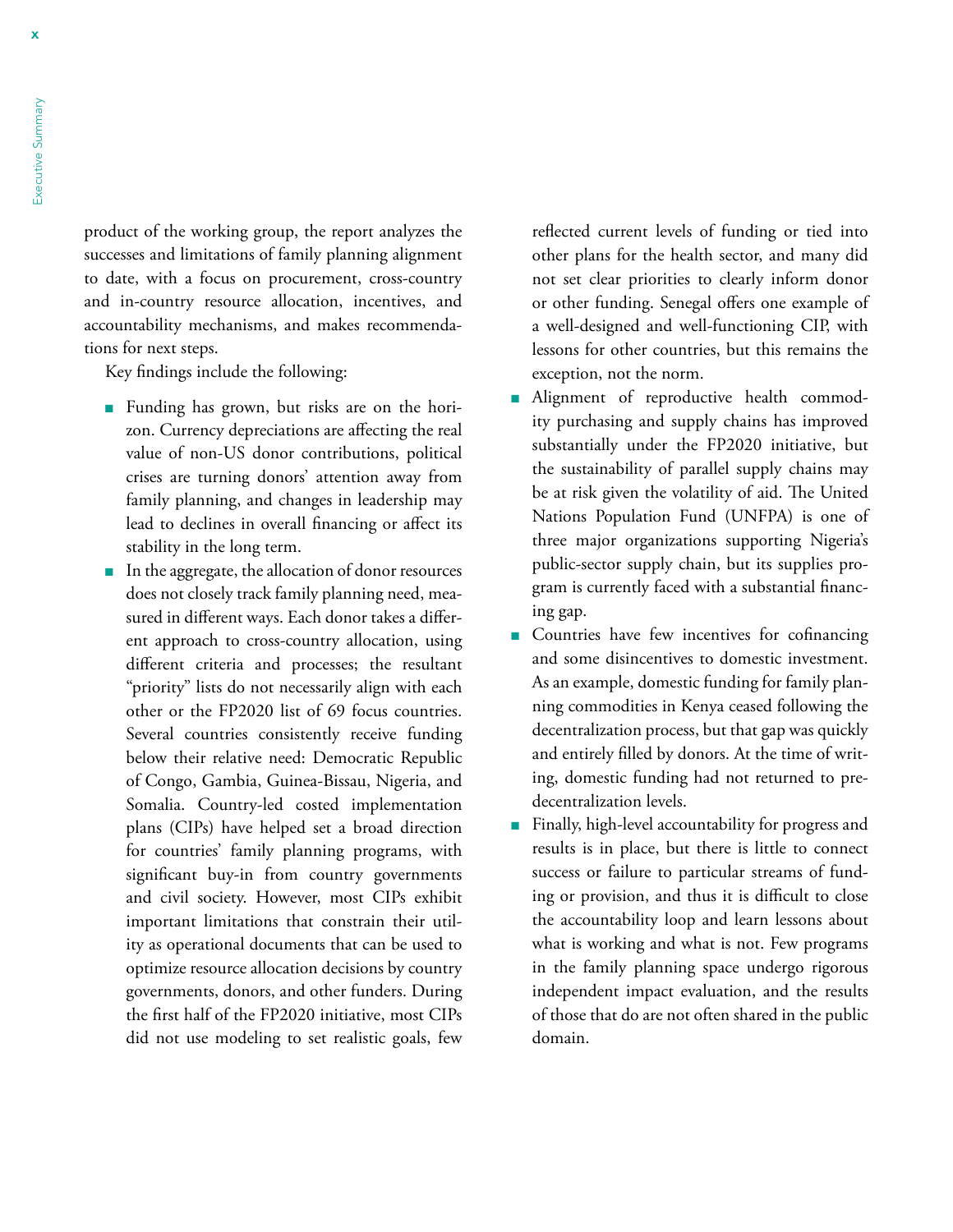#### Recommendations:

Recommendation 1: Support more strategic and collaborative resource allocation at the country level, building on past successes and existing coordination platforms.

- The FP2020 secretariat and donors should work with countries to strengthen the utility of their CIPs and other planning and resource allocation documents. Technical support for the development of CIPs should help countries set ambitious but realistic goals for progress using modeling, clearly prioritize activities under different funding scenarios, and ensure that CIPs reflect actual funding streams and programs from donors and government, among other criteria.
- Donors should improve the transparency and predictability of their own funding decisions by sharing timely and detailed information on funding decisions with counterparts at the country level, by increasing transparency about expected resource allocations over a three- to four-year time horizon, and by ensuring that their actual and planned funding streams are clearly reflected in sector-wide planning documents.
- Donors should move beyond "business as usual" by adopting a more strategic approach to their own resource allocation.

#### Recommendation 2: Create stronger incentives for greater cofinancing and performance.

- At present, donors primarily finance family planning inputs—commodities and nongovernmental organization (NGO) salaries/operational costs with few explicit incentives for their grantees to improve the scale and quality of service delivery.
- <sup>n</sup> Accordingly, the FP2020 partners should test whether the introduction of incentives—financial

and otherwise—can better align efforts and improve cofinancing and performance. Such incentives must be carefully designed to ensure respect for the principles of voluntarism and informed choice; for example, incentives should not explicitly reward the number of new family planning users but instead focus on improving measures of access, service quality, and choice. Incentives should be considered across multiple relationships: between donors and recipients, between multiple levels of government (e.g., national and subnational), and between governments or implementing partners and individual facilities.

Donors should also test ways to increase government cofinancing and reduce the fungibility of family planning assistance, for example by considering stricter cofinancing policies, particularly in middle-income countries, or by matching fund schemes for commodity purchases.

#### Recommendation 3: Enhance accountability and learning across the results chain.

- Drawing from experience elsewhere in the health sector, FP2020 funders should enhance accountability for performance among grant recipients by instituting regular independent verification of selfreported progress.
- FP2020 partners should improve the generation and utilization of evidence to inform resource allocation by requiring that at least a subset of funded programs undergo rigorous independent impact evaluations and taking steps to increase the accessibility and dissemination of existing project evaluations, potentially by creating a shared database and requiring submission of all project evaluations to the common pool.
- FP2020 partners should sustain and build upon current efforts to improve tracking and accountability for family planning expenditures.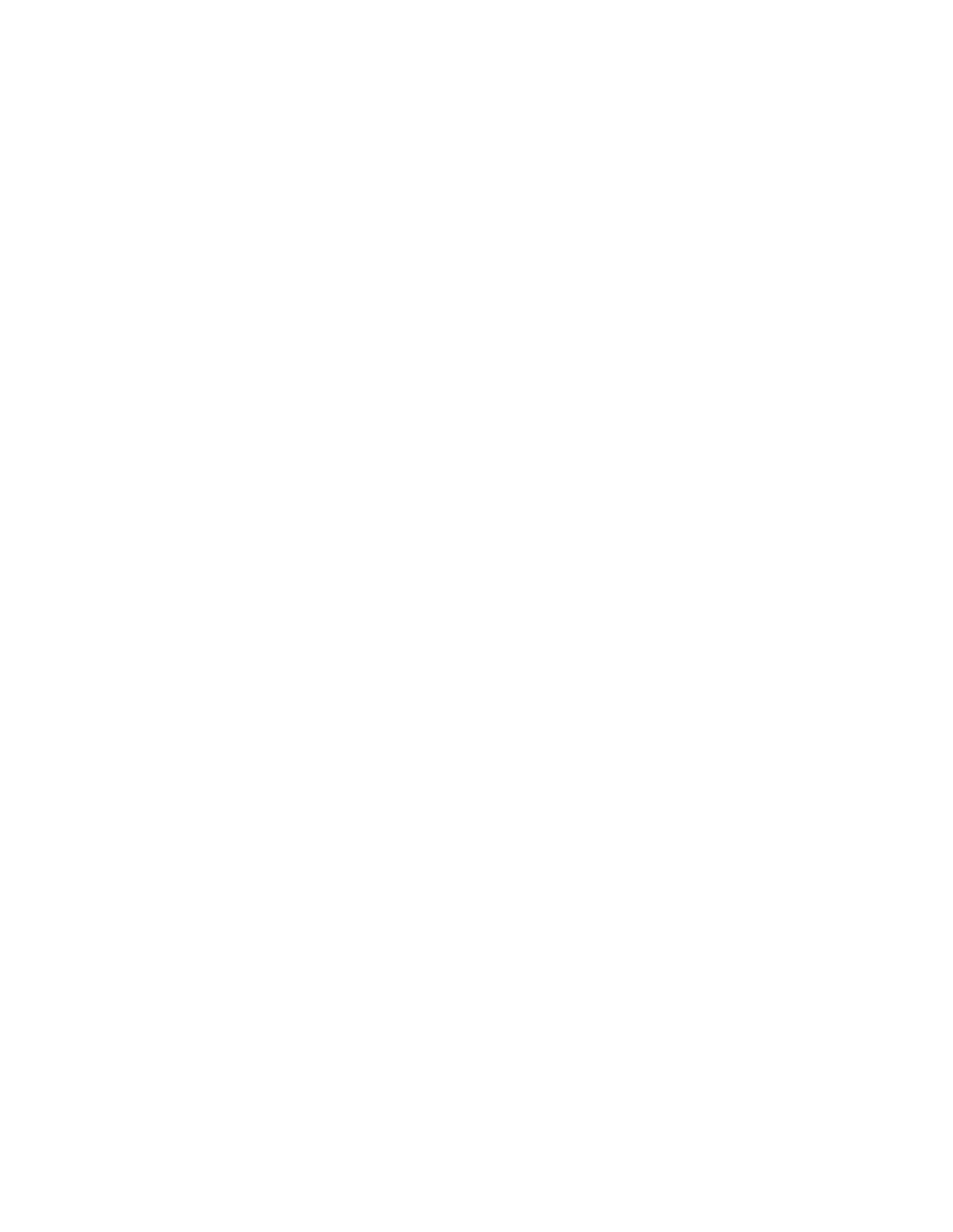# <span id="page-14-0"></span>Chapter 1. Introduction: An Inflection Point on the Path to 2020

In July 2012, world leaders gathered in London to reaffirm their support for the right of women and girls to make healthy, informed, and autonomous reproductive choices through access to voluntary, high-quality family planning services. More than 70 governments, foundations, and other organizations, including 23 low- and middle-income country governments, announced financial, political, and service delivery commitments in support of a shared goal: 120 million additional users of modern contraception by 2020 across 69 of the world's poorest countries.5 These commitments formed the basis of Family Planning 2020 (FP2020), "a global movement that supports the rights of women and girls to decide—freely and for themselves—whether, when, and how many children they want to have."6

Investing in family planning is important because it benefits the users themselves, their families, and the societies in which they live. It helps reduce adolescent pregnancies, which are more likely to have complications; helps prevent the spread of HIV/AIDS by promoting the use of condoms; and reduces maternal and infant mortality, as pregnancies can be planned for the healthiest times for mother and baby.<sup>78</sup> Family planning can also have non-health-related benefits, such as increased participation in school and the labor market.<sup>9</sup>

Now in 2016, the FP2020 partnership has reached its midpoint—and an important inflection point. The focus countries involved in the partnership have made progress. In three years, from the 2012 baseline to July 2016, 30.2 million additional women and girls became users of modern contraception—6.2 million more than would be expected based on historical trends alone.<sup>10</sup> Aggregate financial contributions from bilateral and foundation donors have met and exceeded initial pledges. And the number of formal commitments from focus countries has steadily grown, reaching 38 countries in 2016.

Yet these gains fall short of projected progress. In mid-2016, the number of additional users fell 19.2 million short of that year's goal (see Figure 1.1). And between 2012 and 2015, growth in the number of women of reproductive age exceeded the increases in family planning usage; the total number of unintended pregnancies in focus countries actually *increased*, from

<sup>5.</sup> Family Planning 2020 (2012).

<sup>6.</sup> Family Planning 2020 (2016).

<sup>7.</sup> UNAIDS (2015).

<sup>8.</sup> Donovan and Wulf (2002).

<sup>9.</sup> Miller (2010).

<sup>10.</sup> Family Planning 2020 (2016).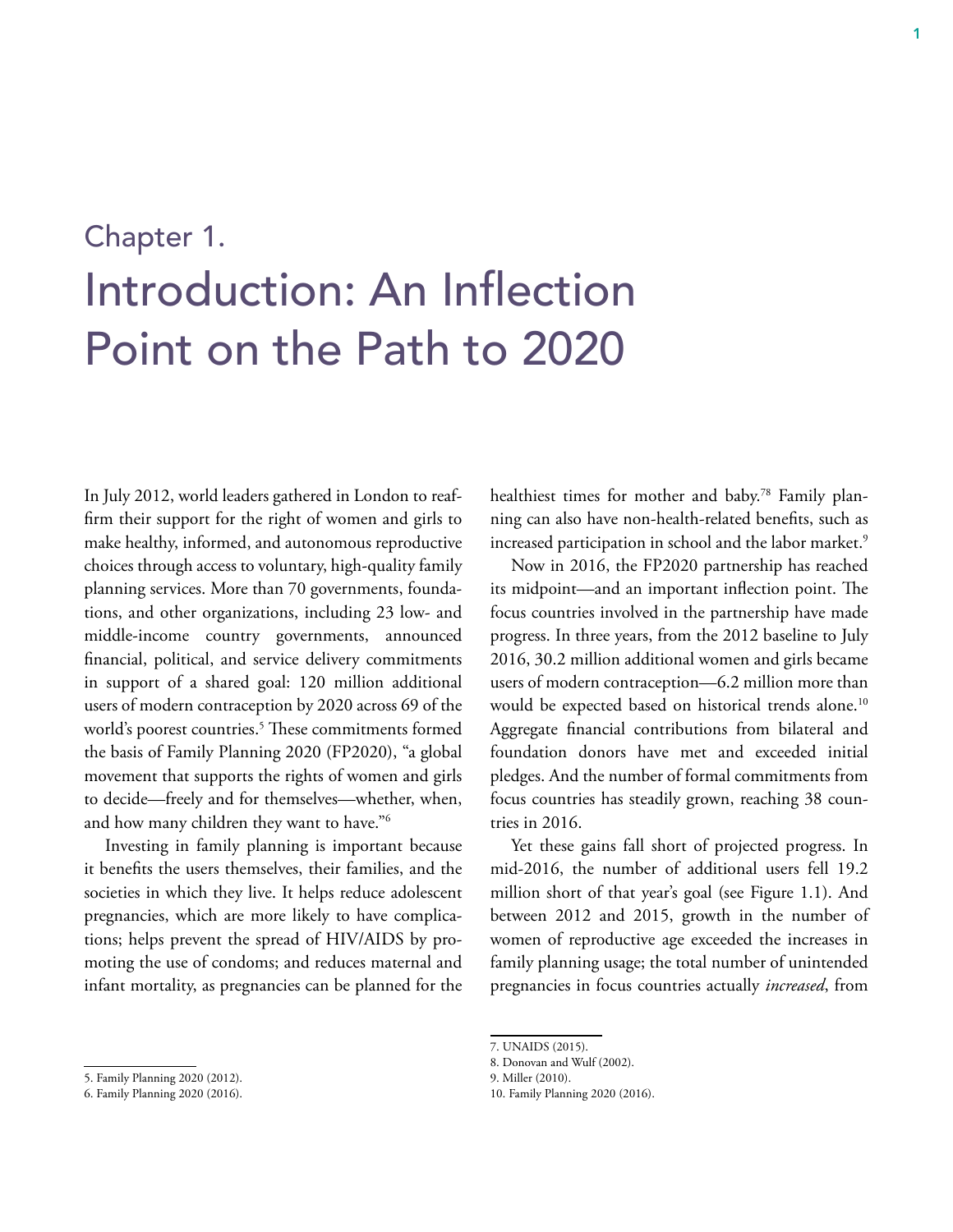

#### <span id="page-15-0"></span>Figure 1.1. FP2020 Progress: Ahead of Historical Trends but Short of the Goal (Millions of Modern Contraceptive Users at Year Mid-Point)

*Source:* Family Planning 2020. 2016. *FP2020 Momentum at the Midpoint 2015-2016.* www.familyplanning2020.org/progress.

47.6 to 48.8 million.<sup>11</sup> Furthermore, family planning remains relatively neglected in global health, representing a small share of development assistance for health, even as funding for other health areas has increased in the past "golden decade" of global health.<sup>12</sup>

#### How Can Donors Help Accelerate Progress toward 2020 and the 2030 Sustainable Development Goal?

The midpoint of the FP2020 initiative thus represents an important inflection point, offering an opportunity for the FP2020 partnership to take stock of progress, to reflect on lessons of the past four years, to refine funding and accountability mechanisms, and to reallocate existing resources for greater impact. Now is the time to accelerate progress toward 2020 and the even more ambitious 2030 Sustainable Development Goal (SDG) goal to "ensure universal access to sexual and reproductive health-care services, including for family planning."13

Primary responsibility for expanding contraceptive access falls squarely on country governments. Donors alone cannot overcome many of the most significant barriers to family planning uptake in low- and middleincome countries, including deep-seated social taboos, conflict, and a lack of commitment among some governments. Ultimately, achieving the FP2020 goal will require countries to make good on the financial and political commitments made at the London Summit and in the four years since then.

Nonetheless, donor contributions can play an important role in the effort to reach as many women and girls as possible—and their investment decisions will have wide-ranging implications. Between 2004

<sup>11.</sup> Weinberger, Emmart, Srihari, Miller, and Studt (2015).

<sup>12.</sup> Fan, Kim, Oroxom, and Grepin (2016).

<sup>13.</sup> Inter-Agency and Expert Group on Sustainable Development Goal Indicators (2016).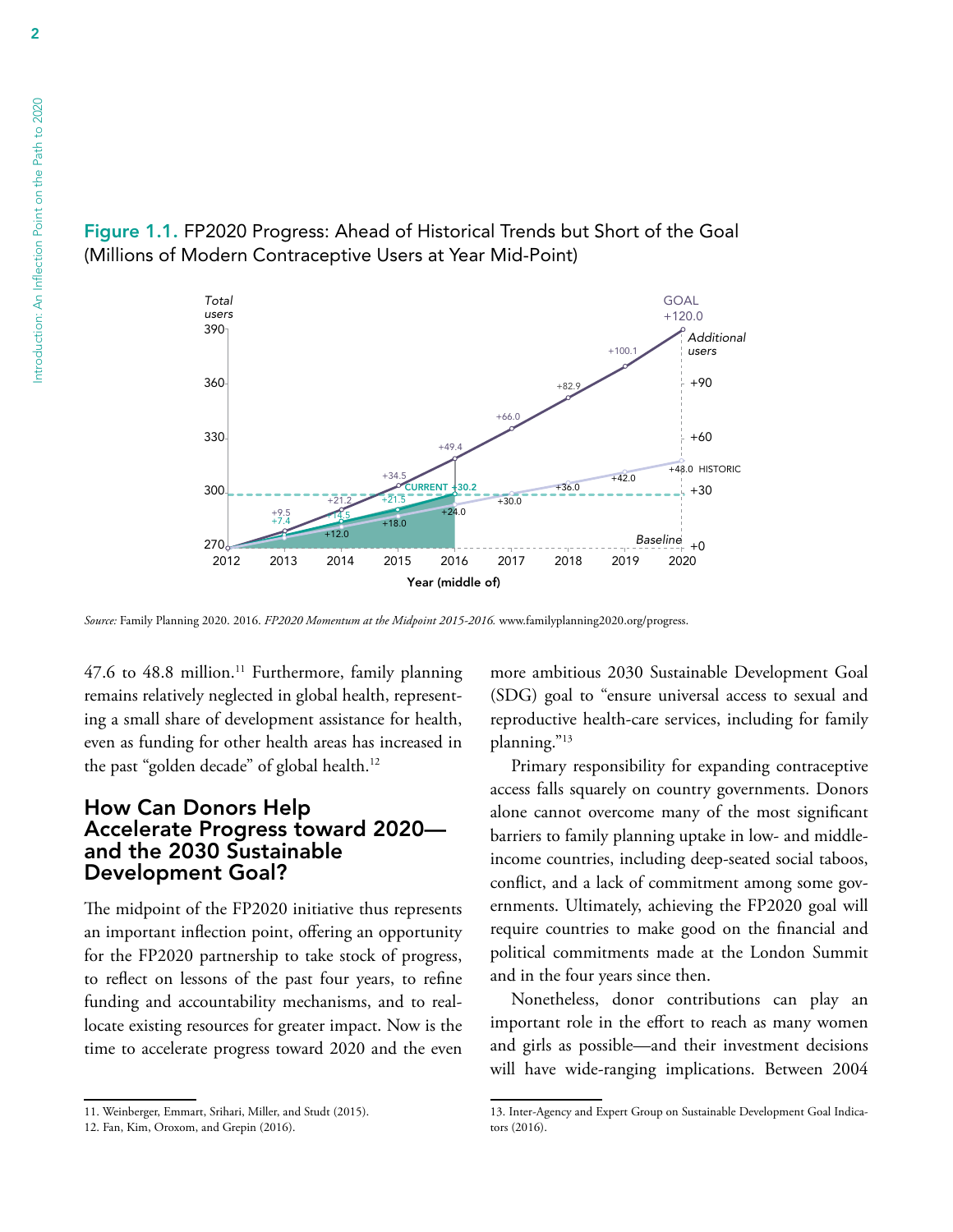<span id="page-16-0"></span>and 2014, donors' per capita family planning disbursements at the country level were significantly associated with increases in the contraceptive prevalence rate, even after controlling for time trends, government effectiveness, and per capita income.<sup>14</sup> And in some countries, donors continue to finance the lion's share of family planning program budgets; until 2013, Malawi, one of the fastest growing countries (by population) in the world, relied exclusively on donors to finance its family planning program.<sup>15</sup> Moving forward, the family planning community should thus maintain its traditional focus on the interlinked components of supply, demand/norms, and enabling environment while continuing to evolve innovative approaches and more sophisticated frameworks. Yet family planning donors must also consider how they "do business" at different levels of their organization—and whether their own practices in allocation and use of funding are consistent with and efficient in achieving stated goals. In this report, we thus consider how the donors committed to the FP2020 partnership can better align resources with countries and among themselves toward the most effective programs and interventions to maximize progress against the 120 by 2020 headline goal.

Here, we define alignment broadly as the coherence of resources, activities, and incentives among international donors, governments, and implementing organizations to accomplish family planning goals within the context of national policies, plans, and systems. This working definition builds upon the definition of alignment proposed in the Paris Declaration on Aid Effectiveness. The Paris Declaration suggests that donors should align behind "partner countries' priorities, systems and procedures."16 Similarly, this report considers how donors and accountability partners can best align behind the agreed-upon FP2020 goals and establish coordinated and efficient allocation and accountability practices to achieve those goals within the context of countries' own national priorities, commitments to the FP2020 partnership, and financing environments. Put simply: How can donors be better partners to country governments and one another in working toward the shared FP2020 objectives?

In considering these questions, it is important to consider the capacities and limitations of the FP2020 partnership as an alignment mechanism. Despite leadership from a small secretariat, FP2020 is a "movement"—not a pooled fund or autonomous organization. Its potential strengths lie in its ability to convene and potentially coordinate key stakeholders, both internationally and at the country level; to increase the visibility of family planning as a health and development priority; and to track progress and hold actors accountable for meeting their commitments. But without budget authority over donors' family planning funds, FP2020 can only suggest where funds should be allocated—it cannot compel donors to align behind country or secretariat priorities. This report thus recognizes that responsibility for alignment falls largely with the individual donors themselves—not mainly with the FP2020 secretariat and both groups are the targets of its recommendations.

#### Why This Center for Global Development Working Group?

The Center for Global Development (CGD) is a Washington-based "think-and-do tank" that "works to reduce global poverty and inequality through rigorous research and active engagement with the policy community."17 CGD's Global Health Policy program focuses primarily on the economics and financing of global health, with particular attention given to how donor agencies and multilateral institutions allocate, distribute, and ensure accountability for global health funds to maximize

<sup>14.</sup> Fan and Kim (2016).

<sup>15.</sup> Mbuya-Brown and Sapuwa (2015).

<sup>16.</sup> OECD (2005).

<sup>17.</sup> Center for Global Development (2016).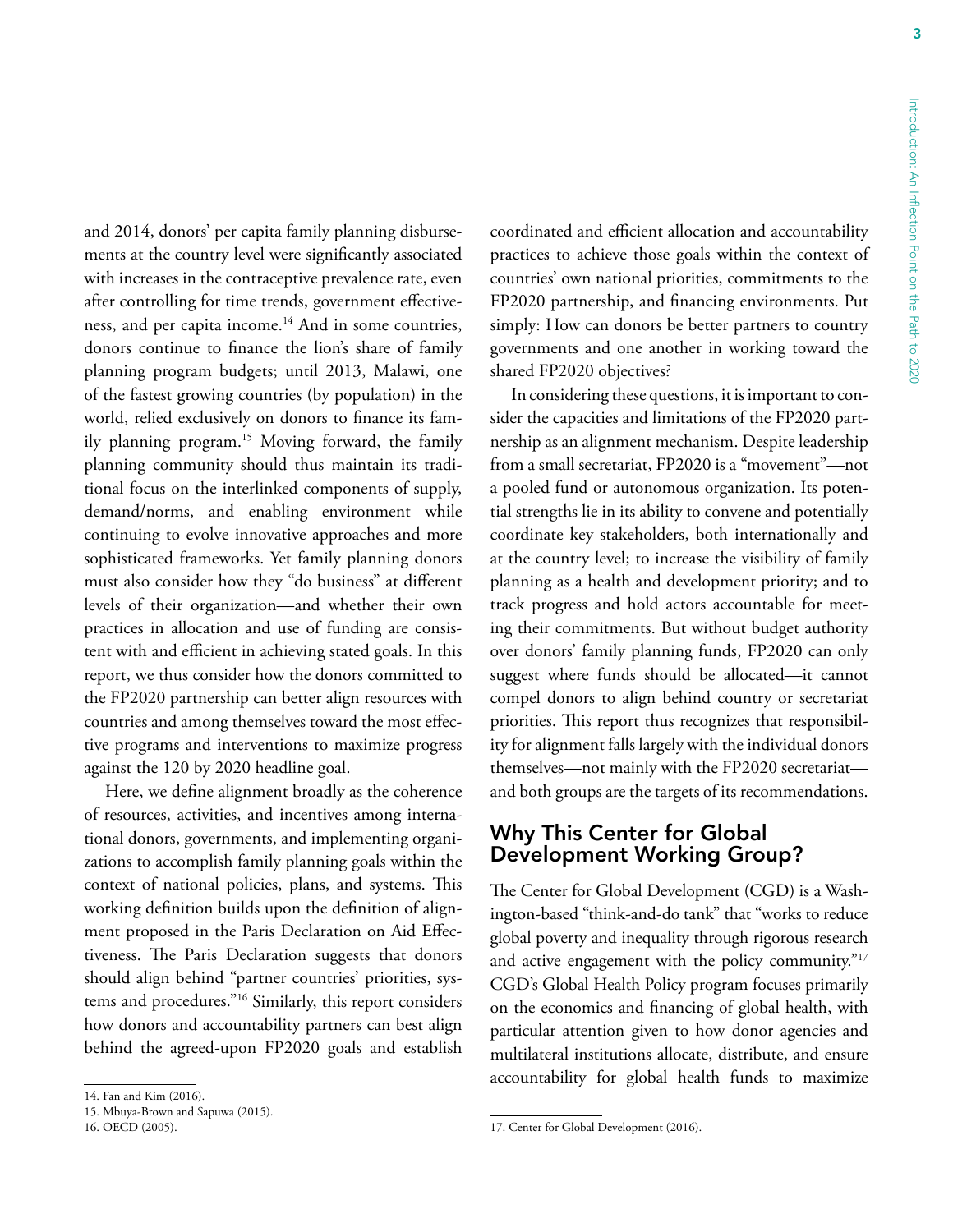#### <span id="page-17-0"></span>Box 1.1. What about Abortion?

Induced abortion is common in the FP2020 focus countries. While hard data are scarce, a 2014 *Lancet* article estimated an abortion incidence rate of 34 per 1,000 women 15–44 years old in Africa and 36 per 1,000 women in Asia—double the estimated rate (17 per 1,000 women) in North America.<sup>a</sup> These high rates of induced abortion occur despite highly restricted legal status in all but a handful of FP2020 focus countries.<sup>b</sup> As a result, many women seek illegal and unsafe abortions from illicit abortion providers. In 2012, an estimated seven million women in lowand middle-income countries sought care for complications following unsafe abortions,<sup>c</sup> and WHO researchers estimate that unsafe abortion caused 193,000 deaths—8 percent of all mortality from maternal causes—between 2003 and 2009.<sup>d</sup> Investments in family planning can help avert abortions and related mortality by preventing unintended pregnancies; consequently, FP2020 tracks the "number of unsafe abortions averted due to modern contraceptive use" among its core indicators.<sup>e</sup>

Nonetheless, explicit consideration of abortion was outside the scope of this working group for three main reasons. First, the working group's primary mandate was to examine alignment in family planning toward the stated FP2020 goals, and the FP2020 results framework makes no direct reference to the availability or quality of safe abortion services.<sup>f</sup> Second, the working group focused primarily on

three of the largest international donors for family planning—the United States Agency for International Development (USAID), UK's Department for International Development (DFID), and the Bill & Melinda Gates Foundation—two of which do not fund abortion as a matter of policy. USAID is legally prohibited from supporting abortion as a method of family planning under the Helms Amendment,<sup>g</sup> and the Bill & Melinda Gates Foundation has likewise declined to dedicate funding for abortion services. (DFID has a slightly more permissive policy, allowing "support for activities to improve the quality, safety and accessibility of abortion services" in countries where abortion is legally permitted.)<sup>i</sup> Third, in large part due to its legally contentious and socially stigmatized nature, little data exist on the prevalence and provision of abortion; likewise, funding for abortion is not clearly identified in Creditor Reporting System (CRS) or other donor data. These limitations all but prohibit empirical analysis of the extent to which this funding is achieving its intended objectives.

d. Say, Chou, Gemmill, Tunçalp, Moller, Daniels, Gülmezoglu, Temmerman, and Alkema (2014).

- g. Center for Health and Gender Equity (2016).
- h. Gates (2014).
- i. Department for International Development. (2013).

a. Sedgh, Bearak, Susheela, Bankole, Popinchalk, Ganatra, Rossier, Gerdts, Tunçalp, Johnson, Johnston, and Alkema (2016).

b. Center for Reproductive Rights (2014).

c. Singh and Maddow-Zimet. 2016.

e. Track20 (2016).

f. Track20 (2016).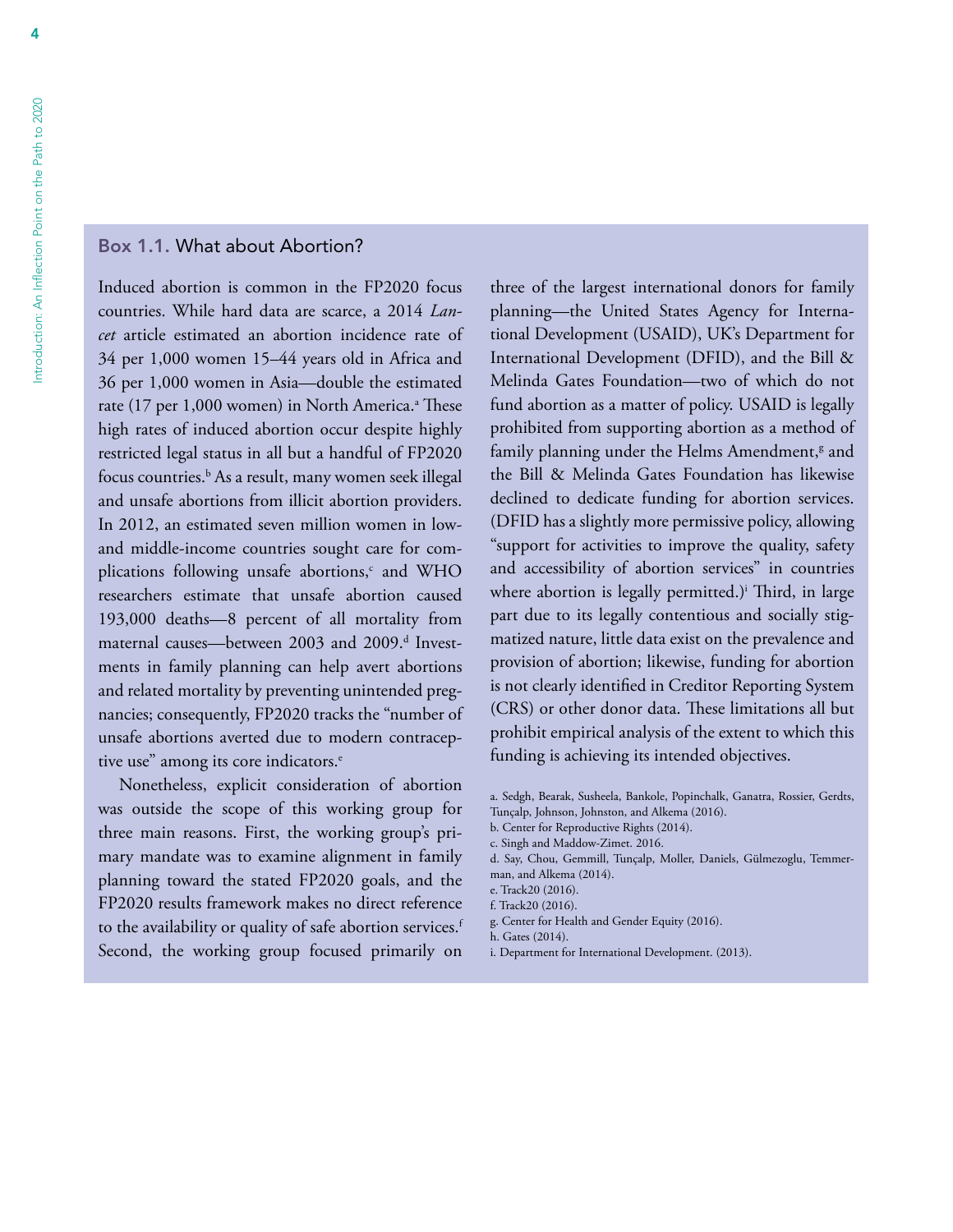value-for-money and achieve key global health goals. Through previous working groups targeting organizations such as the Global Fund to Fight AIDS, Tuberculosis, and Malaria and the United Nations Population Fund, and cross-cutting issues such as the challenge of drug resistance and the role of hospitals in low- and middle-income countries, CGD has amassed broad experience in the global health architecture and good practices for the efficient allocation and distribution of funds.

Building on this experience, and aiming to capitalize on this important inflection point for the FP2020 partnership, in September 2015, CGD convened a working group of representatives from the FP2020 secretariat, funders, accountability partners, and other key stakeholders. The objective of the working group was to consider how family planning resources could be better aligned and leveraged to accelerate progress toward the FP2020 goals, with the purpose of informing and improving practice during the second half of the FP2020 initiative. The working group discussions and recommendations targeted the FP2020 secretariat,

funders, and accountability partners, focusing on how they could better support and facilitate country governments in fulfilling their respective outcome commitments. The working group—and consequently, this report—focused narrowly on prophylactic family planning, excluding direct analysis of abortion (see Box 1.1).

Drawing upon working group deliberations, original quantitative research, and country case studies in Kenya, Nigeria, and Uganda,<sup>18</sup> this report-the final product of the working group—analyzes the successes and limitations of family planning alignment to date, with a focus on procurement, cross-country and in-country resource allocation, incentives, and accountability mechanisms. It concludes with recommendations to the FP2020 secretariat, funders, and technical and accountability partners to improve alignment during the next phase of the initiative.

<sup>18.</sup> The Center for Global Development partnered with MannionDaniels to conduct three country case studies—in Kenya, Nigeria, and Uganda. Each case study involved a two- or three-person delegation for a week-long study visit, augmented by a literature review and secondary sources. A summary report of the country case studies, with further details on the methods used, has been published as a background paper on the CGD website.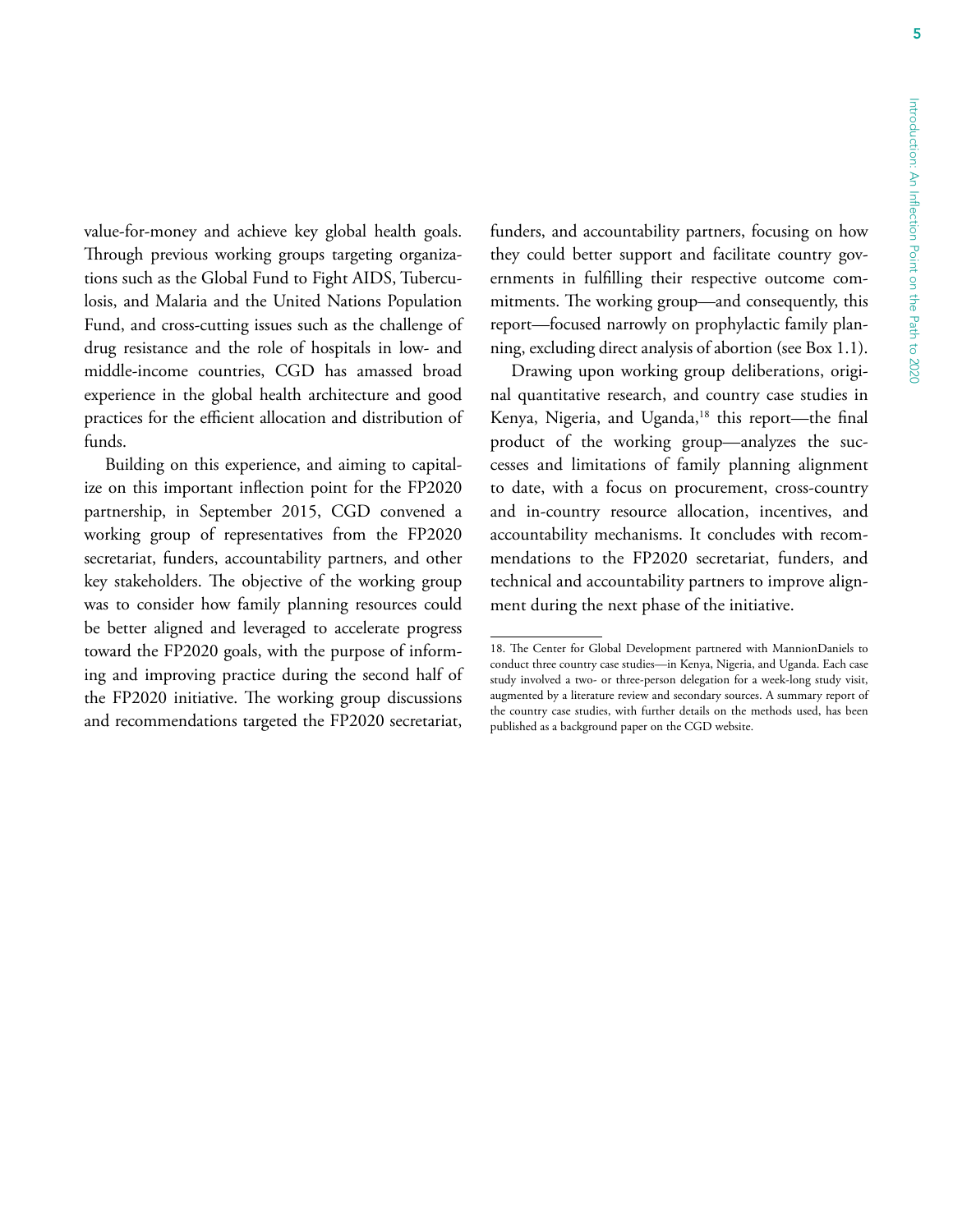# <span id="page-19-0"></span>Chapter 2. Setting the Scene: FP2020 Financing at Its Midpoint<sup>19</sup>

In this chapter we summarize the current state of global family planning financing. What can we say about the trends in aggregate funding over time? Who are the largest funders, and how do they allocate and distribute their funds? How are resources allocated across countries and interventions? Who are the largest recipients—and which countries have been left behind? And what don't we know?

#### The Big Picture: Family Planning Resources over Time

Substantial obstacles stand in the way of calculating the total sum of development assistance for health that supports family planning programs, including serious data limitations. However, restricting analysis to resources specifically coded as family planning does offer some insight into resource flows over time. (See Appendix 1 for full methodology and limitations; please note that our use of data from the Organisation for Economic Co-operation and Development's [OECD's] Creditor Reporting System [CRS] likely results in an underestimation of actual family resources because it does not capture family planning funding included under other health and development sectors, but enables a longer

timeline of analysis. For a more thorough estimate of aggregate donor expenditures for the period between 2012–2014, see Wexler and Kates [2015]).<sup>20</sup> Family planning funding appears to have increased substantially since 2004, both in absolute terms and as a share of total development assistance for health (Figure 2.1).

In 2014, total reported development assistance for family planning (as specified by the Creditor CRS code) totaled \$1.01 billion, compared with \$134 million in 2004. Among those captured in the data, the three largest donors—the United States, the United Kingdom, and the Bill & Melinda Gates Foundation—accounted for \$905.2 million (90 percent) of disbursements for family planning that same year. The United States is by far the largest donor, accounting for 51 percent of reported family planning expenditures. Disbursements from these three donors have increased steadily since reporting began in 2004, continuing into the post-2012 era (Figure 2.2).

Importantly, some sources of international financing for family planning are not captured by the CRS data, yet they contribute substantially to the overall landscape. According to data extracted from its website, the William and Flora Hewlett Foundation committed about \$20 million per year in 2014 and 2015

<sup>19.</sup> This chapter draws heavily from a background paper authored by Victoria Fan, Sunja Kim, Roxanne Oroxom, and Karen Grepin. The CRS data used to prepare this paper was accessed in January 2016.

<sup>20.</sup> Wexlerm Kates, and Lief (2015).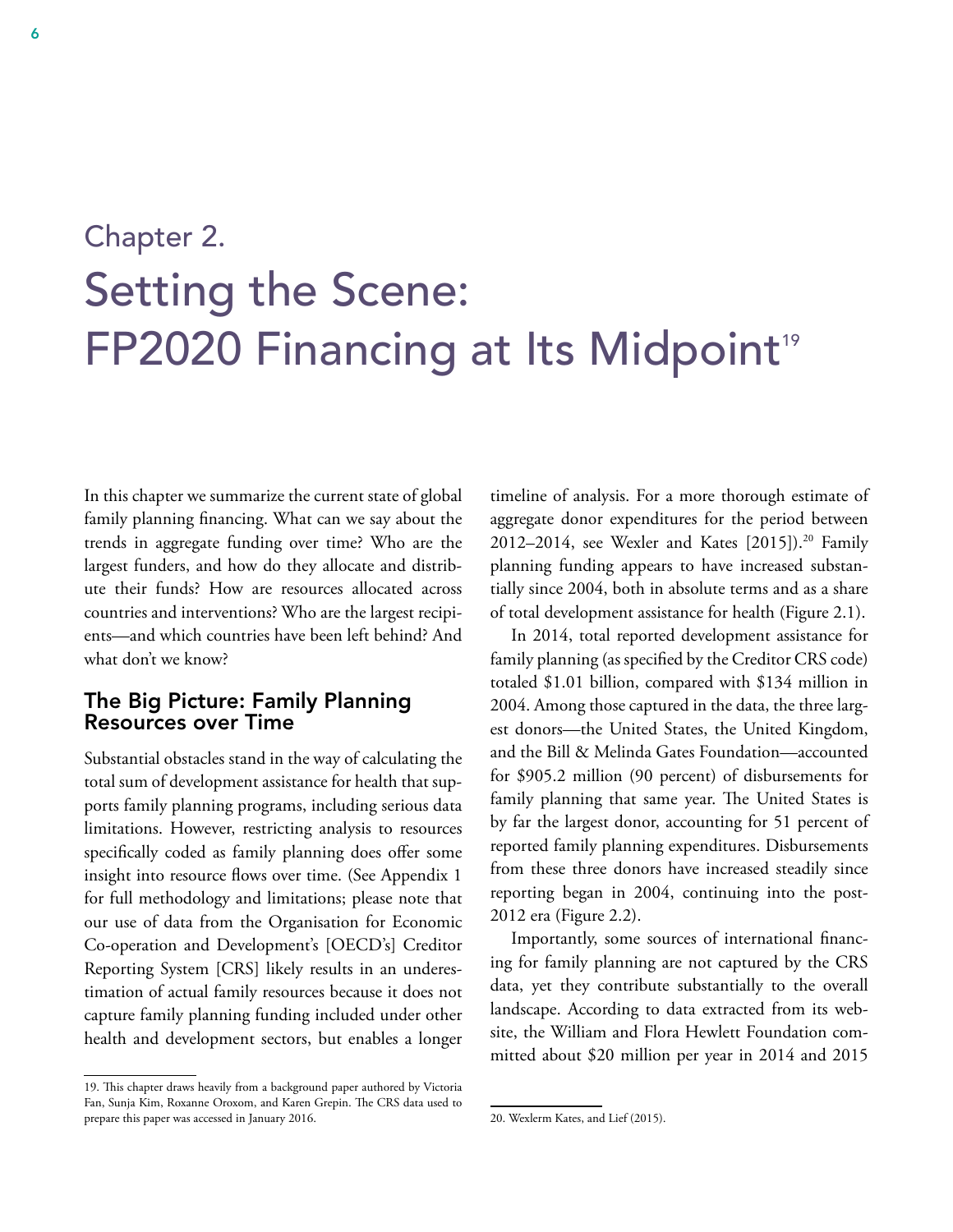<span id="page-20-0"></span>Figure 2.1. Disbursements for Family Planning, Reproductive and Population Health, and Other Development Assistance for Health, 2004–2014



*Source:* Fan, Victoria Y., Sunja Kim, Roxanne Oroxom, Karen A. Grepin. 2016. "International Funding and Need for Family Planning, 2004–14." Manuscript submitted for publication. September 14.



#### Figure 2.2. Family Planning Disbursements by the United States, UK, and Bill & Melinda Gates Foundation (BMGF)

*Source:* Fan, Victoria Y., Sunja Kim, Roxanne Oroxom, Karen A. Grepin. 2016. "International Funding and Need for Family Planning, 2004–14." Manuscript submitted for publication. September 14.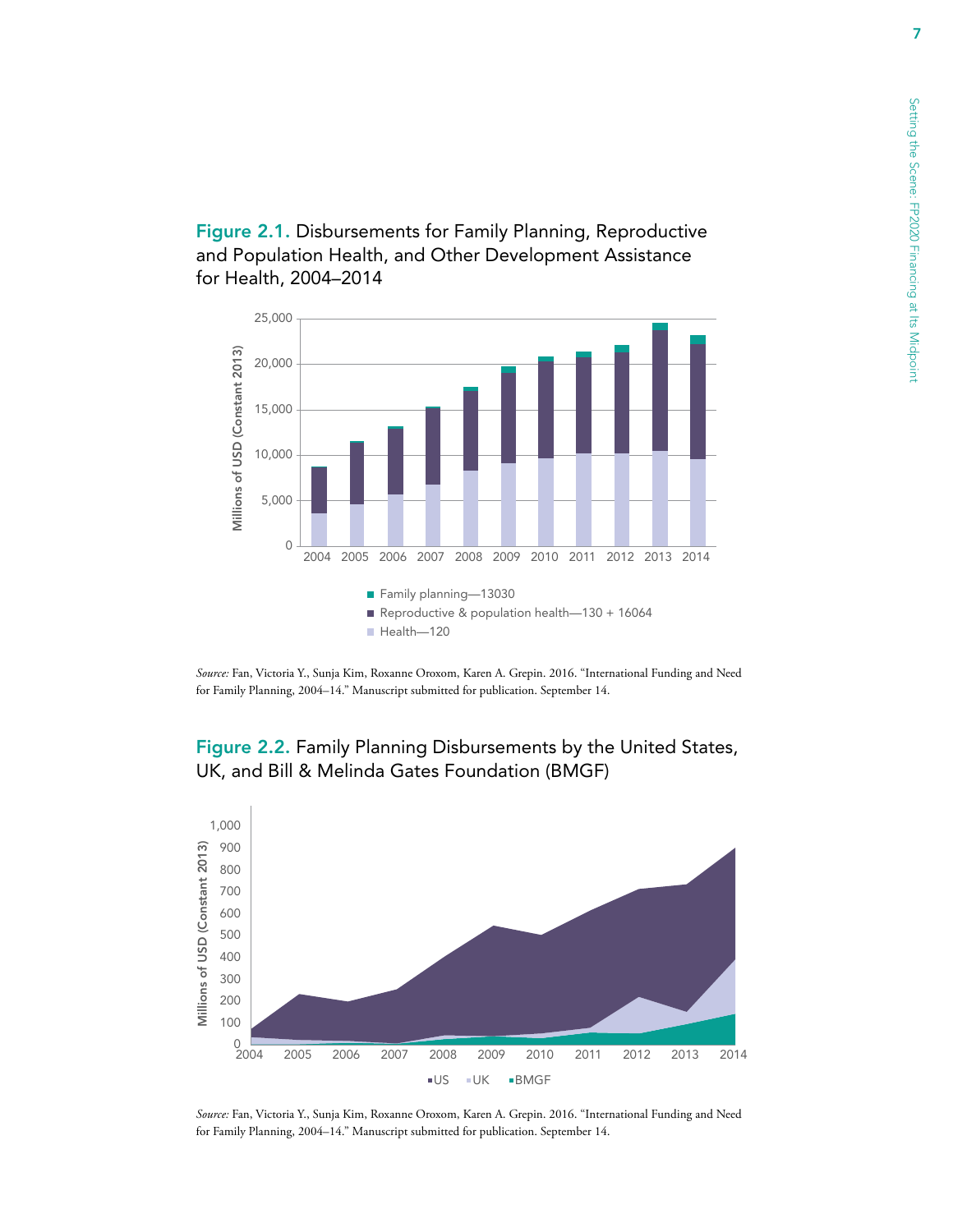<span id="page-21-0"></span>for family planning (and sexual and reproductive rights more broadly). The David and Lucille Packard Foundation likewise committed about \$17 million in 2015. Perhaps most importantly, the Susan Thompson Buffett Foundation does not publicly report on its expenditures but is thought to be among the largest sources of international funding for family planning.

#### Who Receives International Family Planning Resources and How Do Donors Decide?

#### United States Agency for International Development (USAID)

For more than a decade, USAID has used an explicit "strategic budgeting" process to inform the allocation of family planning resources between countries. In 2003, the USAID allocation formula considered three main factors: density of population relative to arable land (adjusted by percentage of GDP in agriculture), fertility (both total fertility rate per woman and logadjusted annual number of births), and unmet need for family planning. After adjusting for additional qualitative factors, such as perceived political commitment, performance, and absorption capacity, this process identified 13 priority countries for investment.<sup>21</sup> Under the Obama administration's Global Health Initiative, another 11 priority countries were added to "reflect overlapping priorities/synergies with [maternal and child health]."22 These 24 designated priority countries generally receive the largest funding allocations.<sup>23</sup> Several countries not designated as priority countries received more than \$5 million in 2014 disbursements (see Table 2.1 for a full list of priority countries). For example, the West Africa regional funding includes funding for the seven nonpriority countries that, together with priority countries Senegal and Niger,

comprise the Ouagadougou Partnership. In addition, 23 percent of USAID disbursements in 2014 did not specify a target country; this is predominantly funding that goes to USAID's central Office of Population and Reproductive Health for global technical leadership, biomedical and social science research, and cross-cutting issues.

USAID typically channels its family planning (FP) funds through US NGOs (30.3 percent of FP projects

| Table 2.1. USAID Family Planning Priority Countries<br>(2014 USAID Disbursements, US Millions) |                                                         |                                                                        |  |  |  |
|------------------------------------------------------------------------------------------------|---------------------------------------------------------|------------------------------------------------------------------------|--|--|--|
| <b>Original Priority</b><br>Countries (2003)                                                   | <b>Additional</b><br><b>Priority Countries</b><br>(GHI) | <b>Other Recipient</b><br><b>Countries/Regions &gt;</b><br>\$5 Million |  |  |  |
| Pakistan (\$28.9)                                                                              | Bangladesh (\$24.2)                                     | Global/central<br>(\$119.1)                                            |  |  |  |
| Tanzania (\$22.5)                                                                              | Afghanistan (\$23.8)                                    | West Africa Regional <sup>a</sup><br>(\$11.6)                          |  |  |  |
| Kenya (\$22.4)                                                                                 | Philippines (\$22.2)                                    | Guatemala (\$9.5)                                                      |  |  |  |
| Ethiopia $(\$20.8)$                                                                            | Senegal (\$13.5)                                        | Jordan $(\$9.0)$                                                       |  |  |  |
| Uganda (\$19.5)                                                                                | Mali (\$9.3)                                            | Iraq $(\$7.4)^{b}$                                                     |  |  |  |
| Nigeria (\$18.9)                                                                               | South Sudan (\$8.4)                                     |                                                                        |  |  |  |
| India (\$12.5)                                                                                 | Nepal (\$7.7)                                           |                                                                        |  |  |  |
| Madagascar (\$12.0)                                                                            | Mozambique (\$5.9)                                      |                                                                        |  |  |  |
| Malawi (\$10.3)                                                                                | Liberia $(\$5.7)$                                       |                                                                        |  |  |  |
| Haiti (\$9.3                                                                                   | Ghana (\$3.7)                                           |                                                                        |  |  |  |
| Democratic<br>Republic of Congo<br>(\$8.8)                                                     | Yemen $(\$0.7)$                                         |                                                                        |  |  |  |
| Rwanda (\$7.0)                                                                                 |                                                         |                                                                        |  |  |  |
| Zambia (\$5.9)                                                                                 |                                                         |                                                                        |  |  |  |

a. The CRS data categorizes this funding as "South of Sahara"; USAID has clarified that these funds are for West Africa Regional programs. We defer here to their internal categorization.

b. Iraq family planning programs are funded from Economic Support Funds (ESF), a separate funding basket that does not use FP need as a criterion. c. DFID support to India was discontinued in 2015.

*Sources:* Priority list of countries based on USAID Family Planning/Reproductive Health Portfolio Review April 2011. Authors' calculations using data from Fan, Victoria Y., Sunja Kim, Roxanne Oroxom, Karen A. Grepin. 2016. "International Funding and Need for Family Planning, 2004–14." Manuscript submitted for publication. September 14.

<sup>21.</sup> USAID (N.D.).

<sup>22.</sup> USAID (2011).

<sup>23.</sup> FP/RH activities in some countries (e.g., Pakistan, Afghanistan, Jordan and Iraq) are predominantly funded with Economic Support Funds.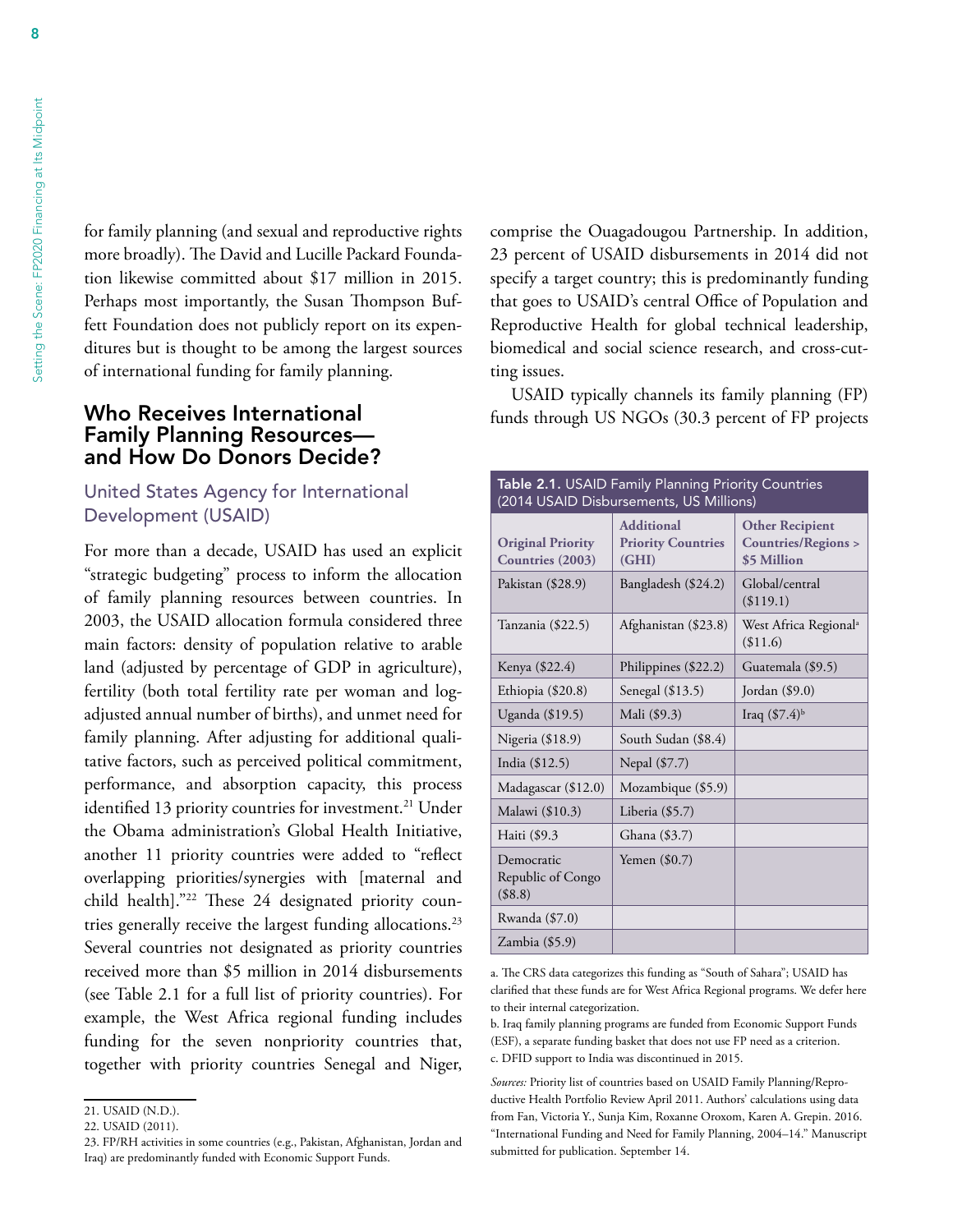9

initiated 2000–2014), international NGOs (21.21 percent of FP projects), and US firms (21.21 percent). Among FP projects initiated between 2000 and 2014, USAID's top five implementing partners (by percentage of all projects) have been John Snow International (9.09 percent), Management Sciences for Health (8.08 percent), Abt Associates (8.08 percent), FHI 360 (6.06 percent), and John Hopkins University (5.05 percent). The duration of USAID contracts and grant agreements is typically about five years, though the length varies by year of initiation (Figure A3.1).<sup>24</sup>

#### United Kingdom's Department for International Development (DFID)

Funding decisions for the UK's DFID are primarily made by DFID's country-level staff, based on a business case developed by the country office and submitted for central approval. This means that DFID in-country staff exercise broad discretion in choosing whether and how much—if anything—should be allocated to family planning programs in consultation with country government counterparts, or to health at all versus other development priorities such as agriculture or education, with the rationale that this approach is more responsive to local needs. However, funding decisions must be consistent with DFID policies and priorities and contribute to a menu of centralized DFID results targets—including an indicator for the "number of additional women using modern methods of family planning through DFID support."25

Table 2.2 lists the 28 countries where DFID works directly, total funds coded as family planning in each country in 2014, and total development assistance for health (DAH) disbursed by DFID in each country in the same year (according to CRS data, accessed January 2016). Only 10 of the 28 countries that receive direct DFID funding saw family-planning-coded disbursements in 2014, ranging from a low of just \$7,369 (<1 percent of DAH) in Mozambique to a high of \$11.8 million (50 percent of DAH) in Pakistan.

Notably, DFID reporting to the CRS excludes a large portion of its actual family planning investments. Many general health programs that are not coded as family planning do indeed contain a significant family planning component, and all but six of the DFID direct recipients had nonzero disbursements for health in 2014. In addition, these numbers exclude some cross-cutting investments that would also benefit family planning outcomes, such as grants for health systems strengthening. For example, the CRS database records the Democratic Republic of Congo as having zero family planning expenditures from DFID in 2014, but \$75.4 million in general health aid. Yet DFID's Development Tracker suggests that family planning comprises about 8 percent of the budget for a large health sector program in the Democratic Republic of Congo, with total FY 2014–15 expenditures of £30.4 million (US \$43.8 million), implying expenditures of about £2.4 million (US \$3.5 million) in family planning.<sup>26</sup>

DFID also has several "central programs" for family planning, which are selected and administered by DFID's London headquarters. Funding for these programs would typically be included within the "unallocated/unspecified" portion of DFID disbursements (see Table A2.1). DFID pledged to reach at least 10 million additional users of modern family planning by 2015 in *The UK's Framework for Results for Reproductive, Maternal and Newborn Health in the Developing World* report, published in 2010. The goal was also echoed in their 2011–2015 Business Plan, alongside a commitment to focus on delaying first pregnancy and providing services to women who want them.<sup>27</sup> At the London Summit, DFID committed to reaching 24 million additional users between 2012 and 2020, a goal that is currently being reflected across its business planning processes.<sup>28</sup>

<sup>24.</sup> United States Agency for International Development. 2016. Foreign Aid Explorer Dashboard. Accessed June 9. https://explorer.usaid.gov/aid-dashboard.html.

<sup>25.</sup> Department for International Development (2014).

<sup>26.</sup> Development Tracker (2016).

<sup>27.</sup> Department for International Development (2011).

<sup>28.</sup> Department for International Development (2012).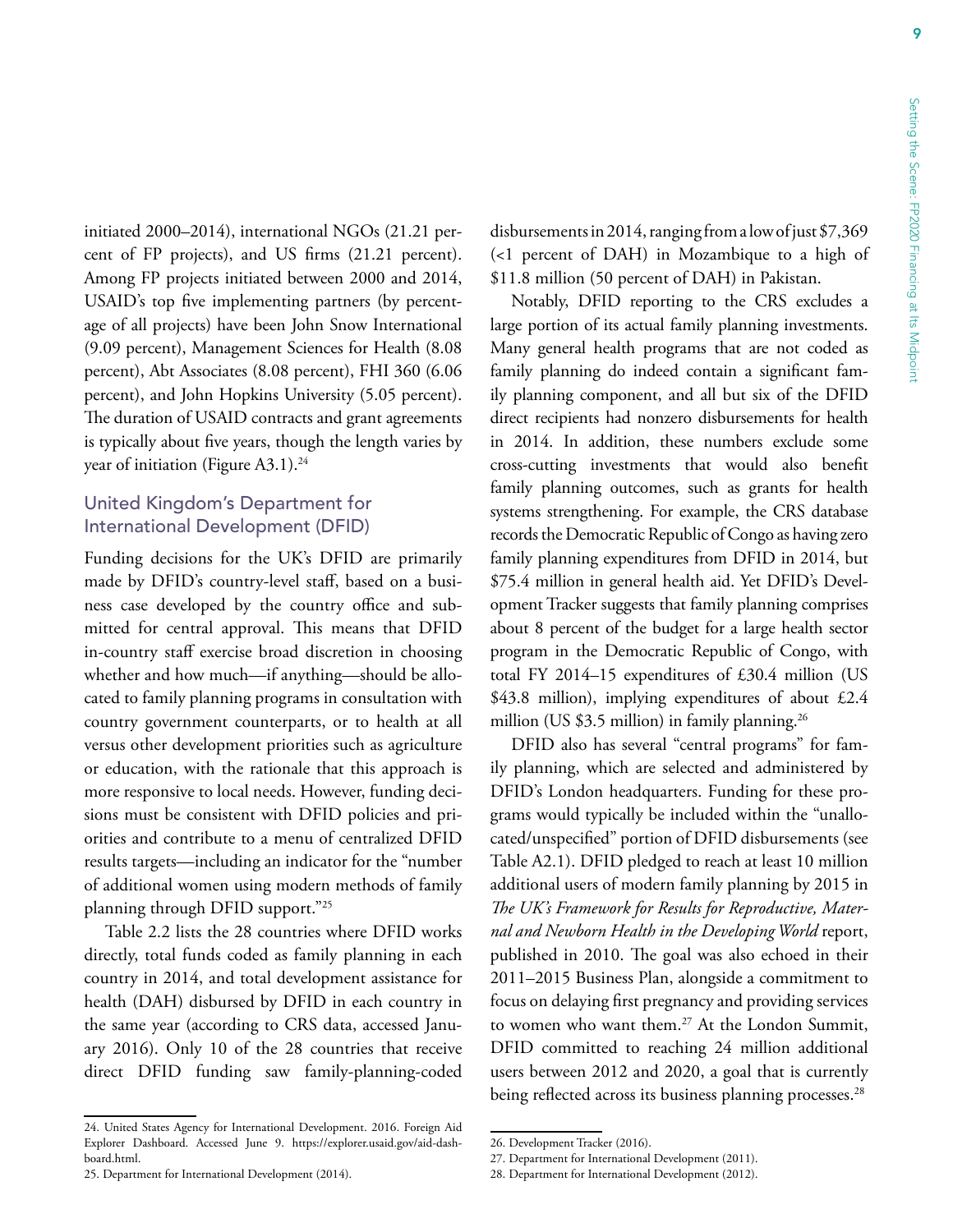<span id="page-23-0"></span>

| Table 2.2. DFID Direct Country Funding in 28 Focus Countries, 2014 |                                                         |                                                              |                                                                         |  |  |
|--------------------------------------------------------------------|---------------------------------------------------------|--------------------------------------------------------------|-------------------------------------------------------------------------|--|--|
| <b>Country</b>                                                     | <b>Total DFID FP</b><br><b>Disbursements</b><br>$($ \$) | <b>Total DFID</b><br>disbursements,<br>all health<br>$($ \$) | FP disbursements<br>as portion<br>of all health<br>disbursements<br>(%) |  |  |
| Afghanistan                                                        |                                                         |                                                              |                                                                         |  |  |
| Bangladesh                                                         |                                                         | 47,172,271                                                   | $\Omega$                                                                |  |  |
| Burma                                                              |                                                         |                                                              |                                                                         |  |  |
| Democratic Republic of Congo                                       |                                                         | 75,414,953                                                   | $\overline{0}$                                                          |  |  |
| Ethiopia                                                           |                                                         | 121,971,906                                                  | $\overline{0}$                                                          |  |  |
| Ghana                                                              | 2,112,960                                               | 44,539,420                                                   | 5                                                                       |  |  |
| India <sup>ª</sup>                                                 | 9,890,710                                               | 80,779,819                                                   | 12                                                                      |  |  |
| Kenya                                                              | 10,103,883                                              | 42,004,041                                                   | 24                                                                      |  |  |
| Kyrgyzstan                                                         |                                                         |                                                              |                                                                         |  |  |
| Liberia                                                            |                                                         |                                                              |                                                                         |  |  |
| Malawi                                                             | 8,595,161                                               | 29,587,396                                                   | 29                                                                      |  |  |
| Mozambique                                                         | 7,369                                                   | 14,938,180                                                   | <1                                                                      |  |  |
| Nepal                                                              | 2,770,730                                               | 61, 655, 398                                                 | $\overline{4}$                                                          |  |  |
| Nigeria                                                            |                                                         | 116,199,860                                                  | $\boldsymbol{0}$                                                        |  |  |
| Occupied Palestinian Territories                                   |                                                         |                                                              |                                                                         |  |  |
| Pakistan                                                           | 11,756,793                                              | 23,357,912                                                   | 50                                                                      |  |  |
| Rwanda                                                             |                                                         | 2,427,640                                                    | $\Omega$                                                                |  |  |
| Sierra Leone                                                       |                                                         | 11,288,581                                                   | $\boldsymbol{0}$                                                        |  |  |
| Somalia                                                            |                                                         | 39,854,573                                                   | $\overline{0}$                                                          |  |  |
| South Africa                                                       |                                                         | 14,703,892                                                   | $\overline{0}$                                                          |  |  |
| Sudan                                                              |                                                         |                                                              |                                                                         |  |  |
| South Sudan                                                        |                                                         | 25,294,879                                                   | $\boldsymbol{0}$                                                        |  |  |
| Tajikistan                                                         |                                                         | 276,348                                                      | $\boldsymbol{0}$                                                        |  |  |
| Tanzania                                                           | 9,393,917                                               | 28,049,355                                                   | 33                                                                      |  |  |
| Uganda                                                             | 8,553,360                                               | 51,278,748                                                   | 17                                                                      |  |  |
| Yemen                                                              |                                                         | 8,527,180                                                    | $\mathbf{0}$                                                            |  |  |
| Zambia                                                             | 7,842,897                                               | 29,753,200                                                   | 26                                                                      |  |  |
| Zimbabwe                                                           |                                                         | 52,741,972                                                   | $\overline{0}$                                                          |  |  |
| Unallocated/Unspecified                                            | 178,851,436                                             | 760,512,578                                                  | 24                                                                      |  |  |

a. DFID support to India was discontinued in 2015.

*Source:* Authors' calculations using data from Fan VY, Kim S, Oroxom R, Grepin KA. 2016. "International Funding and Need for Family Planning, 2004–14." Manuscript submitted for publication. September 14.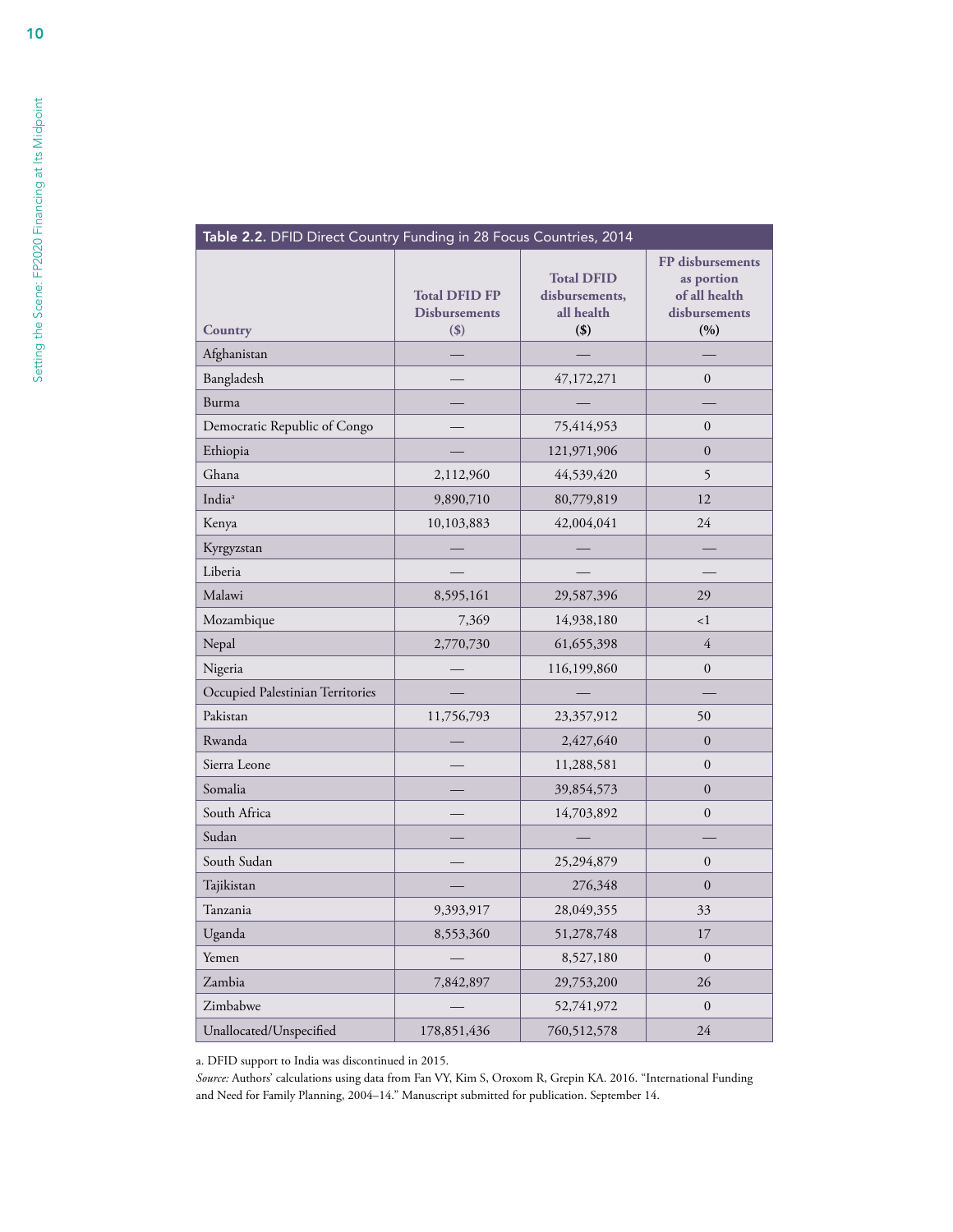#### <span id="page-24-0"></span>The Bill & Melinda Gates Foundation

As a private entity, the Bill & Melinda Gates Foundation enjoys maximum flexibility in its ability to allocate funds across countries and programs, in line with the priorities of its co-chairs and to a lesser extent its trustees. Its disbursements for family planning are significant, totaling \$143 million in 2014, according to CRS data. The foundation funds a broad range of multicountry and cross-cutting projects, focusing on accountability mechanisms for the FP2020 commitments, donor and recipient engagement, medical innovations, implementation research, and the improvement of data collection and monitoring systems. It also makes sizable investments in country-level service delivery in a small selection of countries—India, Nigeria, Indonesia, Pakistan, Ethiopia, Kenya, and the Democratic Republic of Congo are listed as focus geographies in the foundation's family planning strategy outline.<sup>29</sup> India and Nigeria have seen the largest commitments since 2012 (see Table A2.2). According to CRS data, 38 percent of Gates Foundation commitments since 2012 did not specify country recipients; the remainder were coded as specific countries or regions. However, the latter category also includes substantial funding to cross-cutting accountability mechanisms that operate in part at the country level, for example, the PMA2020 and Track20 initiatives.

#### Other Donors

In addition to the aforementioned donors, many European countries also provide funding for family planning and reproductive health services. From 2004 to 2014, Germany and Norway provided the next greatest amounts of resources for family planning: \$192 million and \$79 million, respectively. Although the World Bank is not a top-three donor, it did launch the Global Financing Facility in 2015, which will focus on improving reproductive, maternal, newborn, child, and adolescent health. Figure 2.3 provides a more detailed breakdown of the top 20 donors to family planning from 2004 to 2014.

#### On the Horizon: An Uncertain Funding Environment

Aggregate funding flows suggest positive trends in family planning expenditures over time. Yet recent developments since 2014 have introduced significant questions about funding in the coming years. The major sources of uncertainty are threefold.

First, substantial depreciation of donor currencies versus the US dollar since the 2012 summit has reduced the effective value of European and other non-American funding sources (Figure 2.4). This is particularly relevant for international institutions that use the US dollar as their working currency, most notably the United Nations Population Fund (UNFPA). The recent post-referendum drop-off in the pound is of particular concern given the importance of UK funding.

Second, political developments in donor countries may put family planning budgets at risk. Several European countries are facing substantial pressure to reallocate foreign aid funds to deal with the ongoing refugee crisis; Sweden, for example, expects to cut foreign aid programs by 30 percent in 2016.30 In the United Kingdom, fallout from the Brexit vote continues to introduce funding uncertainty; the incoming Theresa May government has reiterated its commitment to the 2015 Conservative manifesto, which includes family planning but contains no explicit reference to FP2020.31 The upcoming presidential and congressional elections in the United States also represent a significant source of uncertainty; a new administration and/or congressional majority may be more or less willing to prioritize international family planning assistance versus other development priorities or domestic investments.

<sup>29.</sup> Bill & Melinda Gates Foundation (2016).

<sup>30.</sup> Swedish International Development Agency (2012).

<sup>31.</sup> Conservatives (2015).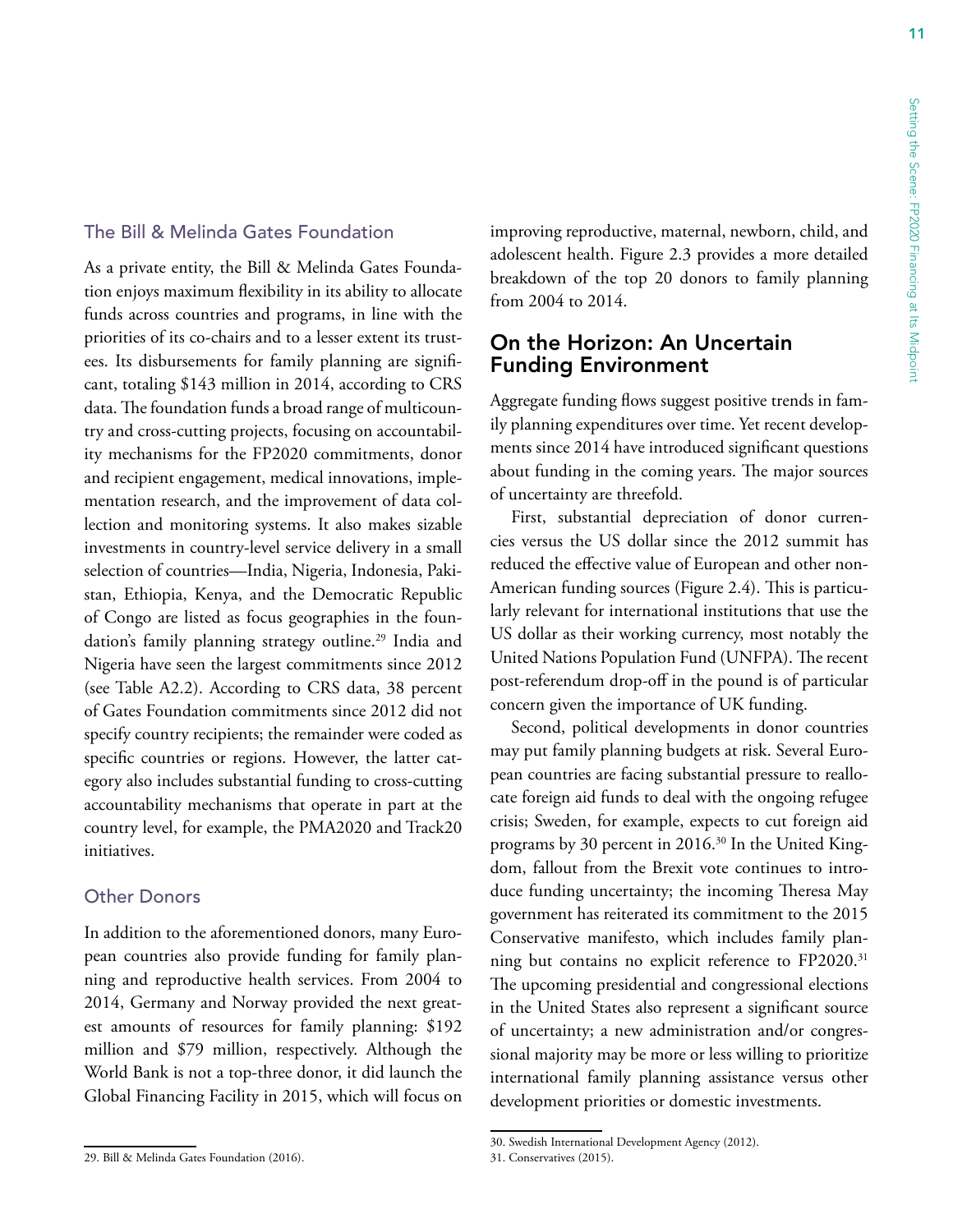

Figure 2.3. Cumulative Donor Shares in Global Family Planning Disbursements, 2004–2014

Source: Fan, Victoria Y., Sunja Kim, Roxanne Oroxom, Karen A. Grepin. 2016. "International Funding and Need for Family Planning, 2004–14." Manuscript submitted for publication. September 14. UNFPA figures refer only to core (assessed) funds, excluding direct/earmarked bilateral spending.

0% 10% 20% 30% 40% 50% 60% 70% 80%

Third, the World Bank's newly formed Global Financing Facility (GFF) offers a novel window for lowand lower-middle income countries to access financing for family planning alongside other reproductive, maternal, newborn, adolescent, and child health services, with links to International Development Association (IDA) funding—but cannot compel investments in family planning absent government demand.32 For now, the extent to which governments will use GFF funds in support of family planning thus remains unclear. Additional donor commitments to the GFF will likewise increase the overall pool of funds available for family planning, and the GFF could represent an important opportunity to firmly embed family planning within the continuum of care. Yet if donors reallocate from direct support of family planning to support of the GFF, their family planning dollars may be "diluted" by support for other interventions—potentially representing a net drop in total family planning financing. Thus, the full effect of the GFF on the overall financing landscape remains uncertain, with both significant upside potential and downside risk.

4,113 M

The full effects of these developments will become clear only in the coming years, but cause for concern exists presently. The UNFPA Supplies program, which provides more than a quarter of all contraceptives used by women and girls in the FP2020 focus countries, is currently facing a substantial funding gap due to exchange rate fluctuations and a fall-off in donor contributions (Figure 2.5).<sup>33</sup> Without corresponding funding increases from other sources, global contraceptive supply security could potentially be put in jeopardy.

<sup>32.</sup> Global Financing Facility (2015).

<span id="page-25-0"></span><sup>12</sup>

<sup>33.</sup> United Nations Fund for Population Activities (2014).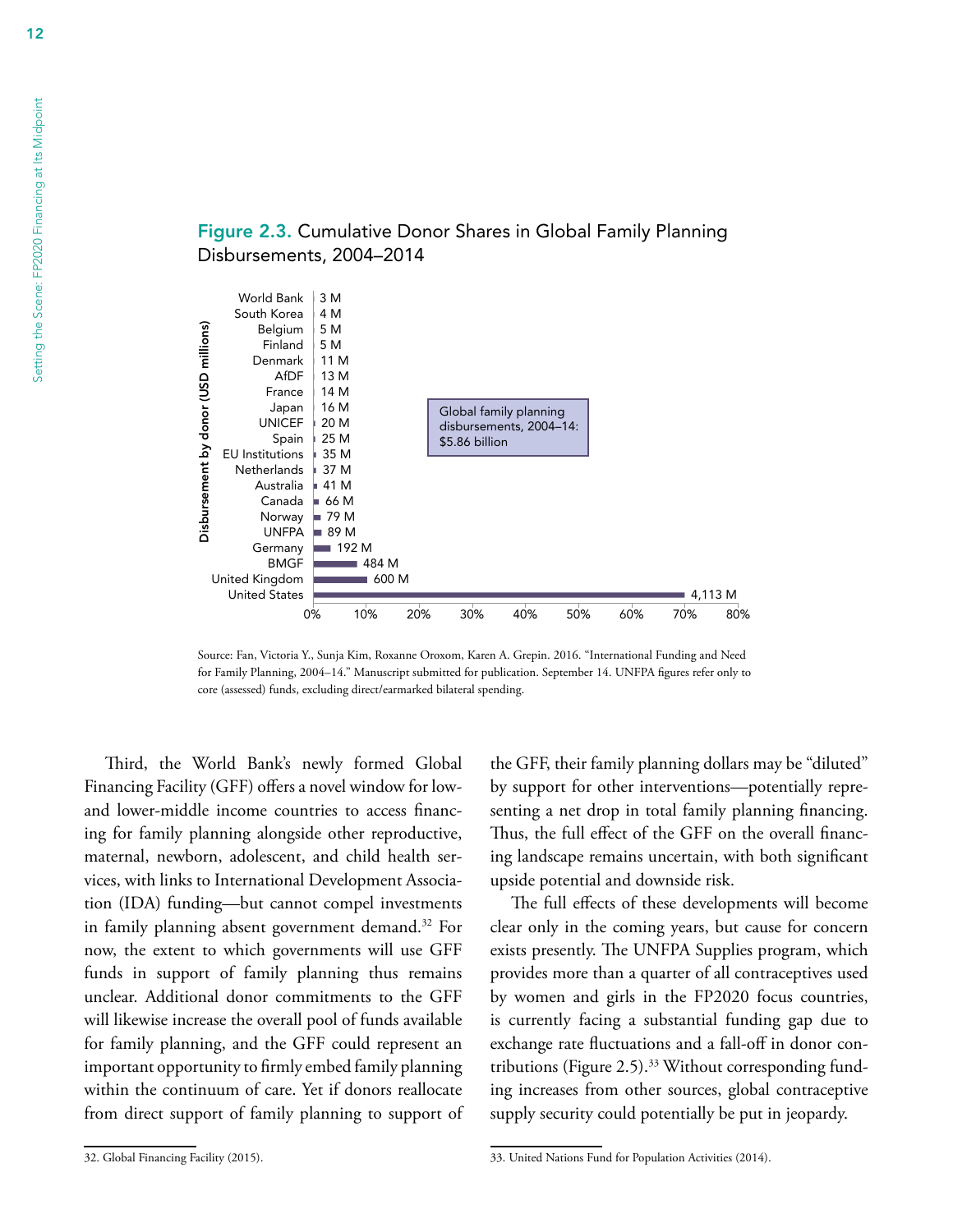13



<span id="page-26-0"></span>Figure 2.4. Exchange Rate Depreciation vs. US Dollar since July 1, 2012

Source: OANDA. 2016. Historical Currency Exchange Database. Accessed August 16. [https://www.oanda.com/](https://www.oanda.com/solutions-for-business/historical-rates/main.html) [solutions-for-business/historical-rates/main.html.](https://www.oanda.com/solutions-for-business/historical-rates/main.html) Compiled from OANDA weekly data.





Source: Glassman, Amanda. 2016. "Failing to Deliver on Family Planning? Funding in Crisis." Center for Global Development Global Health Policy Blog, May 19. [http://www.cgdev.org/blog/failing-deliver-family-planning](http://www.cgdev.org/blog/failing-deliver-family-planning-funding-crisis)[funding-crisis](http://www.cgdev.org/blog/failing-deliver-family-planning-funding-crisis).; updated following private communication with Jennie Greaney on September 21, 2016.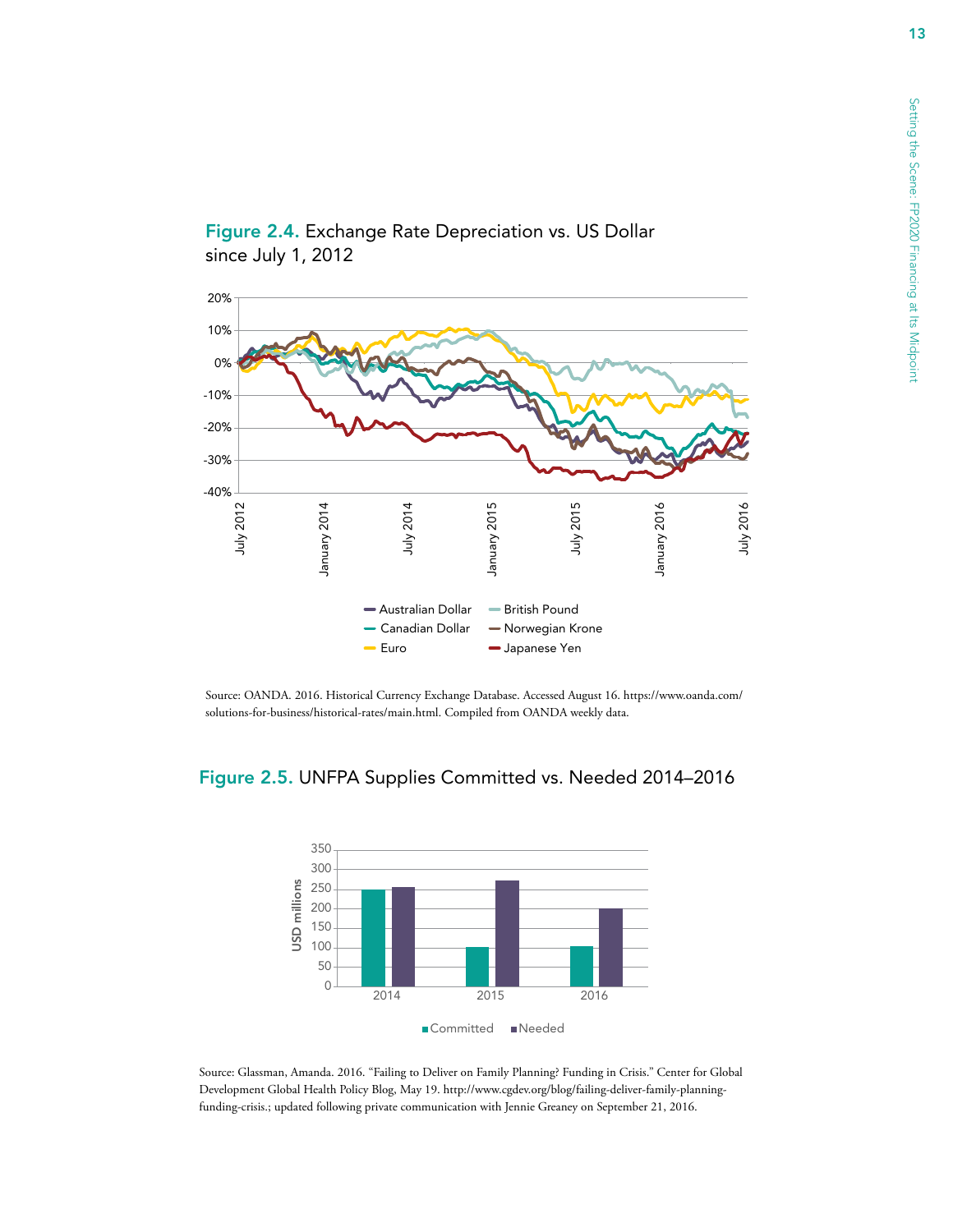#### <span id="page-27-0"></span>Conclusion

International resources for family planning have increased steadily since 2004, with three donors the United States, United Kingdom, and the Bill & Melinda Gates Foundation—accounting for the lion's share of publicly reported funding. However, recent and upcoming global developments, including currency depreciation, political upheaval in donor countries, and the introduction of the GFF, have introduced substantial risks for the future funding outlook. Better data are needed to fully understand the distribution of family planning resources across countries and priorities.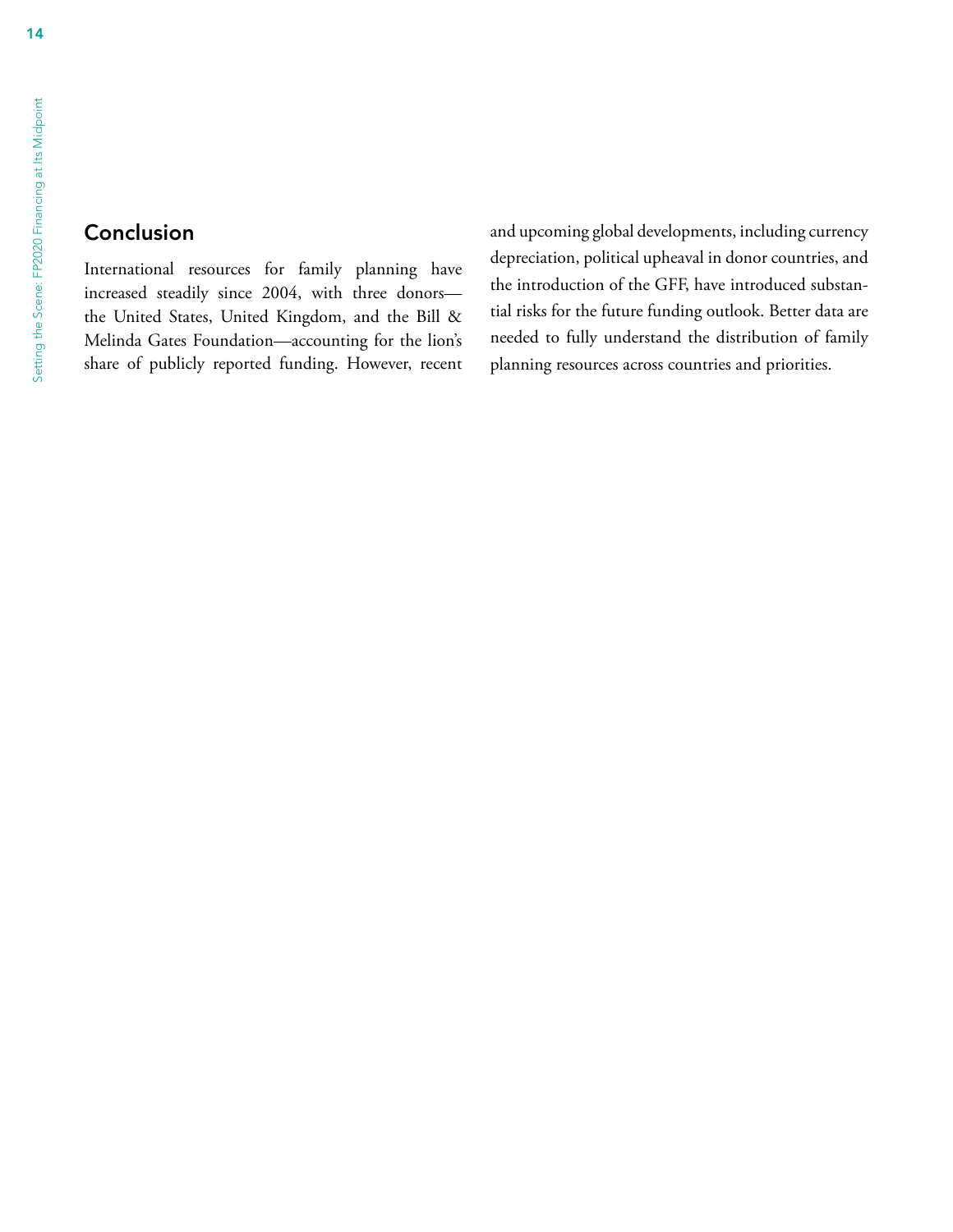## <span id="page-28-0"></span>Chapter 3. FP2020 Alignment: Important Success, but Room to Grow

In this chapter, we draw on cross-country analysis, working group discussions, and country case studies to analyze the degree to which FP2020 mechanisms are working effectively to align attention, resources, and efforts toward the FP2020 goals. We focus on four areas: allocating financial resources across and within individual countries, aligning commodity purchasing and supply chains, creating incentives and an enabling environment for countries' domestic investments, and creating a strong accountability environment to ensure partners and implementers are following through on their commitments with high-quality services.

#### Allocating Financial Resources across and within Countries

To achieve the shared FP2020 goals, donors must align their funding and effort, both across the set of eligible FP2020 focus countries and within each focus country. In this regard, FP2020 or individual donor mechanisms have had a mixed track record, achieving some important success but falling short in other respects.

#### Cross-Country Allocations

In practice, it is difficult to evaluate whether the current distribution of funding across FP2020 focus countries is efficient. Limited evidence is available on the relative effectiveness of spending in different country settings. In lieu of such information, we can only assess the distribution of funding vis-à-vis measures of family planning need—and the appropriate measure of need may itself vary depending on each donor's perspective. For example, some donors define the neediest countries as those with the lowest contraceptive prevalence; others prioritize countries with high unmet need or a high rate of maternal mortality. For each of those measures, donors could prioritize countries in absolute terms (e.g., the greatest number of maternal deaths) or on a relative basis (e.g., the highest maternal mortality ratio). Each metric is defensible but implies a different prioritization across countries and thus a different assessment of whether funding is sensibly distributed. Our understanding of current funding flows is itself hampered by the data limitations described in Appendix 2, including our inability to fully account for the contribution of countries' domestic financing. Finally, we recognize that non-need criteria appropriately play an important role in determining allocations, so a misalignment between need and funding may not, in and of itself, represent an inefficiency (see further discussion below).

Noting these analytical limitations and caveats, it is nonetheless evident that current cross-country allocation practices have not consistently aligned funding with family planning need. To illustrate, Fan et al. calculate the difference between a country's ranking as determined by family planning disbursements per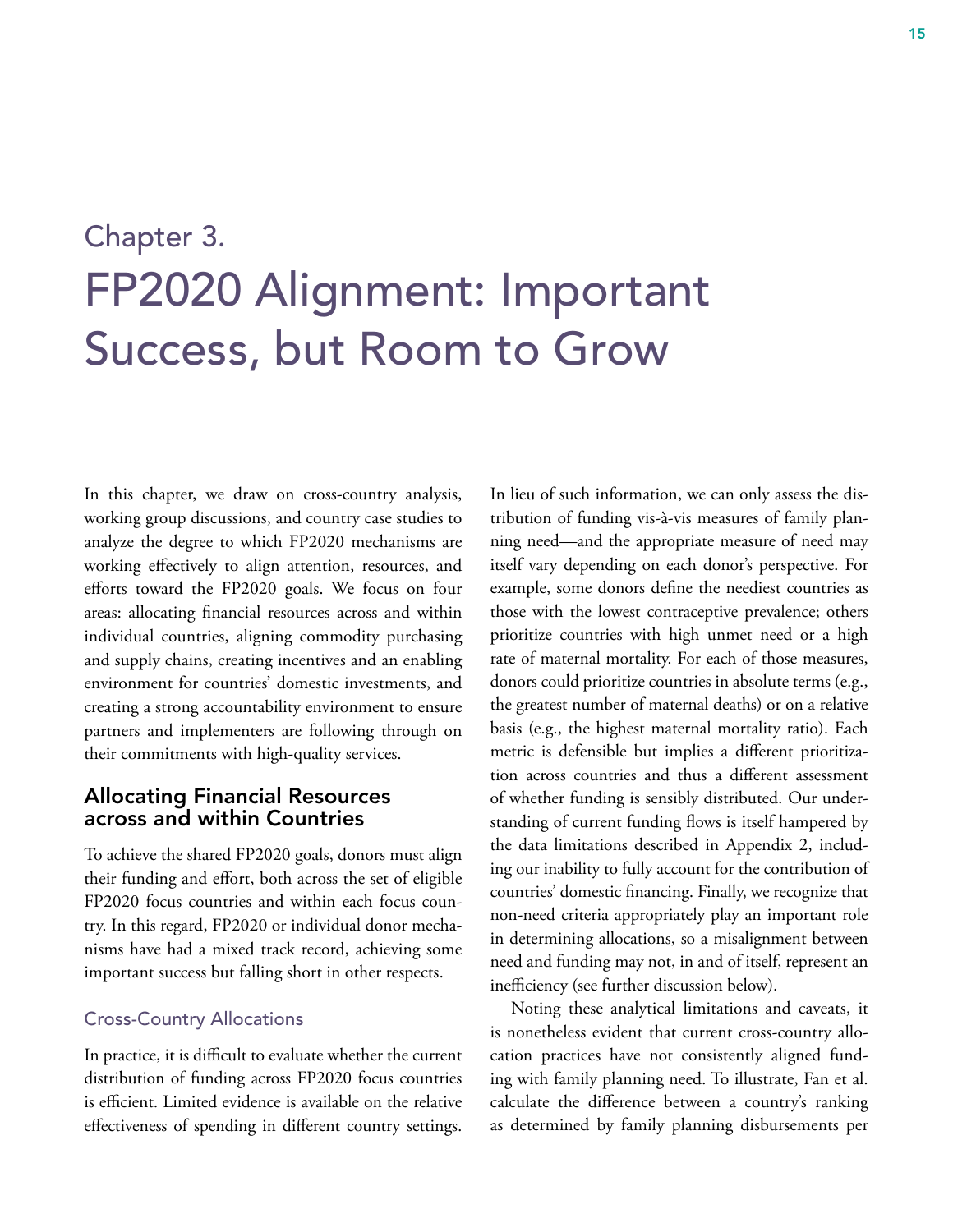capita received and a country's ranking as determined by family planning need (Figures 3.1a–d). Need is measured using four different metrics: the maternal mortality ratio, the percentage of women using modern contraceptives, the population growth rate, and a gender inequality index score.34

Countries with a negative rank difference have a higher need rank compared with their aid rank. If relative need and relative funding were perfectly aligned, all countries would sit along the red horizontal line. Countries studied are limited to those of priority for FP2020, USAID, and/or DFID. The size of the circle in the figures reflects the level of domestic funding for health per capita.

Though each measure results in a different set of rankings, none of the four metrics is clearly correlated with countries' relative family planning funding. Further, it is clear that a handful of countries have experienced relative neglect in terms of family planning funding, consistently receiving funding well below their relative need. Across all four measures, five countries—the Democratic Republic of Congo, Gambia, Guinea-Bissau, Nigeria, and Somalia—have rank differences between need and funding in the bottom 10 percent of the distribution. Seven countries—Cote d'Ivoire, Republic of Congo, Eritrea, Ethiopia, Sudan, Chad, and the Central African Republic—finish in the bottom 25 percent of distribution of rank differences on at least three of the four measures.<sup>35</sup>

However, discrepancies between relative need, as measured in this analysis, and relative funding do not necessarily indicate inefficiency or misalignment. Some of the neglected countries—Somalia, for example—are challenging operating environments; donors may assess that family planning investments will have limited impact in settings where basic security is lacking. Other countries—for example, Ethiopia and the Democratic Republic of Congo—are likely to have substantial

family planning investments that are not captured in the database because they are funded through the government and nondisaggregated DFID programs. In yet another set of countries—particularly middle-income countries like Nigeria—relative "underfunding" is likely to reflect donors' legitimate reservations about continued expenditures of external resources without commensurate government spending and political commitment.

Nonetheless, the consistent discrepancies across multiple metrics suggest that real underlying differences do exist. The FP2020 secretariat does not have standing to direct resource allocation across countries, and donors themselves vary in their approach to cross-country allocation, as described in the previous chapter. Only USAID has an explicit priority-setting mechanism to allocate family planning resources across countries, but its list of priority countries differs to some extent from FP2020's list of 69 focus countries. Likewise, DFID operates in only a small subset of the FP2020 countries; its own set of countries with bilateral programs (across all sectors), developed long before the start of the FP2020 initiative and based on different criteria, also excludes the Republic of Congo, Chad, and Cote d'Ivoire, among other countries that appear relatively underfunded in the above analysis.

#### Allocation within Countries

Within its target countries, several mechanisms introduced under the FP2020 umbrella are intended to help align funding and effort behind the FP2020 goals. Most notably, FP2020 has encouraged its focus countries, in coordination with and supported by the FP2020 donors, to develop family-planning-specific costed implementation plans (CIPS). According to the FP2020 secretariat, CIPs are "multi-year actionable roadmap[s] designed to help governments achieve their family planning goals," enabling governments to "prioritize family planning interventions; detail key activities and outline a roadmap for implementation;

<sup>34.</sup> Fan, Kim, Oroxom, and Grepin (2016).

<sup>35.</sup> Fan, Kim, Oroxom, and Grepin (2016).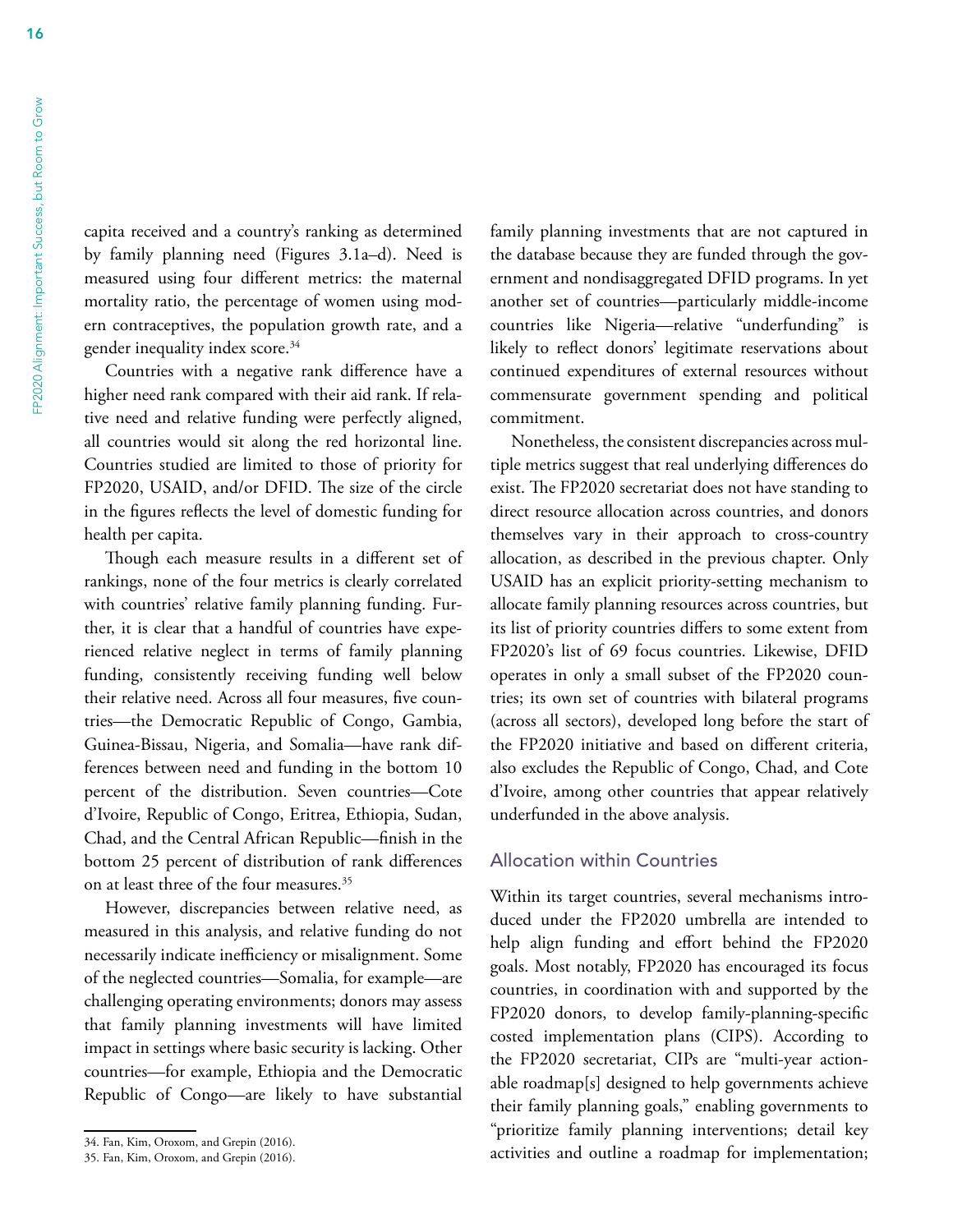

<span id="page-30-0"></span>Figure 3.1a. Rank Difference vs. Maternal Mortality Ratio Rank



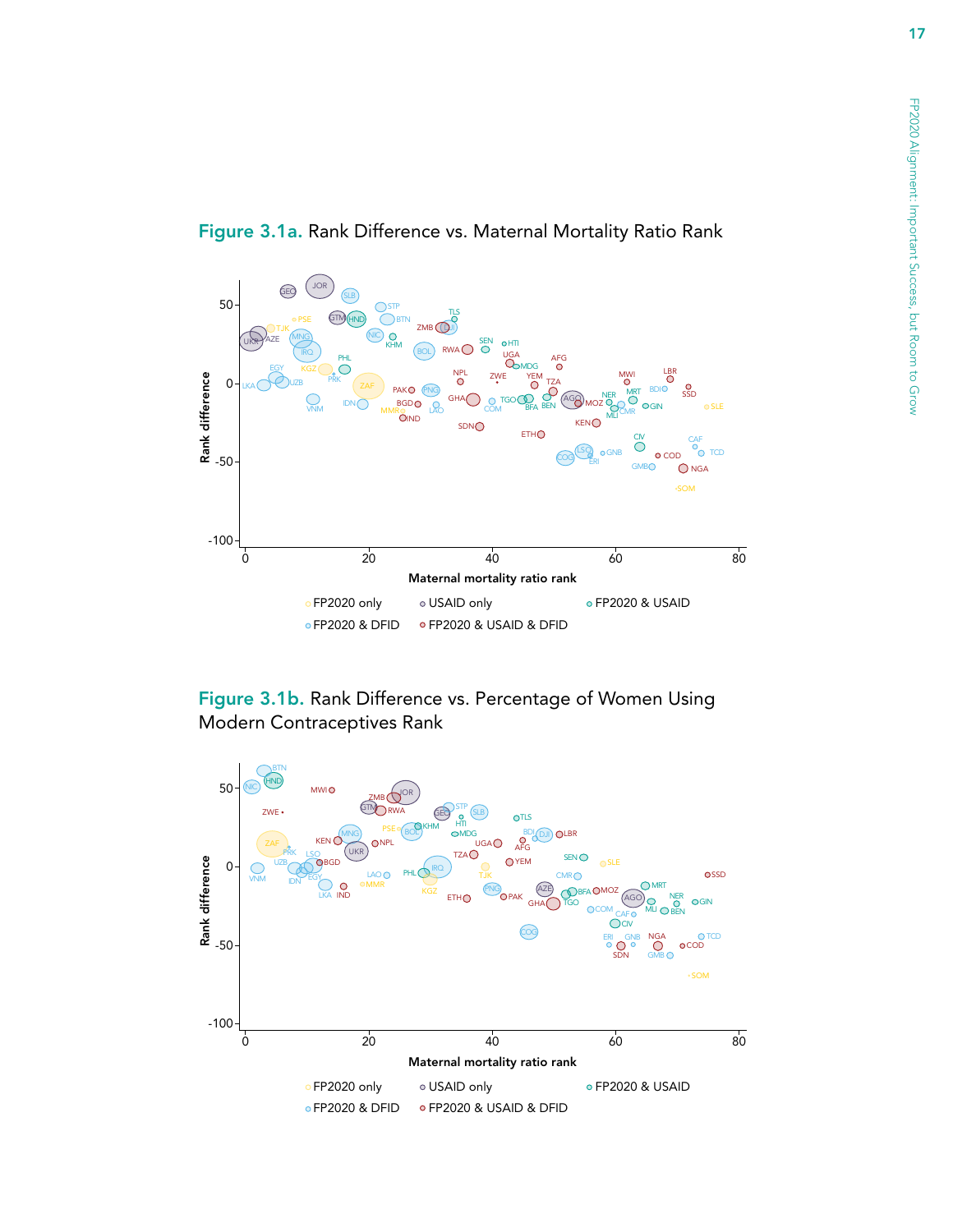

<span id="page-31-0"></span>Figure 3.1c. Rank Difference vs. Population Growth Rank





*Source:* Fan, Victoria Y., Sunja Kim, Roxanne Oroxom, Karen A. Grepin. 2016. "International Funding and Need for Family Planning, 2004–14." Manuscript submitted for publication. September 14.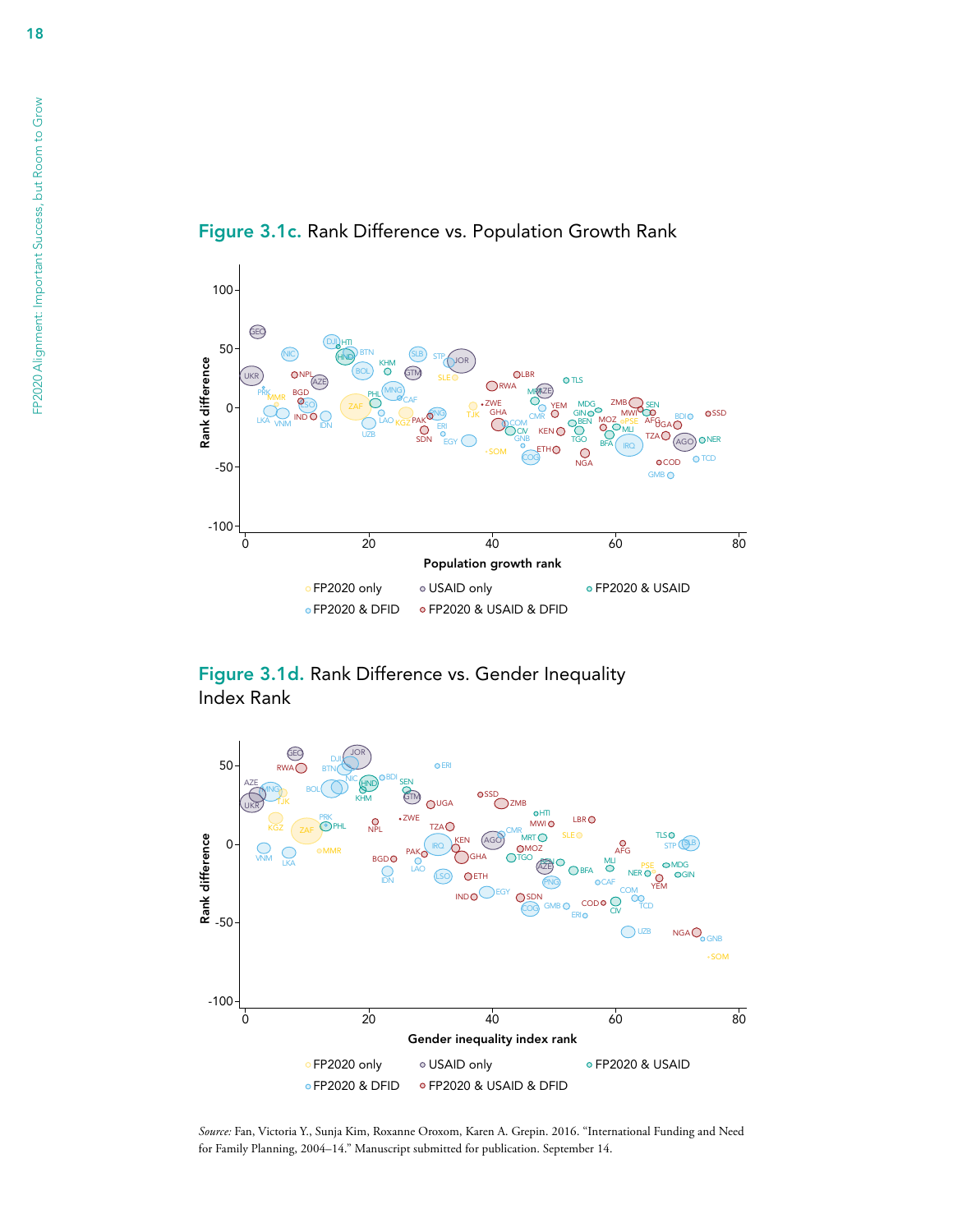<span id="page-32-0"></span>estimate the impacts of interventions; forecast costs and make strategic allocation decisions; mobilize resources to meet gaps; monitor progress; [and] unify stakeholders around one focused family planning strategy."36 In each country, the CIP is intended to serve as the unifying, government-owned family planning strategy, guiding both donor and national investments.

The introduction of country-owned family planning strategies, with shared buy-in from donors and other stakeholders, is a welcome contribution of the FP2020 partnership. Across all three country case studies, and particularly in Nigeria and Uganda, government, donor, and civil society officials cited the CIP favorably as the overarching framework for national family planning efforts and noted the role the CIP played in raising the visibility of family planning and generating broad stakeholder buy-in. (In Kenya, however, most stakeholders agreed that devolution had rendered the 2012 CIP largely obsolete.) In theory, such documents may be

36. FP2020 (2016).

a powerful tool in aligning funding behind the FP2020 goals. In practice, however, the first round of CIPs analyzed for this report—those completed between 2010 and 2015—have varied substantially in their real utility as guides for resource allocation. Common limitations of the CIPs are threefold but interrelated.

First, most of these CIPs set aspirational rather than realistic targets, with no basis in rigorous modeling (Box 3.1) or historical trends; as a result, even their full and effective implementation will not necessarily (and in some cases, definitively not) lead to achievement of the CIP goals within the designated timeline. The disconnect between the actual activities and cost figures on the one hand, and the monitoring framework on the other, sets up countries—and thus the entirety of the FP2020 partnership—for failure. For example, Nigeria's 2014 CIP suggests that Nigeria aims to more than double its all-methods contraceptive prevalence rate (CPR) by 2018, with an increase from 15 to 36 percent.<sup>37</sup> Yet many

37. Federal Government of Nigeria (2014).

#### Box 3.1. How Rigorous Modeling Can Inform Resource Allocation

Epidemiological and economic modeling can be powerful tools to inform resource allocation and accelerate progress toward the FP2020 goals. Family planning leaders have long drawn from a large arsenal of Exceland other computer-based modeling tools for these purposes, each with slightly different capabilities and use cases. These tools fall into two primary baskets. The first category is the "advocacy models"—that is, models intended to drive investments in family planning by illustrating the costs of population growth or the expected economic and health returns from family planning investments. These models include the RAPID model, which projects the demographic, infrastructure, and economic consequences of different population scenarios;<sup>a</sup> the DemDiv model, which calculates the demographic, economic, and health impacts resulting from different family planning, education, and economic investment scenarios;<sup>b</sup> and the ImpactNow model, which estimates the extent to which achieving a set CPR or unmet need goal in the short term will avert unintended pregnancies, unsafe abortions, maternal and child deaths, and associated costs.<sup>c</sup> The second category is the "planning models" intended to inform resource allocation and costing. The FamPlan model calculates the number and cost of service delivery and commodity needs to meet a

#### *(continued)*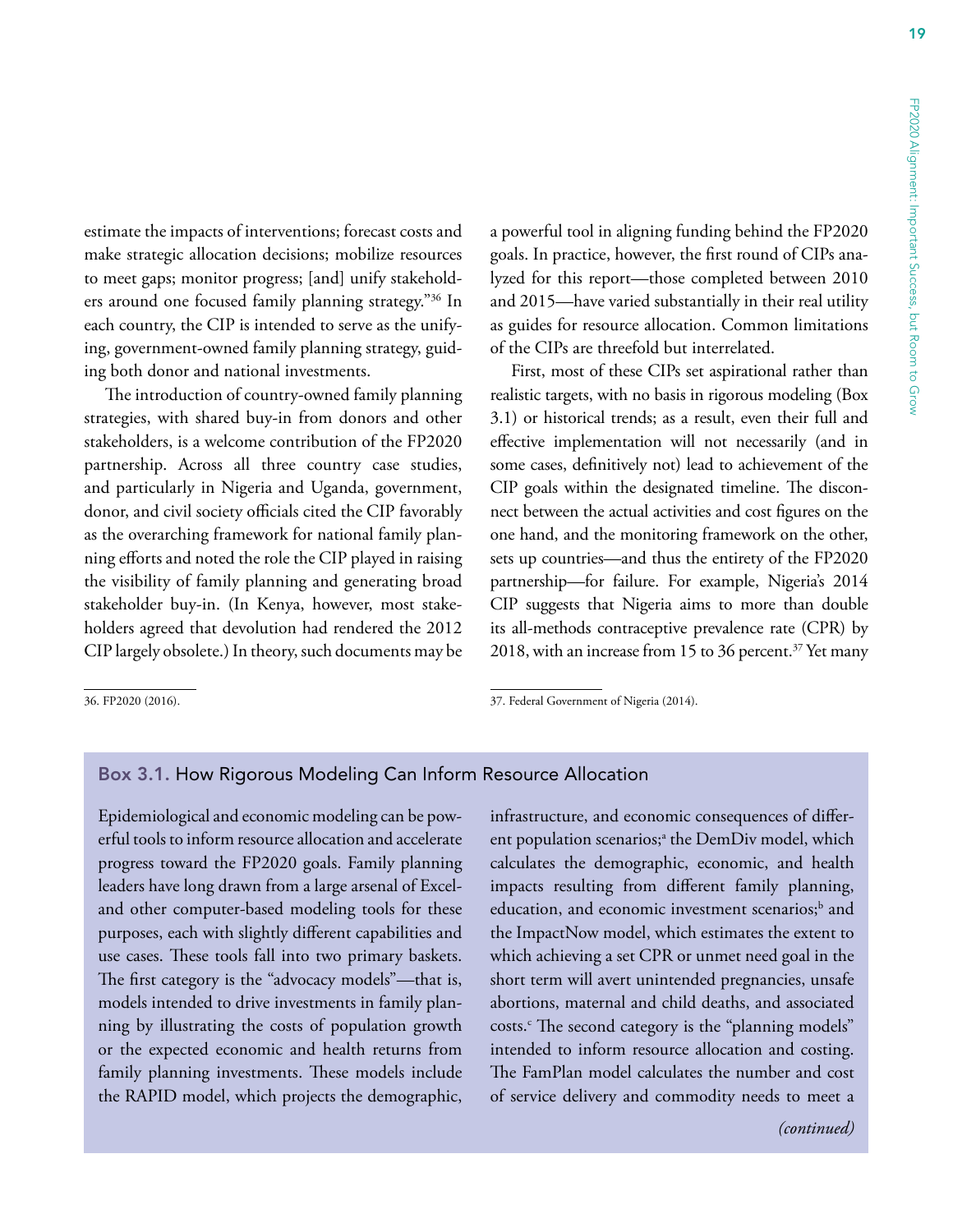#### Box 3.1. Continued

preset fertility or mCPR goal and then extrapolates the economic and health impacts of achieving it.<sup>d</sup> The GAP Tool likewise projects a country's funding and commodity needs to reach a preset goal and compares current funding levels with the projected need (based on service delivery costs alone).<sup>e</sup>

Recently, Avenir Health has completed an initial version of a new family planning model, FP Goals.<sup>f</sup> (For now, the model is proprietary and not available online; this section draws from limited publicly available information.) Unlike previous family planning models, FP Goals allows the user to project the expected increase in mCPR that will result from a given package of interventions, including public sector, private sector, system strengthening, and demand generation activities; when run multiple times, the model thus enables the user to compare different scenarios and prioritize the most effective interventions. This empowers countries to set realistic goals for mCPR growth and select a relatively efficient intervention package—both of which can greatly improve strategic planning. Yet even this new model has important limitations. First, as its creators caution, the model considers mCPR growth as its only outcome; it excludes consideration of quality of services, equity, or norm changes—all of which are important to family planning donors. Second, the tool does not automatically optimize the "best" mix of interventions to increase mCPR. Instead, it relies on the user to enter multiple scenarios and manually compare them—and it is always possible that the "best" intervention mix will be one that the user did not consider.g Third, and relatedly, the model does not project the expected cost for implementing any given intervention mix, nor does it allow the user to optimize resources within a limited budget constraint or easily project the amount of progress that could be attained given a budget increase.

Given these limitations, current modeling capacity for family planning lags behind recent advances in other fields, most notably HIV. For example, the Optima Model developed by Wilson et al. allows a user to "calculate the optimal allocation of resources to different program areas to address the specific objectives of either (a) reducing new infections, HIV-related deaths, disability-adjusted life years, or a combination thereof; or (b) minimizing costs associated required to achieve specific targets."h An important factor is the introduction of costing data, which allows the user to consider the costs and feasibility of multiple scenarios and to optimize spending under its existing budget constraints. For example, the simulation presented in Figure B3.1 for Georgia from the World Bank and the Optima Consortium shows that reallocation of the existing budget to an optimal intervention mix could avert 15.5 percent of additional new infections and 36 percent of additional deaths.<sup>i</sup> It also provides the necessary information to advocate for additional funding by illustrating the expected impact and guiding policymakers on the best use of the next dollar of funding.

The introduction of the FP Goals model is a welcome first step toward using more rigorous mathematical modeling to inform FP resource allocation. The family planning community should continue to build on this promising development to strengthen the modeling tools at its disposal, particularly through the introduction of cost data and a budget constraint.

20

a. Futures Institute (N.D.).

b. Health Policy Project (2015).

c. Health Policy Project, USAID, and Marie Stopes International (2014).

d. Futures Institute (N.D.).

e. Health Policy Project (N.D.).

f. Avenir Health/Track20. FP Goals at [http://www.track20.org/pages/re](http://www.track20.org/pages/resources/FPGoals)[sources/FPGoals](http://www.track20.org/pages/resources/FPGoals).

g. Track20 (2016).

h. Optima. (N.D.).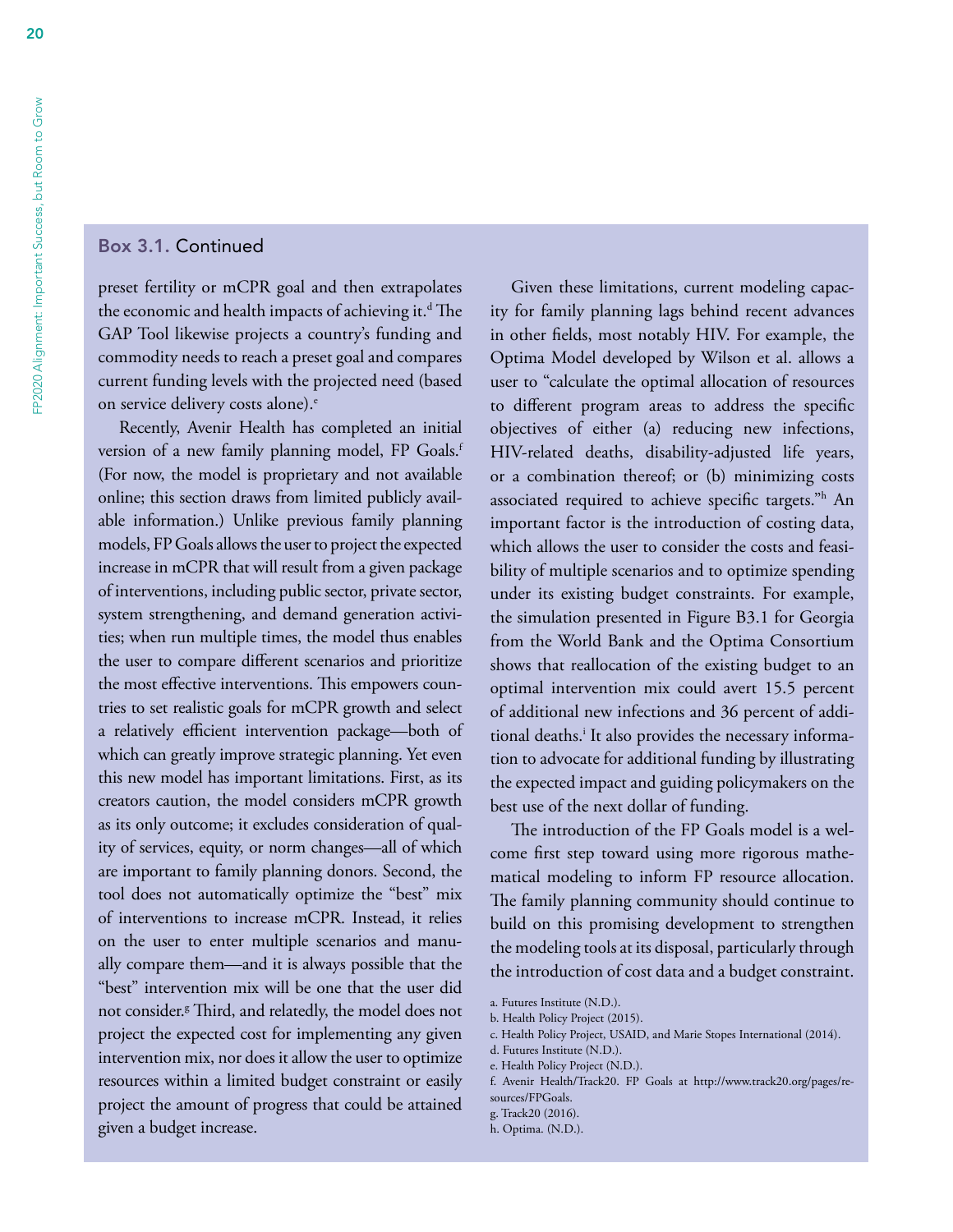#### <span id="page-34-0"></span>Box 3.1. Continued

#### Figure B3.1. Optimized Allocations to Minimize HIV Incidence and Deaths by 2030 at Different Budget Levels (2014 Budget)\*



*Note:* Populated Optima model for Georgia; only optimized costs are scaled, non-optimized spending remains at current levels. *Note:* PMTCT stands for Prevention of Mother-to-Child Transmission, ART stands for antiretroviral therapy, HTC stands for HIV testing and counseling, NSP stands for needle-syringe programs, OST stands for opiate substitution therapy, MSM stands for men who have sex with men, FSW stands for female sex workers, PWID stands for people who inject drugs, and MSMW stands for men who have sex with men and women. Source: World Bank. 2016. Optimizing Investments in Georgia's HIV Response. Washington, DC: World Bank. [https://openknowledge.worldbank.org/](https://openknowledge.worldbank.org/handle/10986/24966) [handle/10986/24966](https://openknowledge.worldbank.org/handle/10986/24966).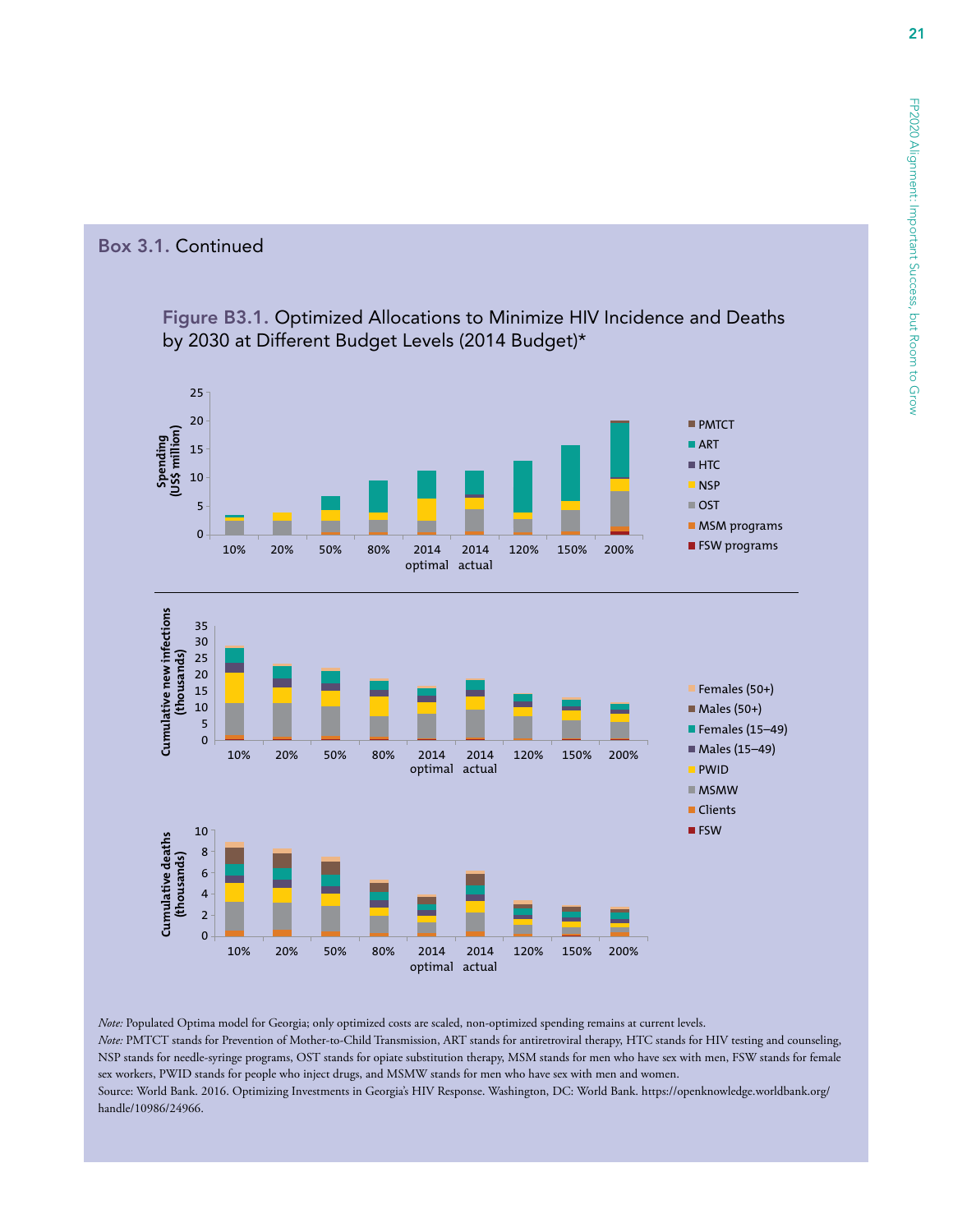<span id="page-35-0"></span>family planning stakeholders in the country agreed that this rate of increase is impossible even under the best of circumstances; Nigeria has thus far shown limited national progress toward its goal, even as impressive local increases have been observed in the six cities targeted by the Gates-funded Urban Reproductive Health Initiative.<sup>38, 39</sup> Uganda's CIP, likewise, commits to increasing its modern contraceptive prevalence rate (mCPR) from 26 percent in 2011 (the most recent data at the time of its writing) to 50 percent in  $2020^{40}$ —a rate of increase that many stakeholders believe is unrealistic.

Second, the activities and costing laid out in most of the early CIPs typically do not correspond with real-world funding levels, modes of funding, or other health-sector strategy documents. As a result, most of these CIPs are also not trackable; it is nearly impossible to relate actual funding flows from donors and government to the categories and priorities set out within the documents. In Uganda, for example, the CIP costings omit overhead costs for international implementing partners and does not account for existing donor funding flows. A 2015 gap analysis exercise undertaken in Uganda by the Health Policy Project indicates enormous gaps within noncommodity funding buckets, suggesting that the overall costing was not realistic given the existing funding environment (Figure 3.2).<sup>41</sup> Yet their results clearly do not capture all funding available. For example, in 2015 the gap analysis indicates that less than \$1 million was allocated in Uganda for service delivery and access; but according to the UK development tracker, DFID disbursements to a Marie Stopes–led service delivery consortium alone totaled more than  $£4$  million in FY 2015–16.<sup>42</sup> Nonetheless, this highlights the challenges in tracking the CIP against donors' actual modes of investment and existing funding environment. Relatedly, many CIPs

fail to adequately reflect or account for subnational or devolved structures for allocation and administration of health-sector funds, a particular problem in decentralized countries Kenya and Nigeria. More broadly, they typically lack in-depth discussion of how funds will be allocated between geographic areas.

Third, most of these CIPs essentially present a "wish list" of activity categories rather than a prioritized, detailed blueprint for achieving realistic progress against family planning indicators. As a result, donors can pay lip service to aligning behind one of the broad CIP priorities while continuing to fund according to their own priorities. Likewise, new donors to the family planning space struggle to identify the next activity that should be covered with an additional injection of funds; this also hampers advocacy and resource mobilization. For example, in GFF negotiations, some stakeholders reported that the absence of a prioritized list of activities hindered their ability to advocate for the inclusion of family planning within the GFF investment case.

A potential example of a well-functioning CIP can be seen in Senegal. In addition to listing broad activities and subactivities as other countries did, Senegal's CIP also outlined priority actions by region and potential for change. For example, for the region of Diourbel, where the target population is highly religious and limited in access to family planning messages, the CIP called on implementers to "palliate the lack of information, insisting on health advantages (non-economical), and adapt materials, especially in Wolof, and transcription to Arabic."43 Further, Senegalese officials leveraged their national CIP to encourage all 76 districts to develop their own family planning targets and plans. The plans' progress and challenges, including financing problems, are regularly monitored.<sup>44</sup> However, even the Senegalese plan suffered from some of the limitations described above; most notably, the CIP set an aspirational target

<sup>38.</sup> FP2020 (2015).

<sup>39.</sup> Measurement, Learning, & Evaluation (MLE) Project. (2015).

<sup>40.</sup> Ministry of Health, Uganda (2014).

<sup>41.</sup> Zlatunich and Couture (2015).

<sup>42.</sup> Department for International Development. Development tracker.

<sup>43.</sup> Republic of Senegal Ministry of Health and Social Welfare, Division of Reproductive Health (2012).

<sup>44.</sup> Knowledge for Health (2015).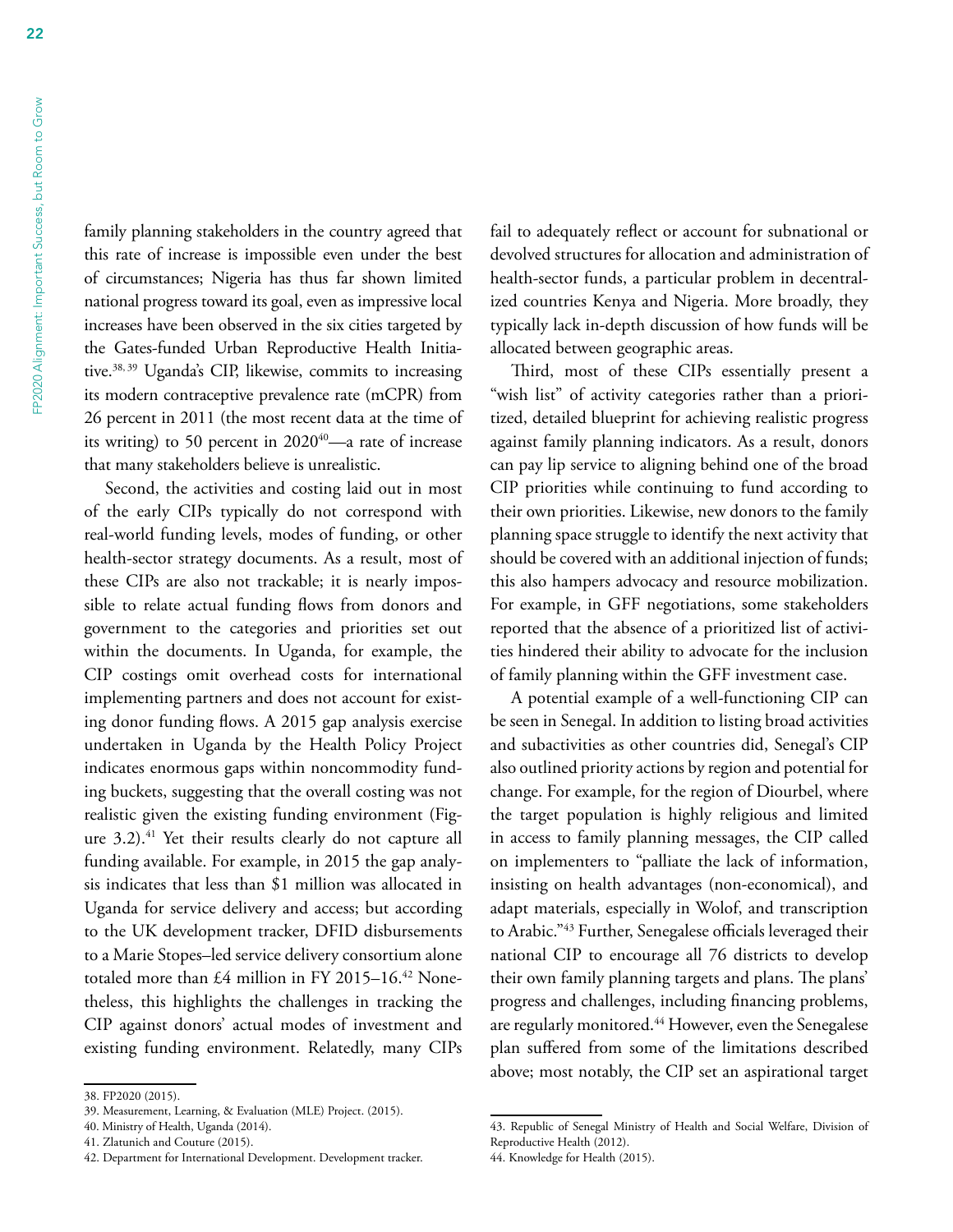

#### Figure 3.2. Uganda Gap Analysis, 2015

*Source:* Zlatunich, Nichole, and Taryn Couture. 2015. 2015 Gap Analysis for Uganda Family Planning Costed Implementation Plan, 2015–2020. Washington, DC: Health Policy Project. [http://www.healthpolicyproject.com/](http://www.healthpolicyproject.com/pubs/840_UgandaCIPbrief.pdf) [pubs/840\\_UgandaCIPbrief.pdf.](http://www.healthpolicyproject.com/pubs/840_UgandaCIPbrief.pdf)

of 27 percent mCPR (for married women) by 2015 and 45 percent by 2020, compared with a baseline of just 12 percent in 2012. (According to DHS data, Senegal had achieved a 21.2 percent mCPR among married or in-union women by 2015—a significant improvement, but still well short of the highly ambitious goal.)<sup>45</sup>

Given the absence of clear, detailed guidance and prioritization on activities from within these early CIPs, donors have largely pursued business-as-usual approaches to their own allocation based on precedent, discretion, and to some degree their perceived comparative advantage. These allocations are rarely based on modeling, and in some cases are made with little reference to data and evidence. At times, this can lead to implausible assumptions or strategically questionable investment decisions. For example, interviews with Kenyan stakeholders suggested that for one large grant from a major donor, the projected number of additional users to be served by the project was greater than the total population of nonusing women of reproductive age in the target areas. (The targets were later revised downward, but only after the grant had been awarded.)

<sup>45.</sup> Agence Nationale de la Statistique et de la Démographie (ANSD) [Sénégal] and ICF International (2015).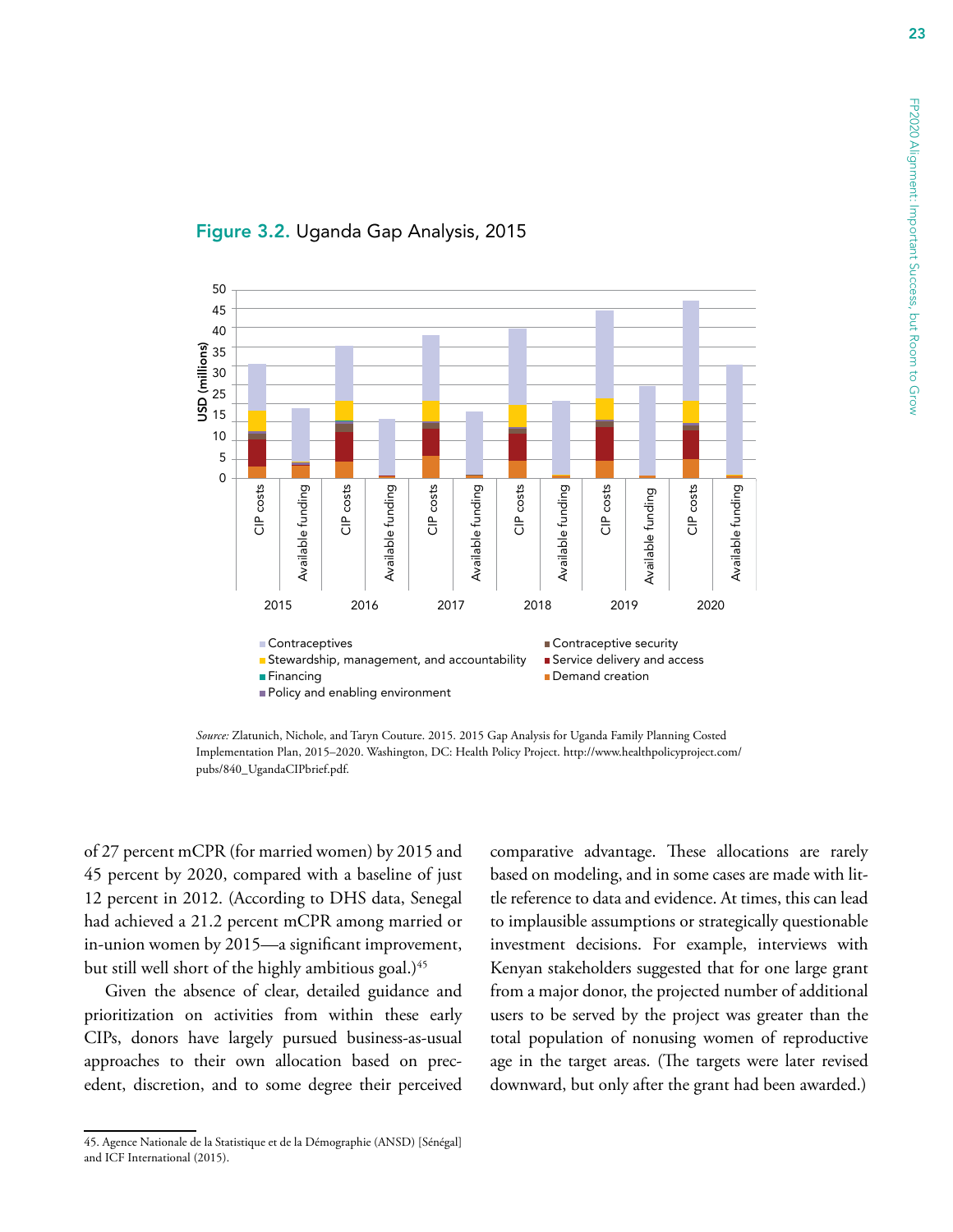<span id="page-37-0"></span>The FP2020 secretariat and its partners have learned from these early experiences, and the most recent CIPs—those completed or under development in 2016—reflect an evolving approach. These CIPs place a stronger emphasis on activity-based costing; prioritysetting given different funding scenarios; performance management; subnational allocation; and the use of modeling to set more realistic goals, although there is still substantial variation across countries. Drawing from effective practice in Senegal, the FP2020 partnership has also begun providing countries with technical assistance to support the implementation of CIPs completed prior to 2016.46

Overall, CIPs have helped set a broad strategic direction for countries' family planning programs and raised their visibility, and more recent CIPs have begun to address the problems evident in the earlier round. Nonetheless, more rigor is needed to align funding behind the most effective strategies to quickly and equitably increase family planning access.

#### Aligning Commodity Purchasing and Supply Chains

One area of apparent success for the FP2020 partners has been better alignment of commodity purchasing and supply chains. In all three countries profiled for this report, stakeholders report that joint procurement mechanisms have improved since the launch of FP2020, helping supply a steadier stream of commodities to countries, subnational units, and sometimes facilities—though these improvements cannot necessarily be attributed to FP2020 itself, and some improvements predate the initiative. In some cases, donors have eschewed national supply chains in favor of parallel, donor-controlled systems, potentially leaving supply security at risk in public facilities.

In Kenya, following a successful regime of technical assistance, all donors have aligned their commodity procurement and distribution through Kenya's national system, the Kenya Medical Supplies Agency (KEMSA). KEMSA is an autonomous state corporation tasked with procuring, storing, and distributing medical supplies, including contraceptive commodities. The establishment of a joint procurement mechanism with participation from all donors, exclusively using national systems, represents a major success for alignment with important implications for sustainability. However, difficulties in the procurement and distribution system have emerged due to poor planning by the national government during the decentralization process, particularly the devolution of family planning funding to counties without the existence of financing or distribution mechanisms to ensure consistent supplies—requiring donors to at least temporarily plug the financial gap, and at times leading to stockouts at the facility level. Supporting the government of Kenya to design and implement a sustainable, sensible commodity supply system in the context of decentralization represents an important next step.

In Nigeria as well, all donors except USAID have aligned their funds behind a single, UNFPA-managed

<sup>46.</sup> Martyn Smith, Managing Director of FP2020, notes: "The first CIP was developed in Tanzania for the period 2010 - 2015. Since that time, 27 national and sub-national CIPs have been developed with a further 11 under development, and the CIP approach and products have evolved greatly to ensure that they are more focused and actionable. Detailed activity roadmaps, activity-based costing, and clear priority setting have become part of the standard approach being adopted by technical assistance partners and countries working on CIP development and implementation. Examples of the evolution of the CIP process include: The newest CIPs currently being developed and revised starting in 2016 have a stronger focus on performance management to strengthen execution of the plans, to align funding behind the most effective strategies to quickly and equitably increase family planning access, and to implement a partnership approach to CIP development to strengthen the capabilities of countries to execute their CIPs … A number of countries with CIPs developed prior to 2016 will also be provided with technical assistance to support execution, which is based on evidence from Senegal … In response to the additional complexities that come with devolution, more focus has been placed on developing subnational CIPs for large countries with decentralized health systems like Nigeria and Pakistan. In addition more emphasis has been placed during the CIP development process in working with Governments to use modeling to set ambitious but realistic goals as was done recently in Ghana/ CIPs that make clear which of the proposed strategies should be prioritized in the face of resource shortages include Zambia, Uganda, Malawi and Ghana. The Uganda CIP is a particularly good example of a plan with clear linkages to other relevant health strategies." Personal correspondence, 23 September 2016.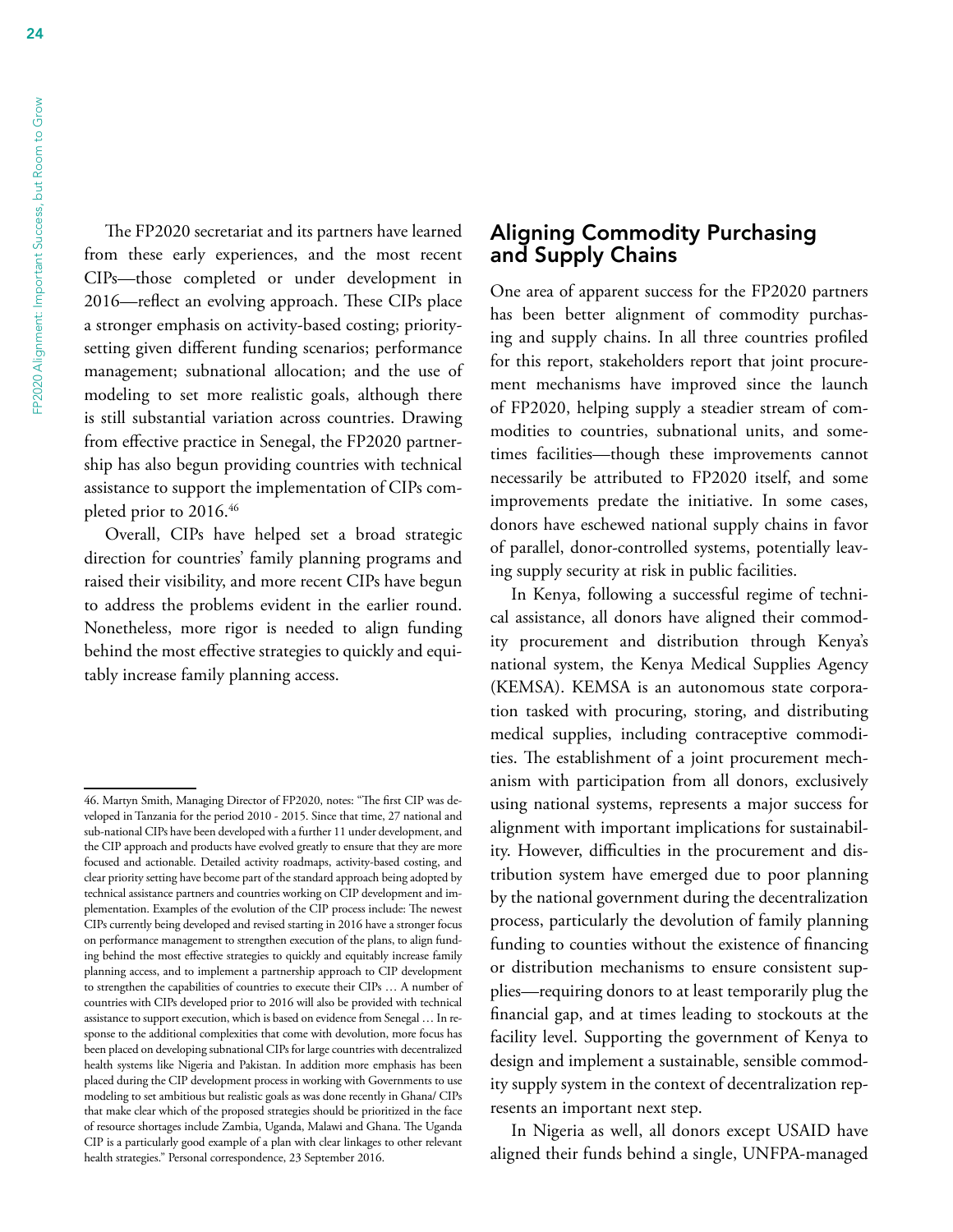

#### <span id="page-38-0"></span>Figure 3.3. Value of Contraceptive Shipments by Source of Funding, Nigeria, 2000–2015

*Source:* Data from Reproductive Health Interchange, analysis by Andrew Mirelman.

contraceptive procurement system and supply chain system for the public sector, which coordinates commodity procurement and distribution from the national level to states and local government authorities. The system is financed through a basket fund supported by the UK Department for International Development (DFID), the Canadian International Development Agency (CIDA) and UNFPA. Stakeholders perceive that this arrangement (agreed to in 2011, prior to the start of FP2020) has led to large improvements in the reproductive health commodity supply chain and that government and donors contributed to these efforts. Figure 3.3 shows the value of contraceptive shipments by funding source from 2000 to 2015. The increase in the contribution from UNFPA since 2011 illustrates how the basket fund has become the dominant procurement source (it is managed by UNFPA). The figure also shows fewer funding sources since 2014, indicating lower levels of fragmentation. One potential result is an increasing stability of purchasing, as indicated by greater correlation between the number of contraceptive commodity shipments and their total value (Figure 3.4), suggesting a possible increase in predictability. Evidence shows that the flow of commodities to service delivery points has also improved. Data from 2014 suggest that almost 80 percent of service delivery points had stocked contraceptive commodities in the past three months, $47$  though some stakeholders express skepticism that services were actually available at all times. However, the reliance on a small number of donors for financing of the entire public-sector supply chain leaves Nigeria vulnerable to supply insecurity in the event of donor funding cuts.

In Uganda, all donors except UNFPA have withdrawn their support from the public-sector supply chain, citing perceptions of corruption and inefficiency at the National Medical Stores. Instead, they have aligned their funding behind a parallel procurement system, the Alternative Distribution Mechanism (ADM), which is managed by the nonprofit Uganda Health Marketing Group and provides free contraceptive commodities to nonprofit, for-profit, and faith-based facilities throughout Uganda. Stakeholders (e.g., NGOs

<sup>47.</sup> Federal Government of Nigeria and United Nations Population Fund (2015).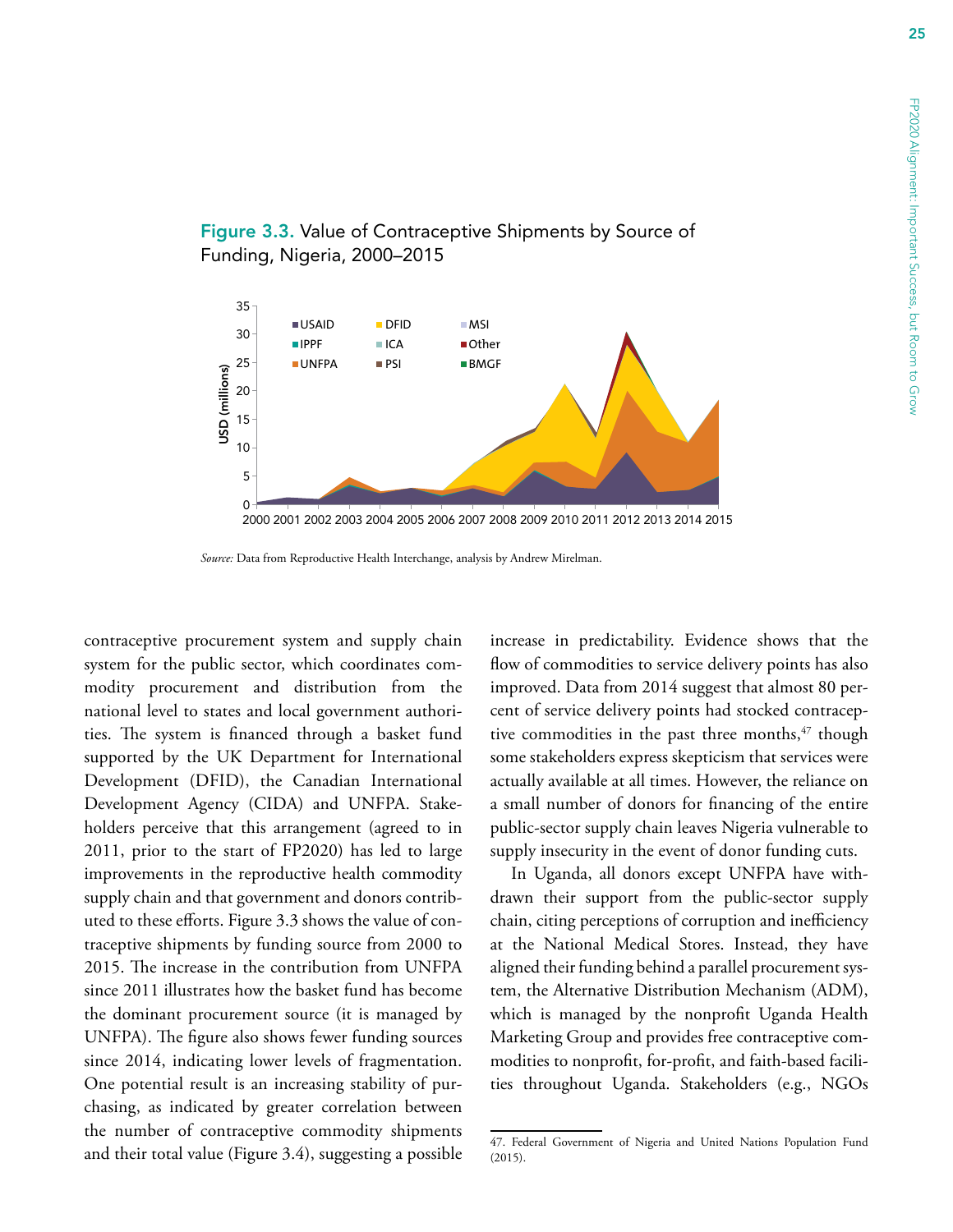

<span id="page-39-0"></span>Figure 3.4. Number and Value of Shipments, Nigeria 2000–2015

*Source:* Data from Reproductive Health Interchange, analysis by Andrew Mirelman.

and faith-based groups) report general satisfaction with the services and continuity of supply provided by the ADM; this is an important enabling factor for the wide network of social franchises and NGO clinics operating in Uganda. NGO facilities also report frequent "sharing" of commodities with public facilities in order to resolve frequent public-sector stockouts. However, even if the decision to invest in a private supply chain makes sense in this context, the general neglect of the public sector caused by the out-migration of donors represents a serious concern—particularly since the ADM cannot directly stock public facilities. According to the 2011 DHS, 47 percent of Ugandan contraceptive users obtain supplies from public-sector facilities;<sup>48</sup> without supply security and method choice in public clinics, many women will be excluded from accessing family planning. Local reporting suggests that stockouts and highly restricted method choice have already become common in public facilities.<sup>49</sup> The situation in public clinics could become even more serious if funding cuts at UNFPA lead it to dial back support to National Medical Stores.

#### Creating Incentives and an Enabling Environment for Countries' Domestic Investments

FP2020 partners have strongly emphasized the importance of country commitments and domestic resource mobilization for meeting the FP2020 goals. Yet despite this focus, the partnership has not yet been able to effectively leverage donor funding to increase countries' domestic investments.

First, donors have created few explicit incentives for country cofinancing of family planning. Unlike other large global health funders—for example, Gavi, the Vaccine Alliance, and the Global Fund—none of the large family planning financiers require countries to cofinance donor investments with domestic funds. As a result, domestic budgets may sensibly prioritize funding for vaccines, HIV, malaria, and tuberculosis—requisite

<sup>48.</sup> Uganda Bureau of Statistics (UBOS) and ICF International Inc. (2012). 49. Bangirana (2016).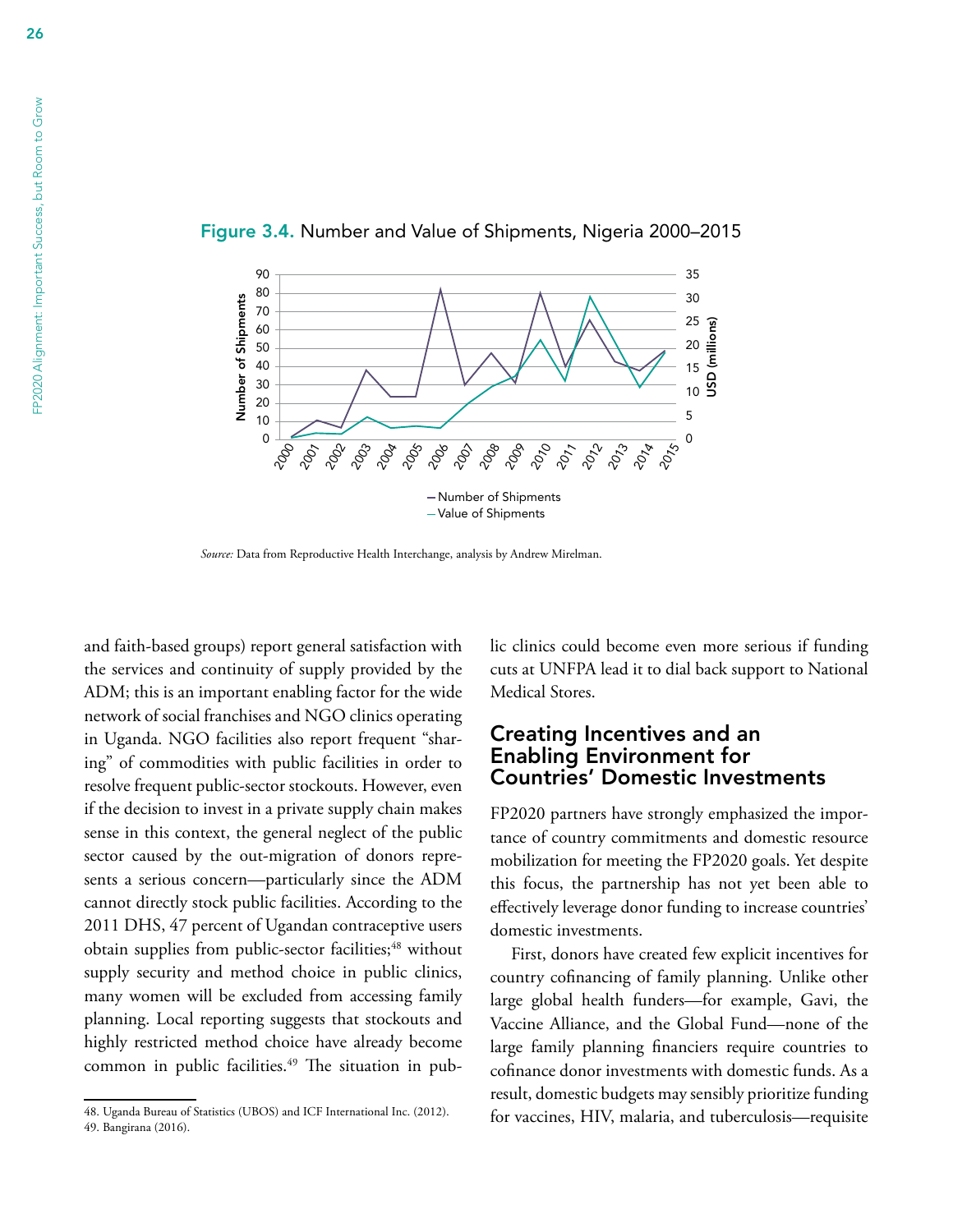cofinancing to access donor funds for those disease areas—over line items for family planning, which may be seen as optional and financed by donors even if countries fail to chip in. Indeed, countries may rightly fear that increases in domestic expenditure—particularly for commodities—will result in equally large decreases in donor financing for those same line items, prompting a redistribution of those funds to other countries. The inverse also holds; countries correctly believe that donors will step in, at least in the short term, to plug commodity gaps if domestic funding falls. The belief that donors will rescue countries from commodity insecurity creates moral hazard; countries believe that they can cut family planning funding without assuming the risk for stockouts as a result.

In Kenya, for example, domestic funding for family planning commodities evaporated following the rushed decentralization process; donors, as expected, reacted by fully funding commodities in the interim. (This is not to say that Kenyan government officials cut commodity funding knowingly, under the expectation that donors would step in; however, the presence of donors, and their interest in maintaining supply security, relieved any pressure on the government to immediately restore funding. Indeed, domestic funding has not yet been renewed at pre-decentralization levels.) A similar situation emerged in Nigeria; after the national government failed to ensure full disbursement of its existing \$3 million line item for family planning in 2014 and 2015 (or to disburse the additional \$8.35 million per year committed by the Nigerian government at the 2012 London Summit), UNFPA stepped in to fill the resultant gap in 2015. Several bilateral donors in Nigeria have considered changing the rules of engagement to ensure the commitment of the Nigerian government before the release of funds; however, no donors have yet followed through on these threats, in part because they reasonably fear disastrous consequences for health if they do so.

Second, donor investments in family planning advocacy and accountability mechanisms at the international, national, and local levels do not yet appear to have resulted in significant domestic spending increases or even the disbursement of previously promised annual expenditures. These investments are intended to create a positive enabling environment for family planning programs over a long-term time horizon. Yet many donors acknowledge hope that advocacy and accountability programs will also generate "wins" within a shorter time frame by creating incentives for country officials to fund family planning with domestic resources, among other policy goals (for example, task shifting to enable more rapid rollout of SayanaPress, a new injectable contraceptive that is easy to administer with minimal training).

The theory of change at least partially undergirding these investments suggests that country and subnational policymakers will be persuaded by local civil society groups to substantially increase funding allocations, and that the accountability created by advocacy groups will incentivize them to deliver on their family planning commitments. No rigorous evaluation of these efforts is ongoing or planned (where rigor implies use of study designs that construct a convincing counterfactual). In the short term and at the anecdotal level, these investments have seen important, if modest, returns. Advocates have achieved some important policy changes; in Nigeria, for example, advocacy efforts resulted in a new policy allowing community health extension workers to administer long-acting reversible contraceptives. Advocacy and accountability efforts have also generated modest but locally significant budget allocations for family planning in some settings; for example, budget advocacy programs appear to have helped secure the first-ever budget allocation for family planning in Kenya's Kitui county (\$162,000 for FY 2015–16) and a 17 percent increase in Malawi's contraceptive budget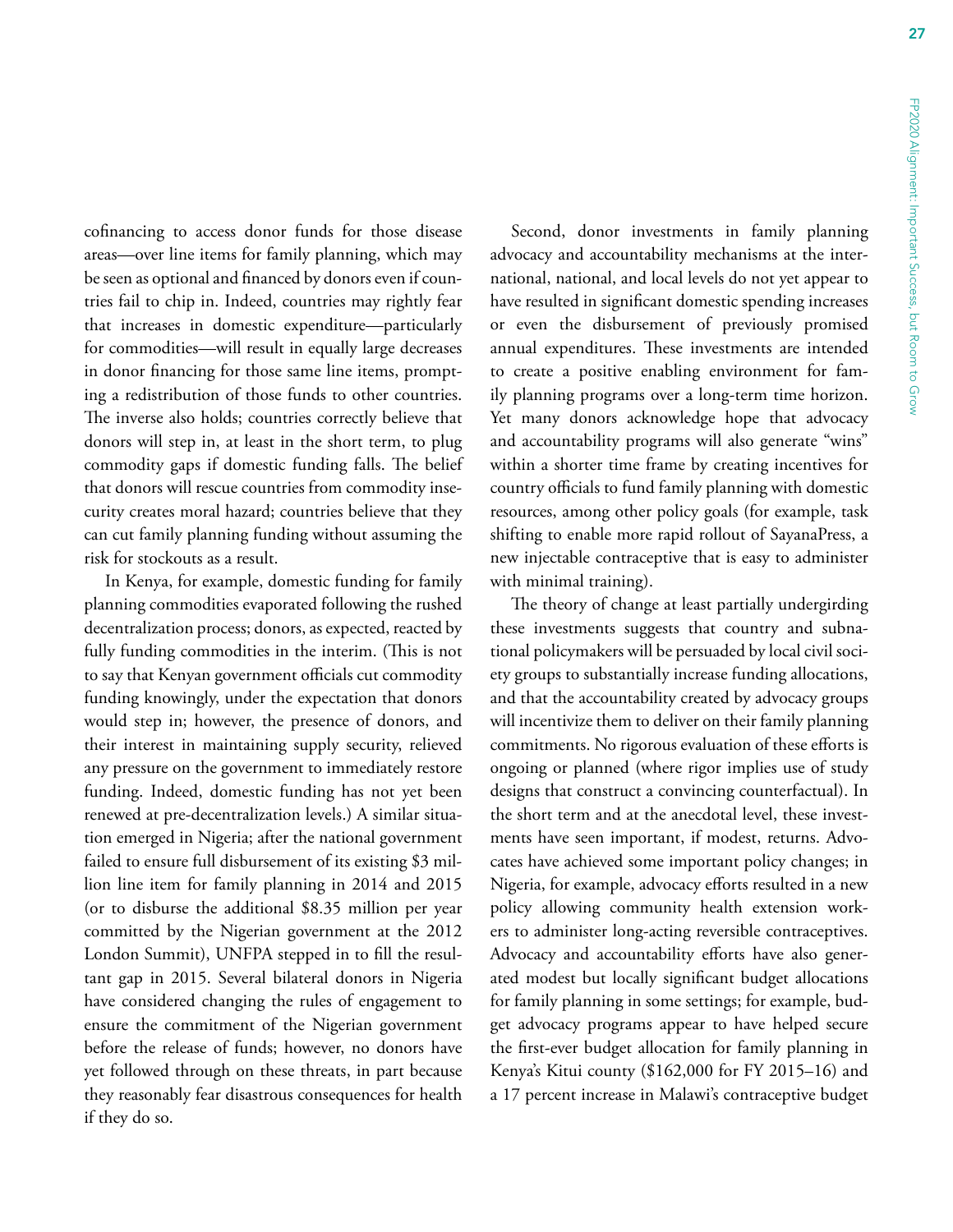<span id="page-41-0"></span>for 2015–16 (to  $$164,745$  USD).<sup>50</sup> At the national level in Kenya, advocacy of a broad range of local and international organizations has helped secure a partial reinstatement of central funding for commodity procurement in FY 2015–16.

Thus far, however, examples of increased domestic resource allocations for family planning are relatively few—and the subsequent allocations have been small in absolute terms relative to overall funding needs or the scale of donor investments. In Nigeria, for example, despite substantial investment by donors in advocacy and accountability measures, the Federal Ministry of Health has not made good on its commitment to spend additional \$8.35 million per year on family planning; indeed, in 2015 it actually failed to disburse any of its preexisting \$3 million budget allocation. Even at the local level, only one of 36 states (Lagos) has disbursed any money specifically earmarked for family planning.<sup>51</sup> And in Kenya the restored funding for family planning commodities totaled just \$1.3 million for FY 2015–16, far below the \$8 million per year that the government of Kenya was funding pre-devolution. Although welcome steps in the right direction for long-term sustainability, these marginal increases in funding (following dramatic reductions) make little dent in the overall short-term financing picture.

More broadly, although the arguments are well developed in publications like the World Bank's 2004 Making Service Delivery Work for the Poor,<sup>52</sup> little and mixed empirical evidence is available on the effectiveness of civil society advocacy and accountability initiatives as a means to increase public funding for a given use or to enhance the quality or productivity of service delivery. Within reproductive health and family planning, a 2014 review by the Population Council noted the limited (though potentially encouraging) evidence base and "the need for more rigor in articulating and evaluating [social accountability] interventions."53 The particular design and scale of the initiative likely matters to the outcome, as well as the baseline quality of government and precedent for civil society organizations (CSOs) to influence the budget or policy process. In any case, such strategies are likely to require a longerterm time frame to be effective.<sup>54</sup>

Overall, advocacy efforts have improved the enabling environment for family planning at the country level, but they have not yet generated substantial increases in country investments. By themselves, these efforts cannot substitute for the urgent action needed to address the uncertain donor funding environment for service delivery and commodities, particularly the shortfall in funding for the UNFPA supplies program discussed in the previous chapter.

#### Building Stronger Accountability for Results

Across the results chain, different measurement strategies are required to support accountability efforts to ensure that the FP2020 partnership—and its constituent countries, funders, implementers, and programs—are fulfilling their financial and programmatic commitments. At different stages across the results chain, different data and measures answer different questions (Figure 3.5), from financing (Are we honoring financial commitments for FP investment?) through service and commodity provision (To what degree are FP services serving those they intend to reach?) to impact (Are maternal and infant mortality rates dropping? Is gender equity improving?).

Current data verification and accountability mechanisms within the FP2020 partnership have enhanced the ability of the family planning community to monitor progress and hold itself accountable *in aggregate* across the various stages of the results chain. At the financing stage, the FP2020 secretariat monitors the

<sup>50.</sup> PAI (2016).

<sup>51.</sup> Federal Government of Nigeria (2014).

<sup>52.</sup> The World Bank (2004).

<sup>53.</sup> Boydell and Keesbury (2014).

<sup>54.</sup> Devarajan, Khemani, and Walton (2014).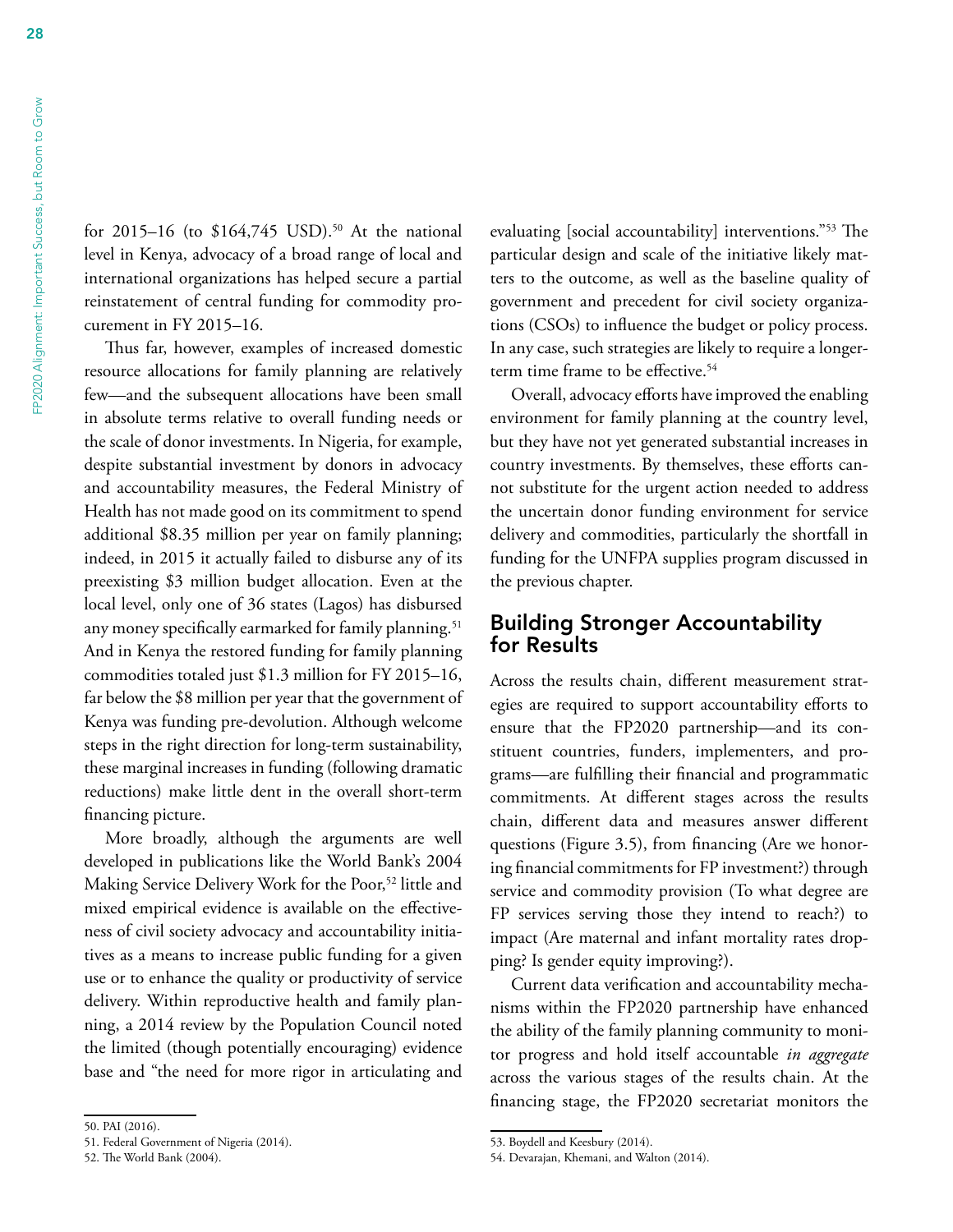

#### <span id="page-42-0"></span>Figure 3.5. Accountability across the Results Chain

*Source:* Authors.

overall level of resources available for family planning programs. However, as discussed in previous chapters and below, important gaps still exist in financial tracking. At the output stage, Avenir Health's Track20 project works directly with country governments to improve routine collection and analysis of family planning data;<sup>55</sup> the program has helped focus countries to improve their health management information systems and produce annual estimates for family planning service delivery (primarily outputs). In addition, the Performance Monitoring and Accountability 2020 (PMA2020) program, run by the Johns Hopkins Bloomberg School of Public Health, conducts regular household- and facility-level surveys in 10 participating countries. These frequent surveys monitor populationlevel trends in contraceptive uptake, unmet need, and method mix (outcomes); they also assess service readiness at a sample of facilities. And with some regularity, demographic and health surveys measure changes in reproductive and child health outcomes, for example, the maternal and infant mortality rates (impact); they also provide data on contraceptive prevalence, unmet need, and ideal family size for those countries excluded from the PMA2020 umbrella.

Although this *collective* measurement and accountability is important, it does not currently translate into sufficient *attributable* measurement and accountability for whether specific countries, service provider organizations, health facilities, or investments are achieving their programmatic objectives and delivering on their commitments. Without attributable measurement and accountability, it is impossible to know which investments are making a difference, to reallocate investments from poorly performing to more effective programs, or to use lessons learned and best practices to inform future program design. In this way, the attributable accountability vacuum impedes learning within the FP2020 partnership and slows the pace of progress.

For the early stages of the results chain, some attributable measurement and accountability exists; the FP2020 secretariat monitors whether individual countries and donors are fulfilling their financial commitments, and individual donors exercise financial oversight over grantees to ensure that funds are spent appropriately by requiring regular audits of larger grants. Even here, however, financial tracking is limited, data on countries' domestic family planning expenditures are scarce, and donors do not necessarily track or follow the flow of funds to specific subregions or interventions.

<sup>55.</sup> Track20/Avenir Health (2016).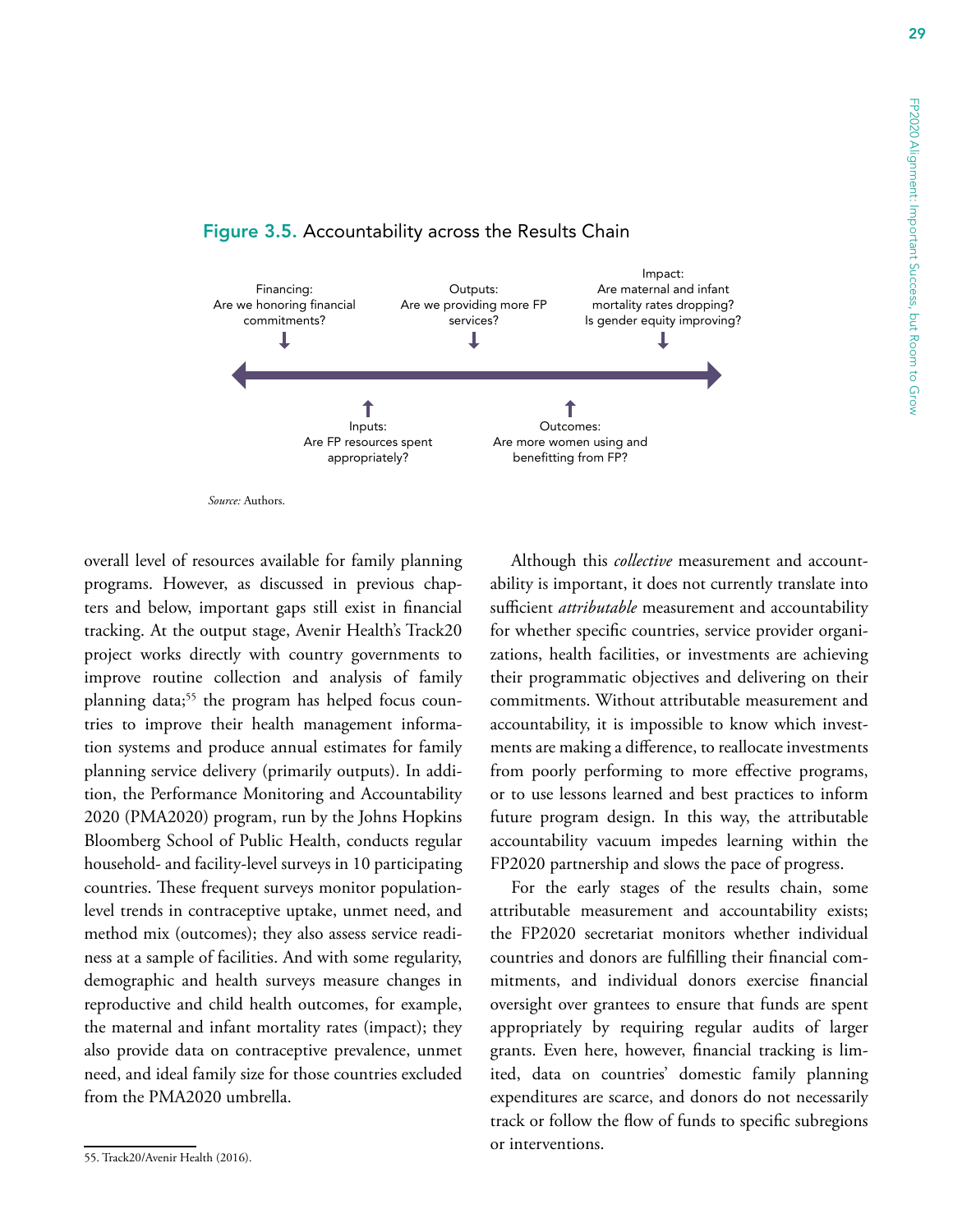<span id="page-43-0"></span>Further down the results chain, attributable accountability can be thin. Donors typically rely on grantees to self-report their outputs and outcomes, without independent verification to ensure that reported results are accurate. (DFID hires independent evaluators to assess grantees' annual progress; the methodology varies and can at times include some validation of grantees' self-reported data.)<sup>56</sup> Donor field offices are typically understaffed and overstretched; just a few dedicated staff members are responsible for management of many grants, leaving limited bandwidth for routine grant oversight in the field. Very few family planning programs undergo rigorous, independent impact evaluation to assess whether they have made a difference for the health, economic, or empowerment status of women and girls—or even whether they have helped bend the curve on family planning uptake.

Gaps in attributable accountability are common in global health and international development programs more broadly, sometimes creating perverse incentives for implementers to misreport administrative data. For example, Sandefur and Glassman document overreporting of diphtheria-tentanus-pertussis vaccination coverage in administrative data relative to independent survey data across several African countries, potentially driven by incentives offered by Gavi, the Vaccine Alliance.<sup>57</sup> Better performance verification to improve accountability for results is feasible and already being done well in sub-Saharan African contexts, including end-use verification by the President's Malaria Initiative and independent verification associated with the World Bank's Health Innovation Trust Fund (now the Global Financing Facility).

Taken together, at times and to varying extents (depending on the donor and specific field office, among other factors), this can leave an accountability vacuum for implementers, who may not be subject to rigorous oversight of their outputs or impact and may thus feel little external pressure to improve their approach to operations.

#### Conclusion

This chapter has set out key achievements and challenges in aligning donor funding to FP2020 goals along four key dimensions. First, resource allocation across countries is done on a donor-by-donor basis, reflecting different priorities and processes and leaving some key countries under-allocated; within individual countries, CIPs are not yet suited to real-world resource optimization. Second, alignment of reproductive health commodity purchasing and supply chains has improved substantially under the FP2020 initiative, but sustainability of parallel supply chains may be at risk given volatility of aid. Third, countries face few explicit incentives for cofinancing and some disincentives to domestic investment. Finally, high-level accountability for progress and results is in place, little exists to connect success or failure to particular streams of funding or provision, and thus it is difficult to close the accountability loop and learn lessons about what is working or not.

<sup>56.</sup> See general description ([https://www.gov.uk/government/uploads/system/](https://www.gov.uk/government/uploads/system/uploads/attachment_data/file/67344/HTN-Reviewing-Scoring-Projects.pdf) [uploads/attachment\\_data/file/67344/HTN-Reviewing-Scoring-Projects.pdf](https://www.gov.uk/government/uploads/system/uploads/attachment_data/file/67344/HTN-Reviewing-Scoring-Projects.pdf)) and methodology section of an indicative report from Kenya: [https://devtrack](https://devtracker.dfid.gov.uk/projects/GB-1-202547/documents)[er.dfid.gov.uk/projects/GB-1-202547/documents.](https://devtracker.dfid.gov.uk/projects/GB-1-202547/documents)

<sup>57.</sup> Sandefur, Justin, and Amanda Glassman (2014).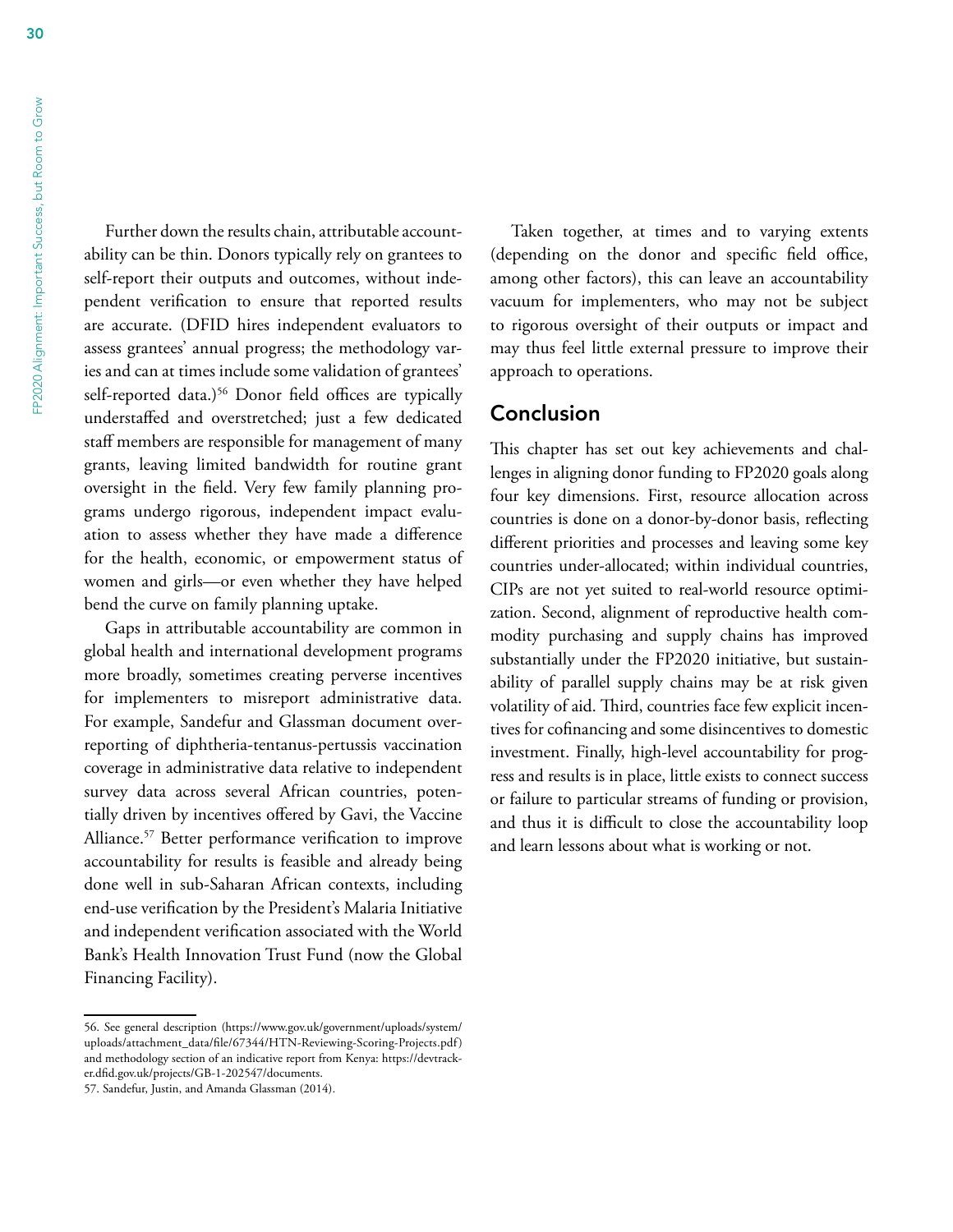# <span id="page-44-0"></span>Chapter 4. Recommendations to Accelerate Progress

The FP2020 midpoint presents an important opportunity for the FP2020 partners to take stock, learn from the past four years, and make changes in how they do business to accelerate progress toward 2020 and beyond. Based on the findings in Chapter 3, we lay out three recommendations to strengthen alignment within the FP2020 partnership for the years ahead.

#### 1. Support more strategic and collaborative resource allocation at the country level, building on successes and existing coordination platforms.

FP2020 coordination mechanisms, particularly the costed implementation plans (CIPs), offer a useful platform for improving the strategic allocation and alignment of family planning resources. Yet as we describe in the previous chapter, current allocation mechanisms suffer from important limitations, hampering coordination and slowing the potential pace of progress. To improve alignment, donors and the FP2020 secretariat can take the following concrete steps to support more strategic and collaborative resource allocation at the country level, building off successes and existing platforms. First, the FP2020 secretariat and donors should work with countries to strengthen the utility of their CIPs and other planning and resource allocation

documents. These are country-owned documents, with broad stakeholder involvement; donors must be careful to avoid coopting or unduly distorting countries' own planning and budgeting processes. Nonetheless, to the extent that donors and the FP2020 secretariat are already providing technical guidance and support in developing these documents, they must ensure that their support is consistent across countries and based in good practice. Specifically, we propose that technical support emphasize the following core principles for CIPs or other operational planning and budgeting documents while being careful to sustain country ownership of the process and resultant document. Goals should:

- **n** Be ambitious but realistic for progress using modeling (particularly the appropriate use of the range of modeling tools described above, including the recently completed FP Goals model, with the addition of a budget constraint scenario);
- <sup>n</sup> Be clearly prioritized under different funding scenarios; they should not be a "laundry list" of all possible interventions;
- **n** Reflect actual funding streams and programs from donors and government;
- **Be easily trackable, meaning financial gaps are** easily identifiable;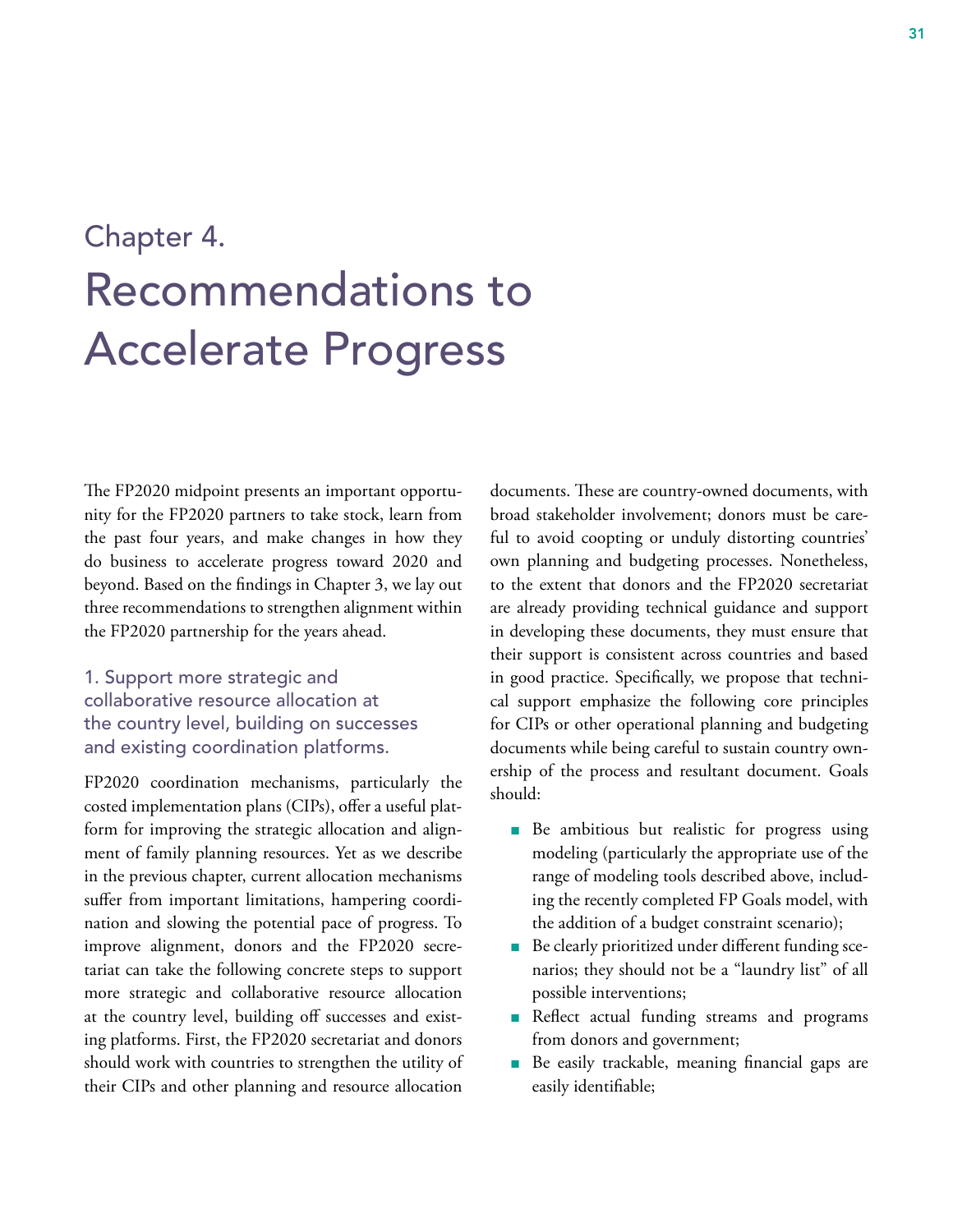- Feature an annual performance monitoring process that includes a review of existing resources, gaps, and priorities;
- <sup>n</sup> Account for decentralization of financing and service delivery, where applicable; and
- **n** Be consistent with and incorporated into other health-sector and planning documents, for example the GFF investment case.

Second, donors should take steps to improve the transparency and predictability of their own funding decisions. While most donors report to the CRS, to the International Aid Transparency Initiative (IATI), or through their own websites (or some combination of all three), the data reported in these formats are neither timely nor granular enough to support resource allocation decisions and coordination at the country level. Donors should therefore ensure that their counterparts within the country government and other donor organizations—and ideally the broader public—receive timely, detailed information about all funding decisions, including geographic scope and interventions/ activities. In addition, donors should work to enhance predictability and forward planning by increasing transparency about expected resource allocations over a three- to four-year time horizon—noting caveats related to overall budget uncertainty. Finally, through active and transparent engagement in the CIP development process, donors should also ensure that their actual and planned funding streams are clearly reflected in sector-wide planning documents, enabling countries to engage in more accurate tracking and gap analysis, and better-informed prioritization. Overall, this improved transparency would enhance coordination, prevent wasteful duplication, and better facilitate an open, strategic conversation about resource allocation.

Third, donors should seek tighter coordination with each other, drawing on best practices such as the Ouagadougou Partnership. This partnership, encompassing nine countries in West Africa, includes participation from all major technical and financial partners, including the French Development Agency and Ministry of Foreign Affairs, USAID, the Bill & Melinda Gates Foundation, the Hewlett Foundation, UNFPA, and the West African Health Organization, all of whom share full information on their respective funding and activities.58 A coordination unit housed in Dakar regularly convenes donors and key stakeholders, coordinates support to countries in developing and implementing costed implementation plans, tracks progress in each country, and facilitates learning and exchange both within and beyond the partner countries.<sup>59</sup> Aspects of this approach could be replicated in other countries and/or regions with substantial multistakeholder investments. FP2020 itself has begun to convene workshops with the express intent of developing action plans to implement priorities based on CIP.<sup>60</sup>

Finally, donors should move beyond "business as usual" by adopting a more strategic approach to their own resource allocations, both across and within individual countries, and aligned with the country-owned CIPs. With support from the FP2020 secretariat, donors should regularly and collectively analyze crosscountry funding trends; where such exercises suggest relative underfunding of some countries without an underlying rationale, they should consider the establishment of funding mechanisms to direct additional donor investment to the neediest areas, helping to promote equity. (According to the FP2020 secretariat, similar discussions are already taking place in the wake of three regional focal point workshops.) Regular data

<sup>58.</sup> Ouagadougou Partnership (2016).

<sup>59.</sup> Ouagadougou Partnership (2016).

<sup>60.</sup> According to Beth Schlacter, Executive Director of FP2020: "This year the FP2020 secretariat in partnership with UNFPA, USAID, and other stakeholders convened three focal point workshops that resulted in action plans to implement country FP priorities based on the CIPs or national plans. These workshops were held in Bali, Kampala, and Abidjan with focal points from 37 countries, and the secretariat is now structured to follow up with country focal points throughout the year to support implementation of agreed priority activities."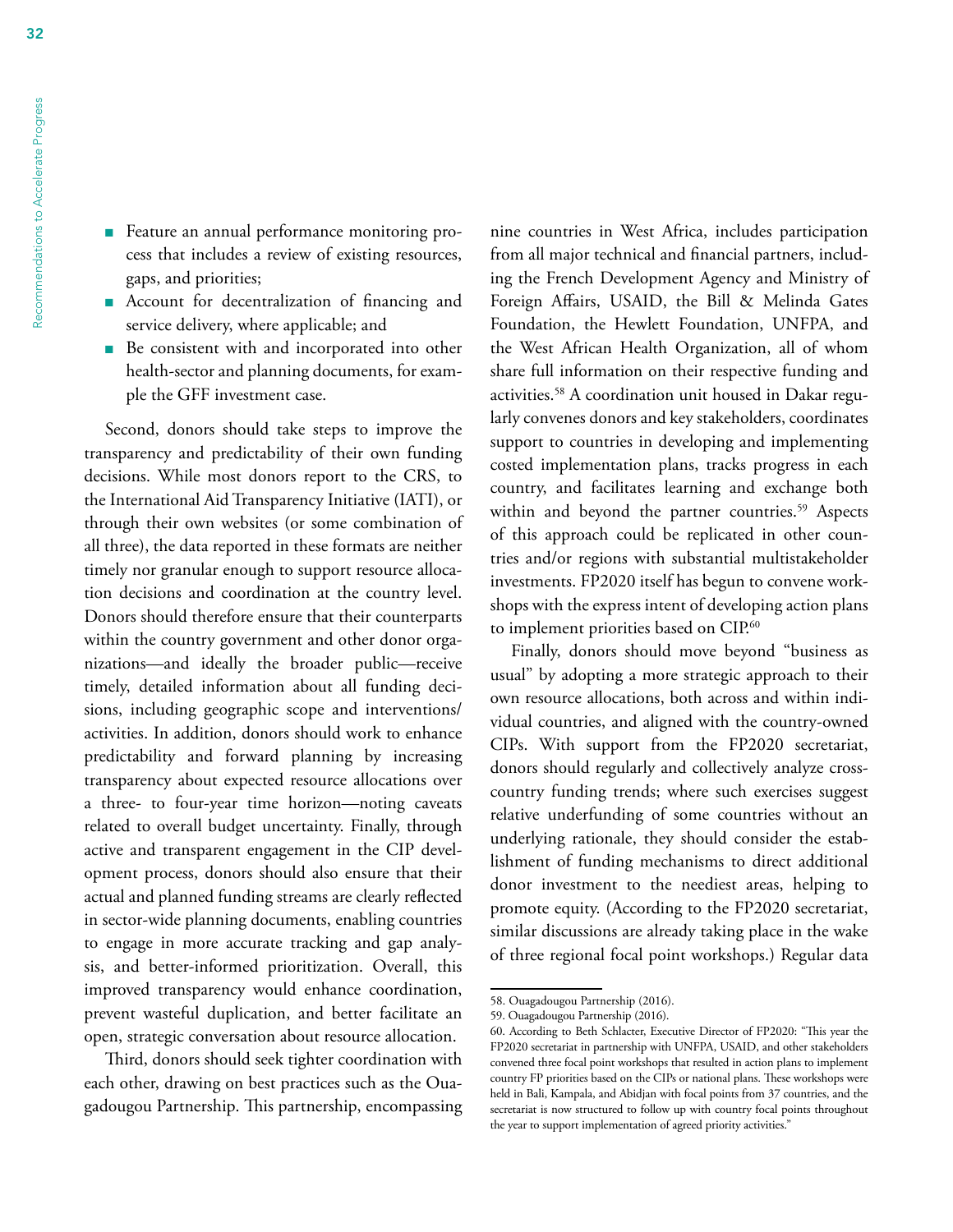analysis and strategic reallocation is perhaps even more important at the country-level, where funding decisions are largely made by in-country staff. In Kenya, for example, enormous disparities in family planning access persist across subnational regions, wealth quintiles, and age groups; donors should respond with due attention to allocation shifts or the mobilization of new resources that can be directed toward neglected geographic areas or to population groups with the greatest need. And in countries like Uganda, valid concerns about corruption have led donors to all but abandon the public sector. It is understandable that in such cases donors will not fund the public sector directly; even so, they should devote greater attention to strengthening public-sector management and service delivery, for example, by strengthening capacity to contract.

#### 2. Create and test stronger incentives for greater cofinancing and performance.

At present, the FP2020 partnership suffers from a poor incentive environment across donors, implementing partners, country governments, and individual service providers. Donors primarily finance family planning inputs—commodities and NGO salaries/operational costs—with few explicit incentives for their grantees to improve the scale and quality of service delivery. Country governments, meanwhile, can face an explicit disincentive to maintain or increase their investments; they may (correctly) perceive that donors will cut their own contributions in response to higher country allocations or, conversely, that donors will step up to fill gaps and ensure contraceptive security/continuity of services in the face of budget cuts, creating moral hazard. Subnational governments often see little benefit to spending on family planning versus other more visible priorities; in Kenya, anecdotal reports suggest that county governments may even be explicitly encouraging population growth to increase their relative power and budgetary allocation from the central government. And with limited resources, individual health facilities often deprioritize family planning (and other preventive care) or fail to offer appropriate counseling or method choice.

Accordingly, the FP2020 partners should test whether the introduction of incentives—financial and otherwise—can better align efforts and improve cofinancing and performance. Such incentives should be considered across multiple relationships: between donors and recipients; between multiple levels of government (e.g., national and subnational); between governments or implementing partners and individual facilities; and between civil society, service providers, and multiple levels of government. Experimentation should include both "carrots" (public praise or bonuses for outstanding service delivery and access gains) and "sticks" (penalties or publicity for poor performance). And the design of incentive programs should draw inspiration from successful programs elsewhere in the sector. In Argentina, for example, the Plan Nacer program created a structured set of incentives between the national and provincial governments, offering reward payments based in part on the extent to which provinces improved the health of mothers and young children; a rigorous evaluation showed the program was associated with a 74 percent decrease in neonatal mortality within large hospitals.<sup>61</sup> And in Nigeria, an innovative program from the Bill & Melinda Gates Foundation offered public recognition and a \$500,000 grant to the governors of states who succeed in improving routine immunization past a predefined threshold, helping to mobilize increased political will to achieve polio elimination.<sup>62</sup> Importantly, any incentives intended to improve performance must be carefully designed to ensure respect for the principles of voluntarism and informed choice, and full compliance with

<sup>61.</sup> Gertler, Giovagnoli, and Martinez (2014).

<sup>62.</sup> Solina Health (2016).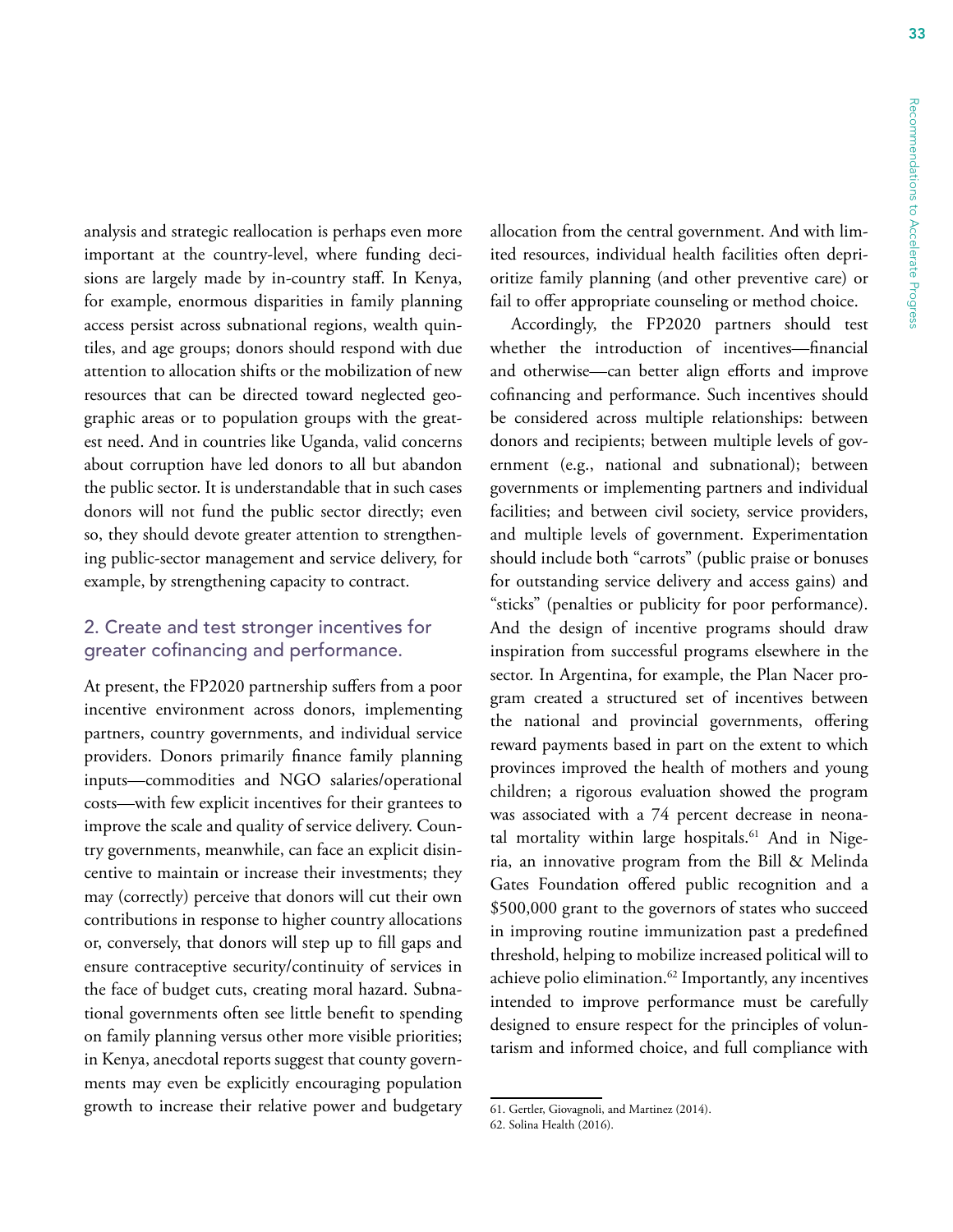legal strictures such as the United States Tiahrt Amendment.63 This has important implications for the choice of indicator(s) that should be tracked and incentivized; for example, incentives should not explicitly reward the number of new family planning users. Instead, incentives should focus on improving measures of access, service quality, and choice. For example, at the country or local level, donors could track and reward the percentage of women with accurate knowledge about family planning and/or knowledge about how to access family planning, the percentage of users who received adequate counselling on method choice and side effects, or the percentage of facilities stocked with and offering multiple method choices. And at the facility level, results-based financing programs could reimburse providers based on the range of family planning methods available or the number of family planning counseling sessions provided, adjusted by a measure of patient satisfaction—whether or not that patient ultimately decides to begin use of contraception.<sup>64</sup> Such data should also be shared publicly, empowering civil society to hold government, implementers, and service providers to account.

Donors should also test ways to increase government cofinancing and reduce the fungibility of family planning assistance. For example, donors could consider implementation of stricter cofinancing policies, particularly in middle-income countries, or matching fund schemes for commodity purchases. Gavi offers one instructive example: receipt of its support is contingent upon meeting cofinancing requirements, which start at \$0.20 per dose in low-income countries and gradually rise, ultimately reaching 100 percent as countries graduate from Gavi support. Countries that default on Gavi cofinancing requirements face a series of clearly articulated, escalating penalties, potentially culminating in a full loss of Gavi support.<sup>65</sup> Donors could consider a similarly scaled cofinancing policy for family planning commodities, with expected contributions starting at a fixed price per couple year of protection (CYP) and gradually rising with income to reach 100 percent of the bulk purchase price. This approach would offer several potential benefits. First, donors would incentivize greater country investments in family planning, as donor funding would complement country investments in a predictable way—not substitute for country investments, as is currently the case. Second, countries would be able to undertake forward planning about their expected cost burden over time, allowing them to allocate budgets accordingly. Finally, by setting cofinancing requirements as a fixed price or proportion per CYP (versus the commodity purchase price), countries may be more inclined to invest equally in a range of contraceptive methods, counteracting the common bias against purchasing long-acting methods, which have higher up-front purchase costs but longerterm benefits.

In partnership with countries, donors could also explore innovative financing partnerships to incentivize longer-term performance and sustainability. One strategy could be that donors and country governments pay into a joint trust fund, securing investments over a longer time horizon. For example, the International Finance Facility for Immunization (IFFIm) locked in donors with legally binding funding commitments over a time horizon of up to 20 years, helping Gavi ensure a predictable long-term revenue stream.<sup>66</sup> Especially in middleincome countries, donors could also consider tying their support to the policy changes needed to ensure longterm sustainability and access, for example, inclusion of family planning in countries' universal health coverage benefit plans. As is already ongoing, donors should pair these more aggressive strategies with continued support

<sup>63.</sup> USAID (2013).

<sup>64.</sup> Eichler Seligman, Beith, and Wright (2010).

<sup>65.</sup> Gavi, the Vaccine Alliance (2016).

<sup>66.</sup> Pearson, Clarke, Ward, Grace, Harris, and Cooper (2011).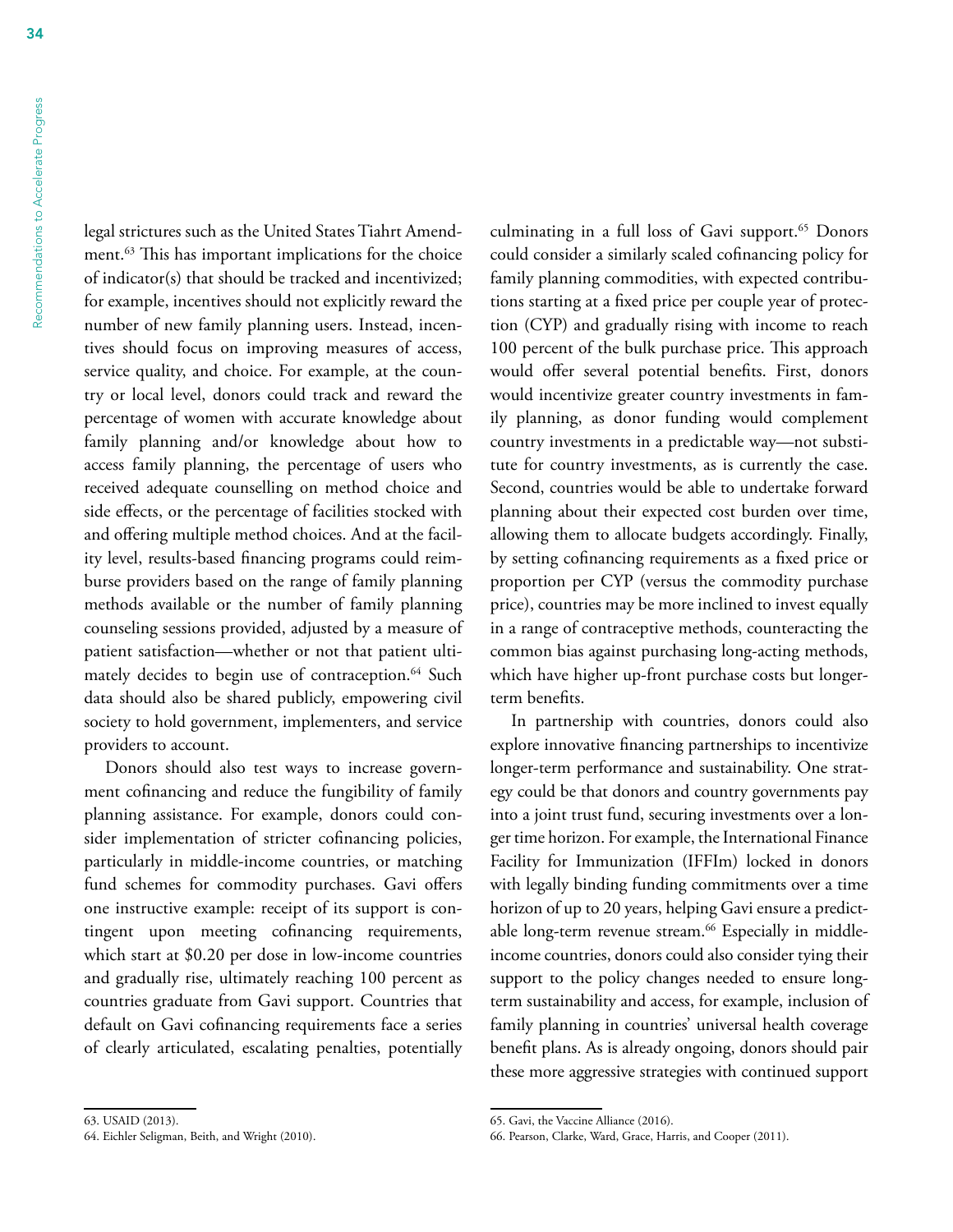to local partners and stakeholders who can advocate for local governments to prioritize FP by providing funding and improving policies that demonstrate commitment and ownership of FP programs.

#### 3. Enhance accountability and learning across the results chain.

FP2020 partners can take several concrete steps to fill the accountability deficits described in Chapter 3 and enhance learning across the results chain. Recommendations focus on improving three kinds of data: programmatic and performance data, evaluation data, and expenditure data.

First, drawing from experience elsewhere in the health sector, FP2020 funders should enhance accountability for performance among grant recipients by instituting regular independent verification of self-reported progress. Independent verification seeks to validate the self-reported results of individual grantees and to assess service readiness and quality in at least a random sample of service delivery points; it has become standard practice for many global health funders. Family planning funders can take inspiration from the constituent programs of the World Bank's Health Results Innovation Trust Fund (HRITF), which conduct robust independent verification to inform results-based payments; PEPFAR's Site Improvement through Monitoring System (SIMS), a census of supported facilities intended to ensure "that all Implementing Partners are providing services according to PEPFAR standards and fulfilling cooperative agreements [and] grants";<sup>67</sup> and the US President's Malaria Initiative's End Use Verification tool, which surveys a random sample of facilities to assess stocks, case management, and health worker capacity.68

Second, FP2020 partners should improve the generation and utilization of evidence to inform resource allocation. Contraception is clearly an efficacious technology, but little rigorous evidence is available to inform the choice and design of delivery strategies. FP2020 partners should require that at least a subset of funded programs undergo rigorous independent impact evaluations, helping the family planning community to identify the most (and least) effective and cost-effective strategies for reducing unmet need, increasing user satisfaction, empowering women and girls to make autonomous choices about contraceptive uptake, and promoting healthy birth spacing. In addition, many existing project evaluations have been withheld from the public domain; others are released informally as gray literature but remain difficult to access due to their exclusion from searchable databases or resource repositories. As a result, funders often reinvent the wheel, inadvertently replicating ineffective project design without reference to prior experience. (So-called youth corners are a frequently cited example; they remain common despite clear evidence of their ineffectiveness.)<sup>69</sup> Donors should thus take steps to increase the accessibility and dissemination of existing project evaluations, potentially by creating a shared database and requiring submission of all project evaluations to the common pool. With better evidence, and with existing evidence more accessible in the public domain, funders will be better equipped to direct their funding away from "zombie programs"—interventions that are known not to work but continue to receive funding because of political pressure or inertia, such as "youth corners" at service delivery points.

Third, FP2020 partners should sustain and build upon current efforts to improve family planning data. This also includes tracking and accountability for family planning expenditures—both by country governments and external funders—to assess the impact of

<sup>67.</sup> Birx (2016).

<sup>68.</sup> USAID, Deliver Project (2010).

<sup>69.</sup> Zuurmond, Geary, and Ross (2012).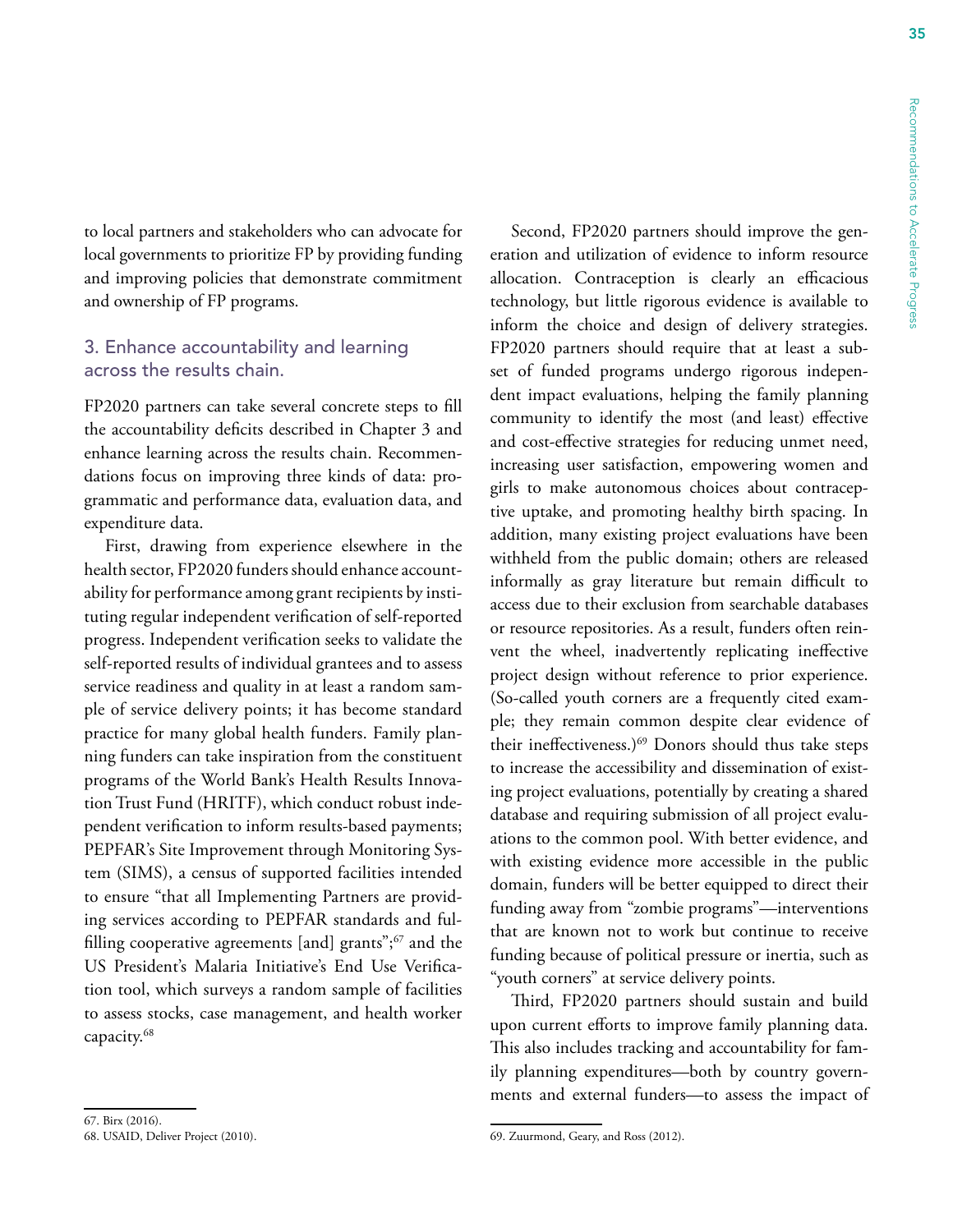Recommendations to Accelerate Progress

<span id="page-49-0"></span>Recommendations to Accelerate Progress

different funding trends and scenarios at the national level. Already, UNFPA, the Kaiser Family Foundation, and the Netherlands Interdisciplinary Demographic Institute (NIDI) are working to improve tracking of countries' domestic expenditures on family planning; donors should continue to support this important work and push for its release in the public domain. FP2020 partners should also advocate for WHO to make the family planning module mandatory under its System of Health Accounts (SHA) and provide WHO with requisite resources for the module's completion.

(Family planning is currently an optional module; just two countries—Burkina Faso and the Demographic Republic of Congo—completed and publicly released the results for 2013.)<sup>70</sup> Donors should also take steps to address the problems with their own coding of family planning programs within the CRS (as described in Appendix 2), most importantly by assigning the relevant portion of broader reproductive health programs to the family planning purpose code.

70. Weinberger, Emmart, Srihari, Miller, and Studt (2015).

| Table 4.1. Summary of Problem Statements and Recommendations |                                                                                                                                                                                                                                                                                                                   |                                                                                                                                                                                                                                                                                                                                                                                                                                                                                                                                                                                                                                                     |  |  |  |
|--------------------------------------------------------------|-------------------------------------------------------------------------------------------------------------------------------------------------------------------------------------------------------------------------------------------------------------------------------------------------------------------|-----------------------------------------------------------------------------------------------------------------------------------------------------------------------------------------------------------------------------------------------------------------------------------------------------------------------------------------------------------------------------------------------------------------------------------------------------------------------------------------------------------------------------------------------------------------------------------------------------------------------------------------------------|--|--|--|
| Area                                                         | <b>Issue</b>                                                                                                                                                                                                                                                                                                      | <b>Response &amp; Responder</b>                                                                                                                                                                                                                                                                                                                                                                                                                                                                                                                                                                                                                     |  |  |  |
| Allocation of resources across and within countries          | Cross-country allocation practices<br>have not consistently aligned funding<br>with family planning need.                                                                                                                                                                                                         | With support from the FP2020 secretariat, donors should regularly and collectively<br>analyze cross-country funding trends; where such exercises suggest relative underfunding<br>of some countries without an underlying rationale, they should consider the establishment<br>of funding mechanisms to direct additional donor investment to the neediest areas,<br>helping promote equity.                                                                                                                                                                                                                                                        |  |  |  |
|                                                              | Most CIPs set aspirational targets<br>with no basis in rigorous modeling<br>or historical trends.                                                                                                                                                                                                                 | The FP2020 secretariat and donors should work with countries to ensure that CIPs and<br>other planning and resource allocation documents set ambitious but realistic goals for<br>progress using modeling.                                                                                                                                                                                                                                                                                                                                                                                                                                          |  |  |  |
|                                                              | Activities and costings laid out in<br>most CIPs do not correspond with<br>real-world funding levels, modes<br>of funding, or other health-sector<br>strategy documents.                                                                                                                                          | Donors should ensure that their counterparts within the country government and other<br>donor organizations-and ideally the broader public-receive timely, detailed information<br>about all funding decisions, including geographic scope and interventions/activities.<br>Donors should ensure that their actual and planned funding streams are clearly reflected in<br>sector-wide planning documents.<br>Donors should work to enhance predictability and forward planning by increasing<br>transparency about expected resource allocations over a three- to four-year time horizon-<br>noting caveats related to overall budget uncertainty. |  |  |  |
|                                                              | Most CIPs essentially present a "wish<br>list" of activity categories rather than<br>a prioritized, detailed blueprint for<br>achieving realistic progress against<br>family planning indicators; new<br>donors to the family planning space<br>struggle to identify the next activity<br>that should be covered. | The FP2020 secretariat and donors should work with countries to ensure that CIPs are<br>clearly prioritized under different funding scenarios, ideally using rigorous modeling; they<br>should not be a "laundry list" of all possible interventions.<br>The FP2020 secretariat and donors should work with countries to ensure that CIPs are<br>easily trackable, meaning financial gaps are easily identifiable.<br>The FP2020 secretariat and donors should work with countries to ensure that CIPs are<br>consistent with and incorporated into other health sector and planning documents, for<br>example, the GFF investment case.            |  |  |  |

(continued)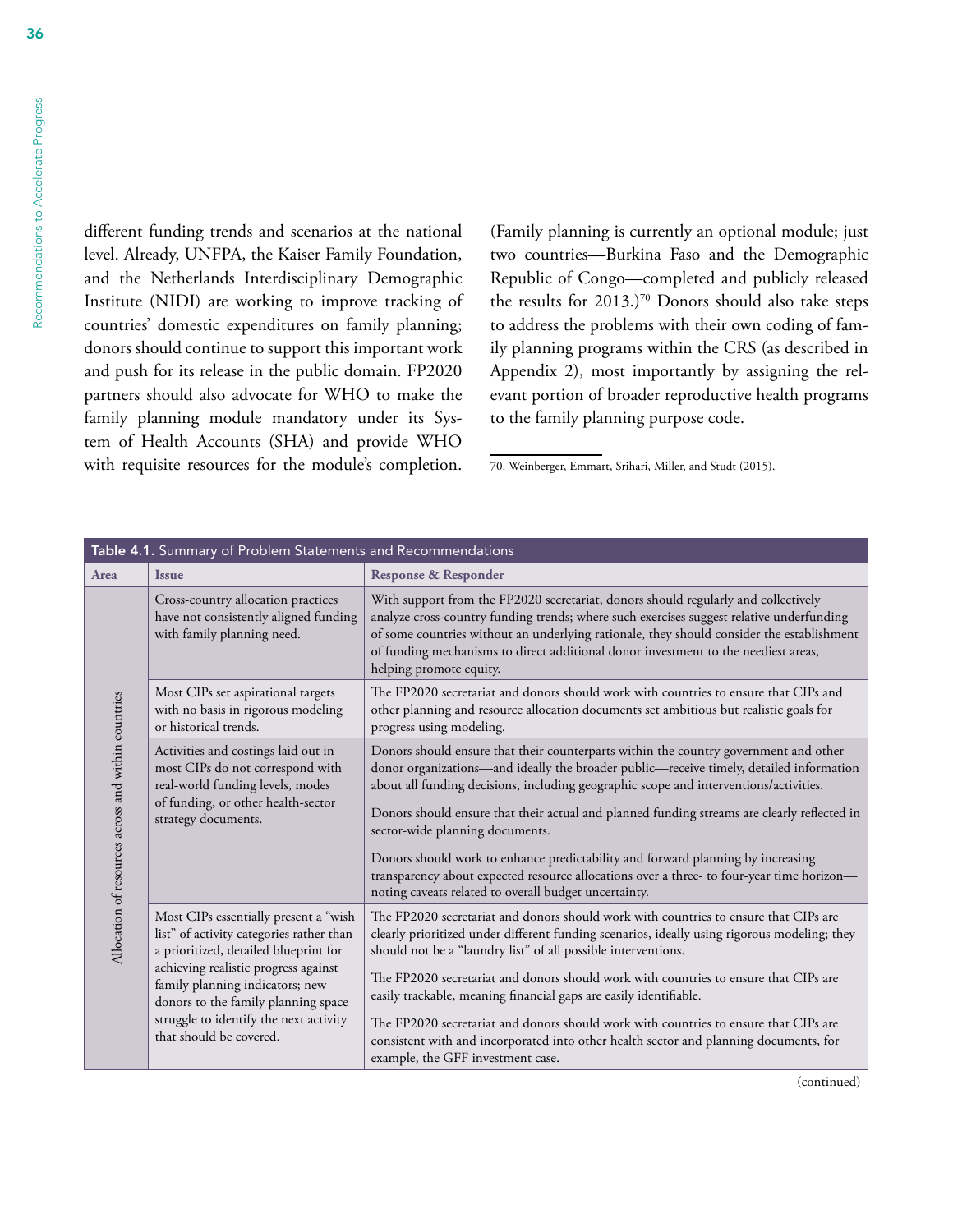|                                                                                           | Table 4.1. Continued                                                                                                                                                                                                                                                                                                                                                                                                                 |                                                                                                                                                                                                                                                                                                                                                                                                                                                                                                                                                                                                                                                                                                                                                                                                                                                                                                                                                                 |
|-------------------------------------------------------------------------------------------|--------------------------------------------------------------------------------------------------------------------------------------------------------------------------------------------------------------------------------------------------------------------------------------------------------------------------------------------------------------------------------------------------------------------------------------|-----------------------------------------------------------------------------------------------------------------------------------------------------------------------------------------------------------------------------------------------------------------------------------------------------------------------------------------------------------------------------------------------------------------------------------------------------------------------------------------------------------------------------------------------------------------------------------------------------------------------------------------------------------------------------------------------------------------------------------------------------------------------------------------------------------------------------------------------------------------------------------------------------------------------------------------------------------------|
| Area                                                                                      | <b>Issue</b>                                                                                                                                                                                                                                                                                                                                                                                                                         | <b>Response &amp; Responder</b>                                                                                                                                                                                                                                                                                                                                                                                                                                                                                                                                                                                                                                                                                                                                                                                                                                                                                                                                 |
|                                                                                           | Given the absence of clear, detailed<br>guidance and prioritization on<br>activities from within the CIP,<br>donors largely pursue business-<br>as-usual approaches to their own<br>allocations based on precedent,<br>discretion, and-to some degree-<br>their perceived comparative<br>advantage. These allocations are<br>rarely based on modeling and, in<br>some cases, are made with little<br>reference to data and evidence. | Donors should seek tighter coordination with each other, drawing on best practices such<br>as the Ouagadougou Partnership.<br>Donors should move beyond "business as usual" by adopting a more strategic approach to<br>their own resource allocations, both across and within individual countries, and aligned<br>with the country-owned CIPs.                                                                                                                                                                                                                                                                                                                                                                                                                                                                                                                                                                                                                |
| Creating incentives and an enabling<br>environment for countries' domestic<br>investments | Donor funding has not been<br>leveraged to increase countries'<br>domestic investments and may have<br>created disincentives for country<br>cofinancing.                                                                                                                                                                                                                                                                             | FP2020 partners should experiment with "carrots" (public praise or bonuses for<br>outstanding service delivery and access gains) and "sticks" (penalties or publicity for poor<br>performance) to improve incentives for performance and cofinancing, drawing from<br>experience elsewhere in the health sector. Such incentives must be carefully designed<br>to ensure respect for the principles of voluntarism and informed choice; for example,<br>incentives should not explicitly reward the number of new family planning users but<br>instead focus on improving measures of access, service quality, and choice.<br>Donors should consider implementation of stricter cofinancing policies, particularly in<br>middle-income countries, or matching fund schemes for commodity purchases.<br>In partnership with countries, donors could also explore innovative financing partnerships<br>to incentivize longer-term performance and sustainability. |
|                                                                                           | The family planning community is<br>unable to hold specific investments,<br>individuals, or institutions<br>accountable for achieving their<br>objectives or delivering on<br>commitments.<br>Resource allocation is hampered<br>by a lack of rigorous and widely<br>disseminated evidence on the most<br>effective delivery strategies.                                                                                             | Drawing from experience elsewhere in the health sector, FP2020 funders should enhance<br>accountability for performance among grant recipients and contractors by instituting<br>regular independent verification of self-reported progress. FP2020 partners should require<br>that at least a subset of funded programs undergo rigorous independent impact evaluations<br>to help the FP community identify the most and least effective and cost-effective strategies.<br>Donors should increase the accessibility and dissemination of existing project evaluations,<br>potentially by creating a shared database and requiring submission of all project<br>evaluations to the common pool.                                                                                                                                                                                                                                                                |
| Building a strong accountabiltiy environment                                              | Data on family planning financing-<br>both among donors and country<br>governments-suffers from serious<br>limitations, hampering analysis.                                                                                                                                                                                                                                                                                          | FP2020 partners should sustain and build upon current efforts to improve tracking and<br>accountability for family planning expenditures by continuing to support data collection<br>on family planning financing by UNFPA, the Kaiser Family Foundation, and NIDI, and<br>push for the public release of their findings.<br>FP2020 partners should advocate for WHO to make the family planning module<br>mandatory under its System of Health Accounts (SHA) and provide requisite resources for<br>the module's completion.<br>Donors should improve their coding of family planning projects within the CRS to<br>achieve consistency between data sources and ensure family planning resources are fully<br>accounted for.                                                                                                                                                                                                                                 |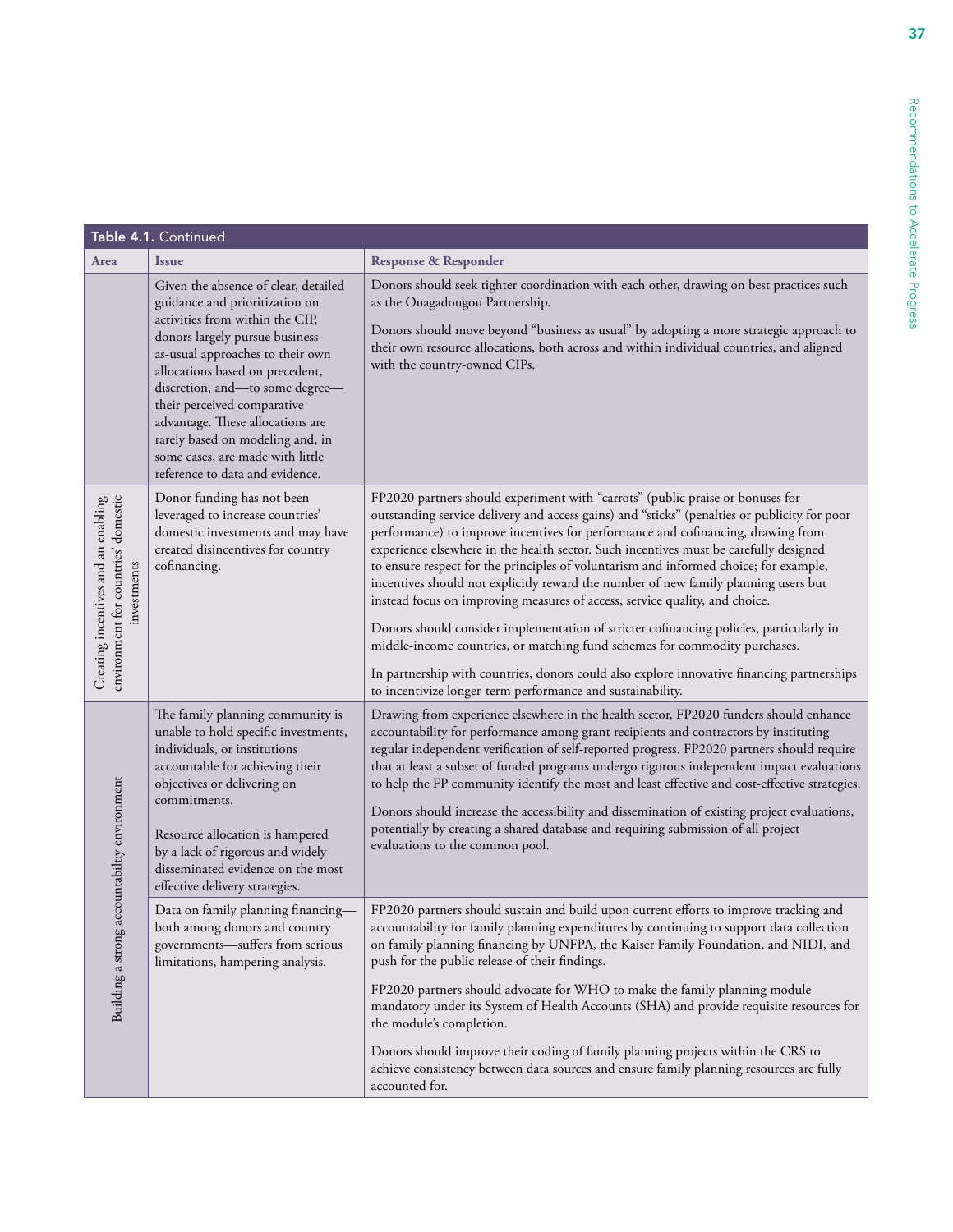# <span id="page-51-0"></span>Appendix 1.

The FP2020 goal—120 million additional users by 2020—is highly ambitious. According to documents released at the time of the summit, the goal was based on two factors: an analysis of historical change in modern contraceptive prevalence rates (mCPR) in the FP2020 focus countries and countries' own national targets for increasing family planning access and uptake. To meet the aggregate goal, all 69 focus countries would need to increase their mCPR by an average of 1.4 percentage points per year—a rate of increase that only a quarter of focus countries had historically achieved. A majority of the 69 focus countries had previously seen rates of increase less than half a percentage point per year, and an unweighted average from the 10 most populous countries suggested that mCPR had actually been decreasing in the years prior to FP2020.<sup>71</sup> Notably, even this highly ambitious goal stopped well short of the increases implied by countries' national plans, which would have totaled 185 million additional users between 2012 and 2020.72

The current trajectory exceeds historical trends but falls short of the original ambition. The original targetsetting process included a ramp-up period between 2012 and 2015 during which low performers could gradually increase their rates of progress; nonetheless, all countries—even those with the lowest historical growth rates—were expected to average at least 1.3 percentage point increases per year during that period.73 According to estimates released in 2015 by FP2020, six of the 69 focus countries achieved this average annual growth rate—and these six countries were historically medium- or high-growth countries projected to achieve at least 1.8 percentage points growth per year during that period, although none did. Across all 69 countries, median annual growth was just 0.6 percentage points. In many of the largest focus countries, such as Bangladesh, Egypt, India, and Indonesia, mCPR grew 1 percentage point or less between 2012 and 2015 not surprising given the high existing prevalence rates in these countries (see Table A1.1).<sup>74</sup>

<sup>71.</sup> London Summit on Family Planning (2012).

<sup>72.</sup> Brown, Druce, Bunting, Radloff, Koroma, Gupta, Siems, Kerrigan, Kress, and Darmstadt (2014).

<sup>73.</sup> Brown, Druce, Bunting, Radloff, Koroma, Gupta, Siems, Kerrigan, Kress, and Darmstadt (2014).

<sup>74.</sup> Weinberger, Emmart, Srihari, Miller, and Studt (2015).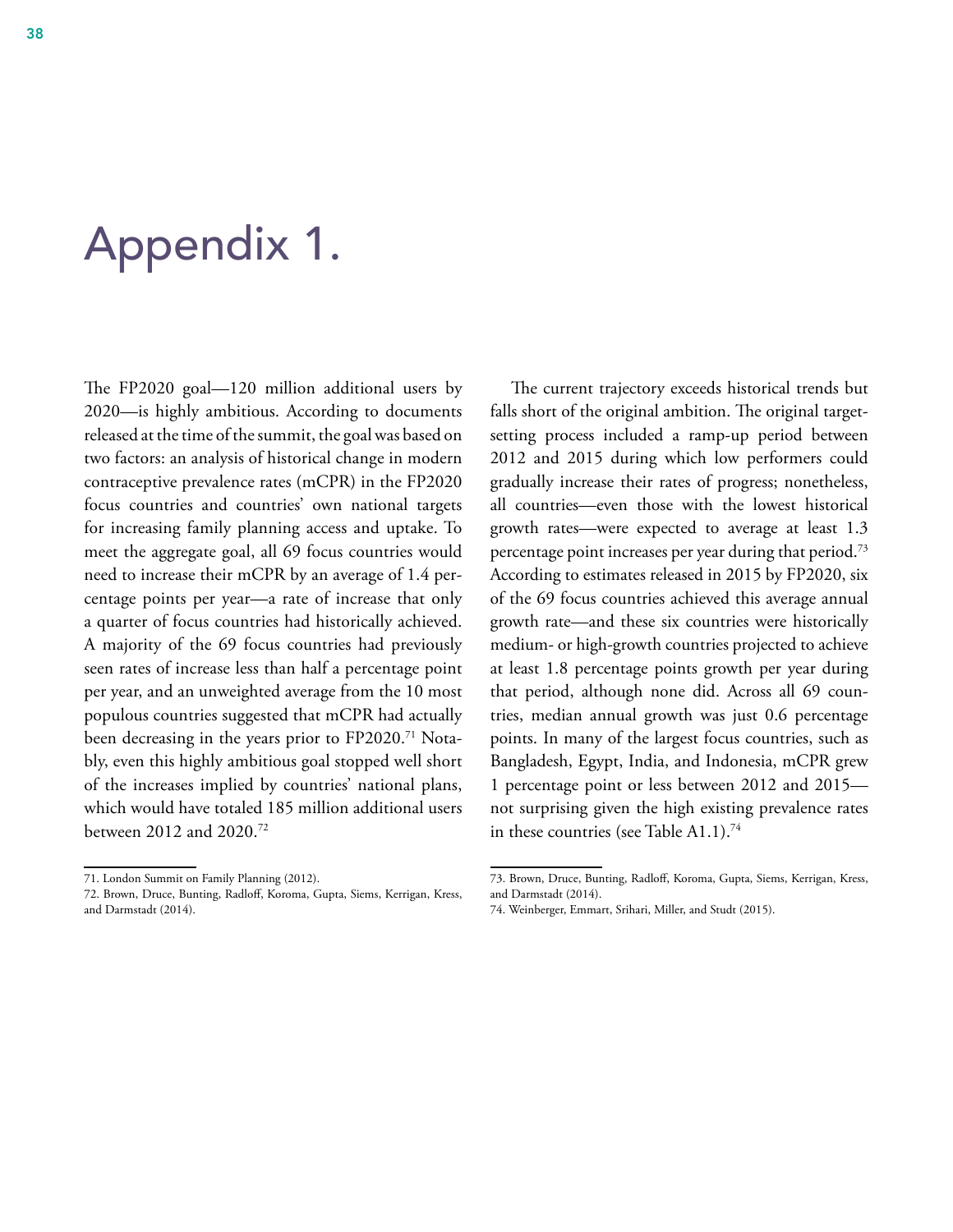| <b>Table A1.1.</b> Historical and Actual Growth Rates in MCPR (All Women)<br>in Selected Countries |                                                          |                                   |                                                       |  |  |
|----------------------------------------------------------------------------------------------------|----------------------------------------------------------|-----------------------------------|-------------------------------------------------------|--|--|
| <b>Country</b>                                                                                     | <b>Estimated mCPR,</b><br>2012 (%)                       | <b>Estimated mCPR,</b><br>2015(%) | <b>Growth Rate</b><br>(Percentage Points)<br>Per Year |  |  |
| Mozambique                                                                                         | 16.5                                                     | 24.2                              | 2.6                                                   |  |  |
| Malawi                                                                                             | 38.8                                                     | 43.2                              | 1.5                                                   |  |  |
| Ethiopia                                                                                           | 22.2                                                     | 26.2                              | 1.3                                                   |  |  |
|                                                                                                    | Minimum projected growth rate to reach FP2020 goal: 1.3% |                                   |                                                       |  |  |
| Kenya                                                                                              | 35.4                                                     | 39.1                              | 1.2                                                   |  |  |
| Senegal                                                                                            | 12.5                                                     | 15.8                              | 1.1                                                   |  |  |
| Kyrgyzstan                                                                                         | 24.0                                                     | 26.6                              | 0.9                                                   |  |  |
| Republic of Congo                                                                                  | 23.0                                                     | 25.5                              | 0.8                                                   |  |  |
| Uganda                                                                                             | 21.0                                                     | 22.6                              | 0.5                                                   |  |  |
| Philippines                                                                                        | 23.1                                                     | 24.4                              | 0.4                                                   |  |  |
| Indonesia                                                                                          | 44.3                                                     | 44.9                              | 0.2                                                   |  |  |
| Indonesia                                                                                          | 44.3                                                     | 44.9                              | 0.2                                                   |  |  |
| Egypt                                                                                              | 53.6                                                     | 53.9                              | 0.1                                                   |  |  |
| Bangladesh                                                                                         | 42.2                                                     | 42.3                              | 0.0                                                   |  |  |
| Vietnam                                                                                            | 43.9                                                     | 43.5                              | $-0.1$                                                |  |  |

#### <span id="page-52-0"></span>Table A1.1. Historical and Actual Growth Rates in mCPR (All Women)

*Source:* Weinberger, Michelle, Priya Emmart, Shipra Srihari, Nina Miller, and Erika Studt. 2015. FP2020 Commitment to Action: Measurement Annex 2015. Washington, DC: Family Planning 2020. Washington: FP2020; growth rate calculated by authors.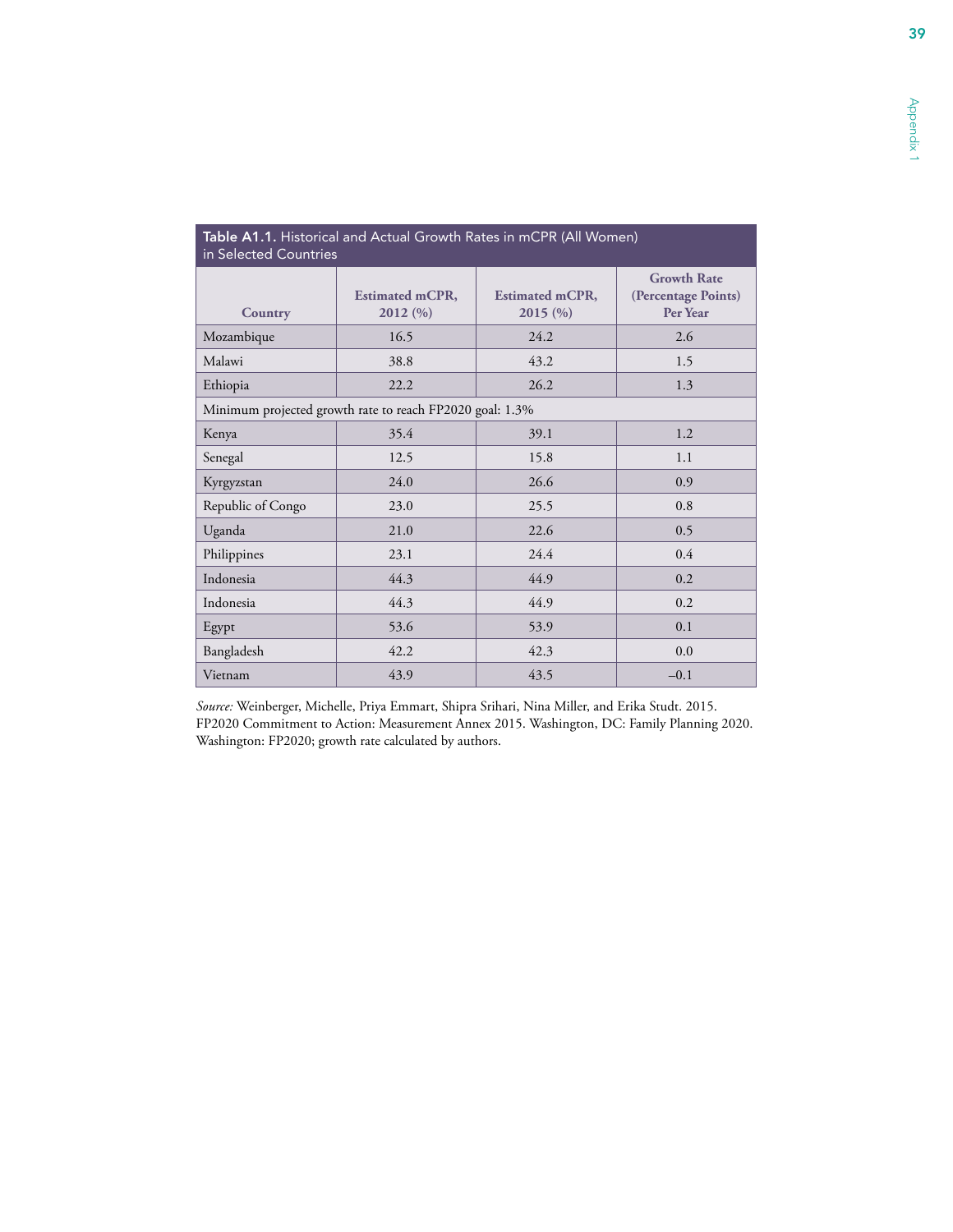# <span id="page-53-0"></span>Appendix 2.

We draw upon three primary data sources to analyze the distribution of family planning funds: the OECD's creditor reporting system (CRS), which catalogs flows of official development assistance; the International Aid Transparency Initiative (IATI) database; and the online grant databases provided by the Bill & Melinda Gates Foundation and the United Kingdom's Department for International Development (DFID). Together, these sources provide mostly complete data for 2004–2014, and partial information for 2015 and 2016.

However, all of this data suffers from important limitations. These limitations constrain our ability to know where family planning is allocated, whether those allocations respond rationally to different measures of family planning need, and whether they are optimally aligned to maximize progress against FP2020 objectives. For these reasons, the results and findings presented later in the chapter are best interpreted as suggestive estimates for the state of family planning financing at the FP2020 midpoint.

The first problem is in determining exactly which funds are used to support family planning programs. The CRS database includes a specific family planning purpose code; however, it also includes a separate, more general category for "reproductive and population health." It is likely that a significant portion of family planning resources is coded under this more general category, lumped together with other investments in reproductive health, such as HIV. Indeed, some donors refuse on principle to separate family-planning-specific investments from their integrated investments in sexual and reproductive health. And even nonfamily planning investments can help improve family planning outcomes, such as HIV prevention programs, girls' education, and investments in the health system and workforce.

Second, different data sources report family planning resource flows in different ways. The CRS database reports disbursements in a given calendar year, which typically differs from the fiscal years used by donor governments. In contrast, individual donor databases (e.g., donor websites) typically report only on planned budgets, usually in aggregate over the course of a multiyear project; where disbursements are reported, they are typically categorized and organized by fiscal year. For these reasons, data are not necessarily comparable across multiple sources. Even where data are reported in a similar format, our efforts to validate the data across different databases suggested major discrepancies in reporting.

Finally, and perhaps most importantly, the analysis in this report does not account for all resources supporting family planning programs in low- and middle-income countries, particularly the resources that country governments allocate to family planning from their own domestic budgets. These important data are not currently available for most countries, although a consortium of organizations, including the Kaiser Family Foundation, Avenir Health, the Netherlands Interdisciplinary Demographic Institute (NIDI), and UNFPA, is currently working to improve its quality, comprehensiveness, and availability. The analysis also excludes resources from some private sources, for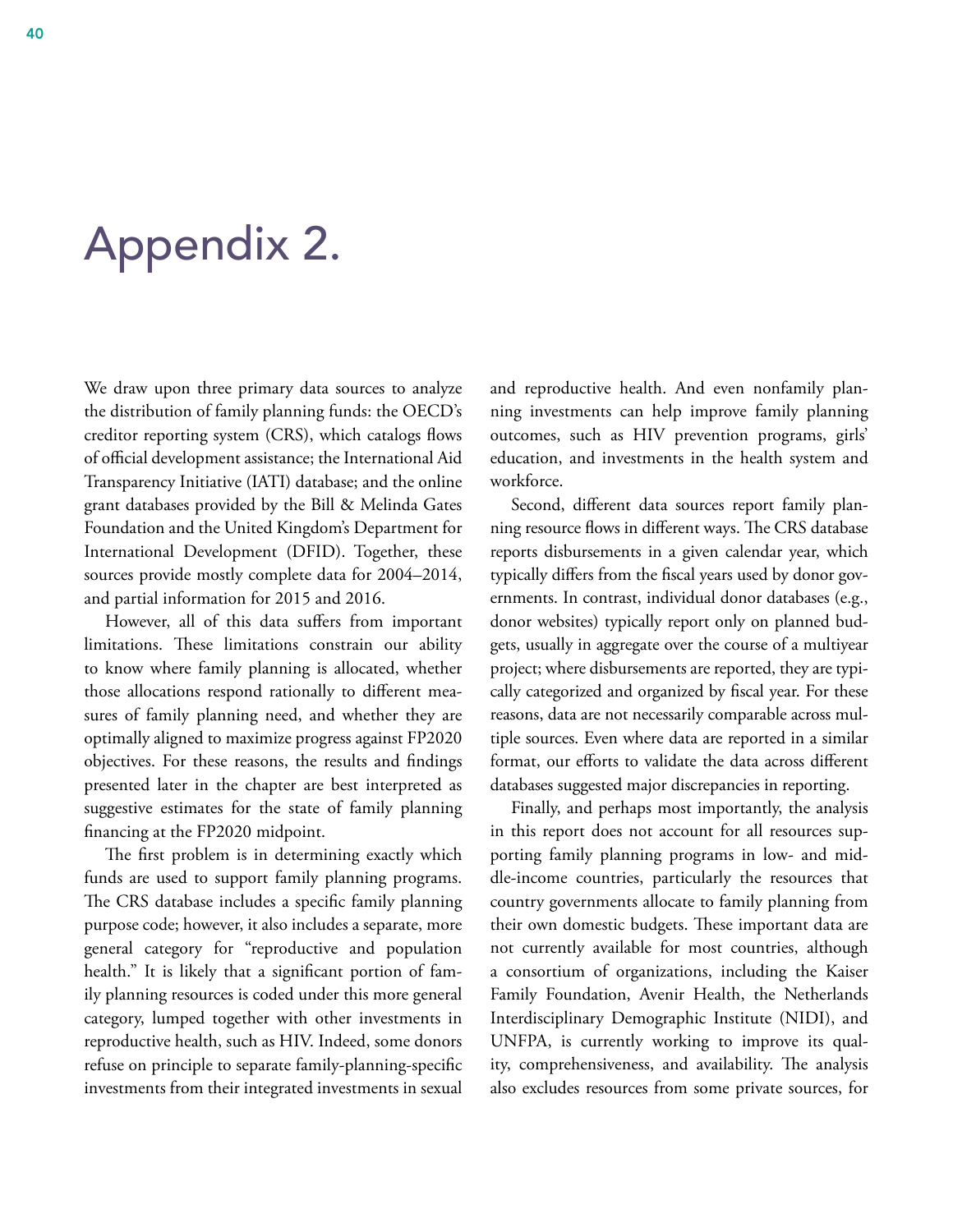example, the William and Flora Hewlett Foundation, the David and Lucile Packard Foundation, and the Susan Thompson Buffett Foundation. (The latter foundation does not publicly report on its expenditures but is thought to be among the largest sources of international funding for family planning.) Last, the analysis does not include private out-of-pocket spending on

contraception. Without comprehensive data on countries' domestic expenditures and all private sources of funds, it is not possible to know the total sum of funds supporting family planning programs in any individual country or across low- and middle-income countries in aggregate.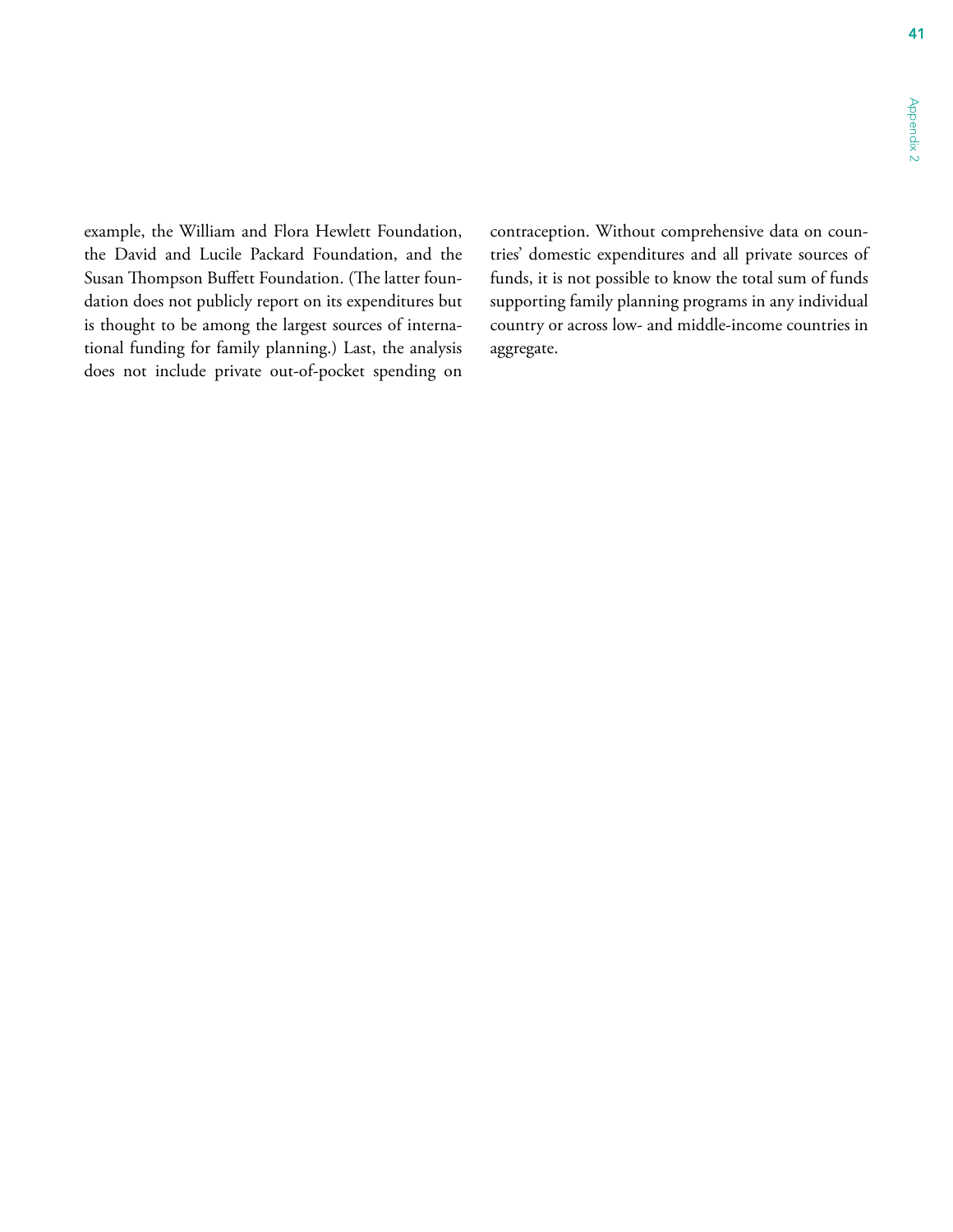# <span id="page-55-0"></span>Appendix 3.

| Table A3.1. DFID Centrally Allocated Programs with Family Planning Components > £1 million,<br>in Implementation as of May 2016 |                                                                                                                                                                                                                                                                                                                                     |              |                                                                             |                                                                  |                                                                                     |
|---------------------------------------------------------------------------------------------------------------------------------|-------------------------------------------------------------------------------------------------------------------------------------------------------------------------------------------------------------------------------------------------------------------------------------------------------------------------------------|--------------|-----------------------------------------------------------------------------|------------------------------------------------------------------|-------------------------------------------------------------------------------------|
| <b>Program Name</b>                                                                                                             | <b>Program Description</b>                                                                                                                                                                                                                                                                                                          | <b>Years</b> | <b>Budget for FP</b><br>Component,<br><b>GBP</b> millions<br>(USD millions) | Countries/<br><b>Regions</b><br><b>Targeted</b>                  | <b>Recipient</b><br>Organization(s)                                                 |
| Multicountry support<br>for increased access to<br>reproductive health,<br>including family<br>planning                         | To ensure that a reliable supply of<br>contraceptives and life-saving medicines<br>is available to improve reproductive,<br>maternal and sexual health in the poorest<br>countries.                                                                                                                                                 | 2013-2020    | £294.6<br>(\$390.7)                                                         | Developing<br>countries,<br>unspecified                          | <b>United Nations</b><br>Population Fund                                            |
| Family Planning<br>2020: Monitoring and<br>Accountability at Global<br>and Country Level                                        | To deliver and meet FP2020 financial<br>and other commitments for enabling<br>120 additional million girls and women<br>to realize their rights to voluntary<br>family planning by 2020 by holding<br>governments and service providers to<br>account.                                                                              | 2013-2020    | £10.5<br>(\$13.9)                                                           | Developing<br>countries,<br>unspecified                          | <b>United Nations</b><br>Foundation                                                 |
| Health: Preventing<br>Maternal Deaths from<br><b>Unwanted Pregnancies</b>                                                       | Reduced recourse to unsafe abortion<br>and increased use of family planning<br>for women (especially marginalized and<br>young)                                                                                                                                                                                                     | 2011-2017    | £18.6<br>(\$24.7)                                                           | Africa, regional,<br>Asia, regional,<br>Nigeria, Sierra<br>Leone | Consortium led<br>by Marie Stopes<br>International and<br>including Ipas<br>and DKT |
| Newborn, Women<br>and Children-Saving<br>Lives through Access<br>to Essential Health<br>Commodities                             | To contribute to the Reproductive,<br>Maternal, Newborn and Child Health<br>Trust Fund to support high-burden<br>countries to scale up availability<br>and access for the essential health<br>commodities.                                                                                                                          | 2014-2016    | £15.0<br>(\$19.9)                                                           | Developing<br>countries,<br>unspecified                          | <b>United Nations</b><br>Population Fund                                            |
| Somali Health and<br>Nutrition Programme<br>(SHINE) 2016-2021                                                                   | Improve the health of Somalis which<br>leads to improved human development<br>and economic development outcomes for<br>Somalia.                                                                                                                                                                                                     | 2015-2021    | £13.8<br>(\$18.3)                                                           | Somalia                                                          | Not specified                                                                       |
| Preventing Maternal<br>Deaths in Eastern<br>and Southern<br>Africa programme<br>(PreMDESA)                                      | To increase the availability of robust<br>evidence and proven innovations relating<br>to sexual and reproductive health (SRH)<br>and the improved awareness of, access to,<br>and uptake of family planning and SRH<br>services across the East and Southern<br>Africa (ESA) region, with a focus on<br>women and adolescent girls. | 2015-2018    | £4.6<br>(\$6.1)                                                             | Africa, regional                                                 | <b>United Nations</b><br>Population Fund                                            |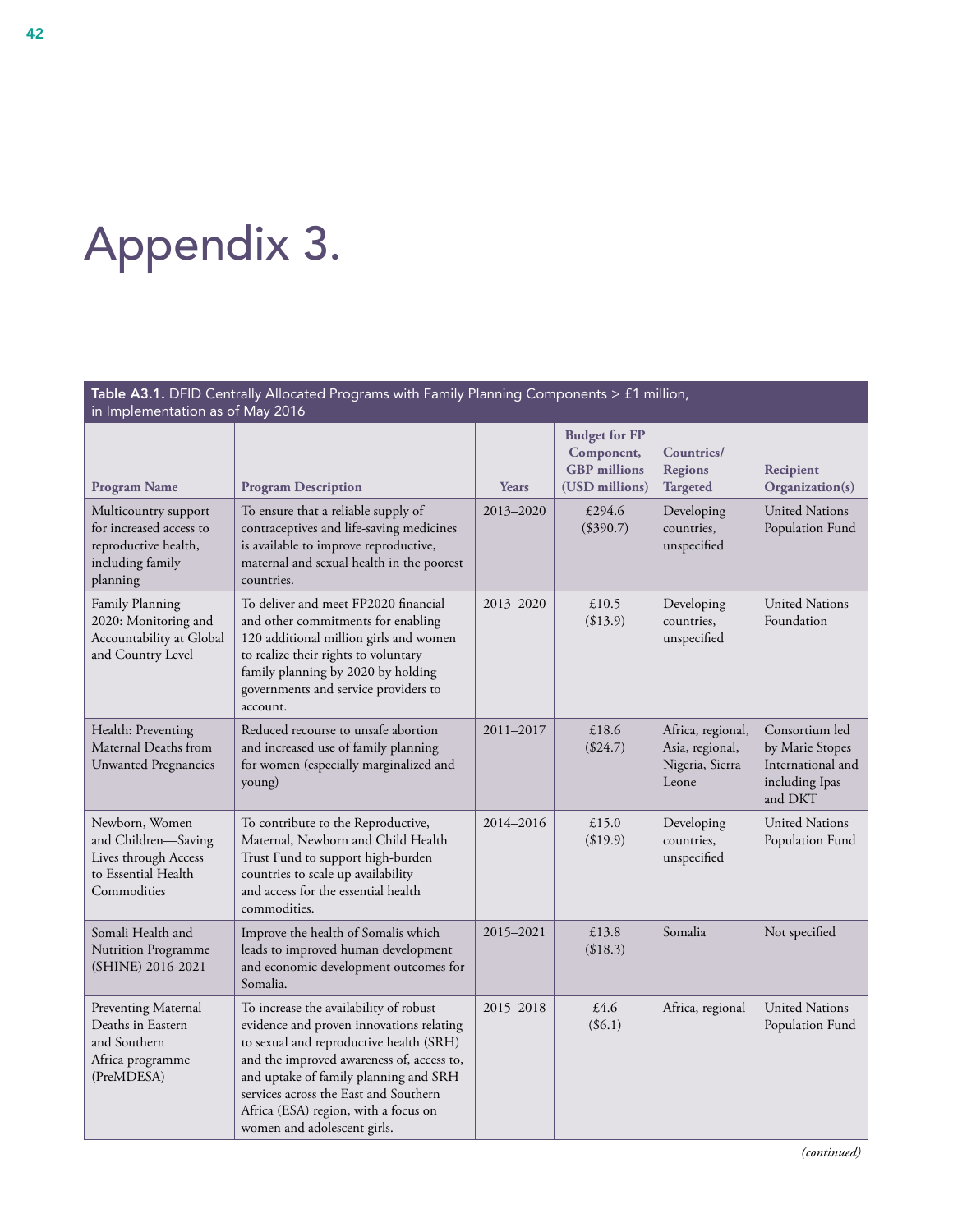<span id="page-56-0"></span>

| Table A3.1. Continued                                                                                                                     |                                                                                                                                                                                                                                                                                |              |                                                                             |                                                 |                              |  |
|-------------------------------------------------------------------------------------------------------------------------------------------|--------------------------------------------------------------------------------------------------------------------------------------------------------------------------------------------------------------------------------------------------------------------------------|--------------|-----------------------------------------------------------------------------|-------------------------------------------------|------------------------------|--|
| <b>Program Name</b>                                                                                                                       | <b>Program Description</b>                                                                                                                                                                                                                                                     | <b>Years</b> | <b>Budget for FP</b><br>Component,<br><b>GBP</b> millions<br>(USD millions) | Countries/<br><b>Regions</b><br><b>Targeted</b> | Recipient<br>Organization(s) |  |
| To update Estimates of<br>Global Unmet Need<br>and Costs of Providing<br>Universal Reproductive<br>Maternal and Neonatal<br>Health (RMNH) | To provide evidence on the costs and<br>benefits of meeting unmet needs for<br>reproductive, maternal, and neonatal<br>health and the use of the evidence-based<br>case for increased investments and<br>improved policies for meeting these needs<br>in developing countries. | 2012-2020    | £3.9<br>(\$5.2)                                                             | Developing<br>countries,<br>unspecified         | Guttmacher<br>Institute      |  |
| International<br>Development Support<br>Project                                                                                           | To engage with China on developmental<br>issues on international poverty reduction<br>in order to develop a shared agenda<br>on innovative activities that expose<br>aid practitioners to new and effective<br>approaches to international development.                        | 2012-2018    | £1.6<br>$(\$2.)$                                                            | China                                           | Assorted<br>organizations    |  |

*Source:* Extracted from DFID Development Tracker in June 2016 and augmented following correspondence with DFID staff. US dollar values calculated by authors using the exchange rate as of September 12, 2016.





*Source:* USAID. N.D. Foreign aid explorer. Accessed June 13, 2016.

43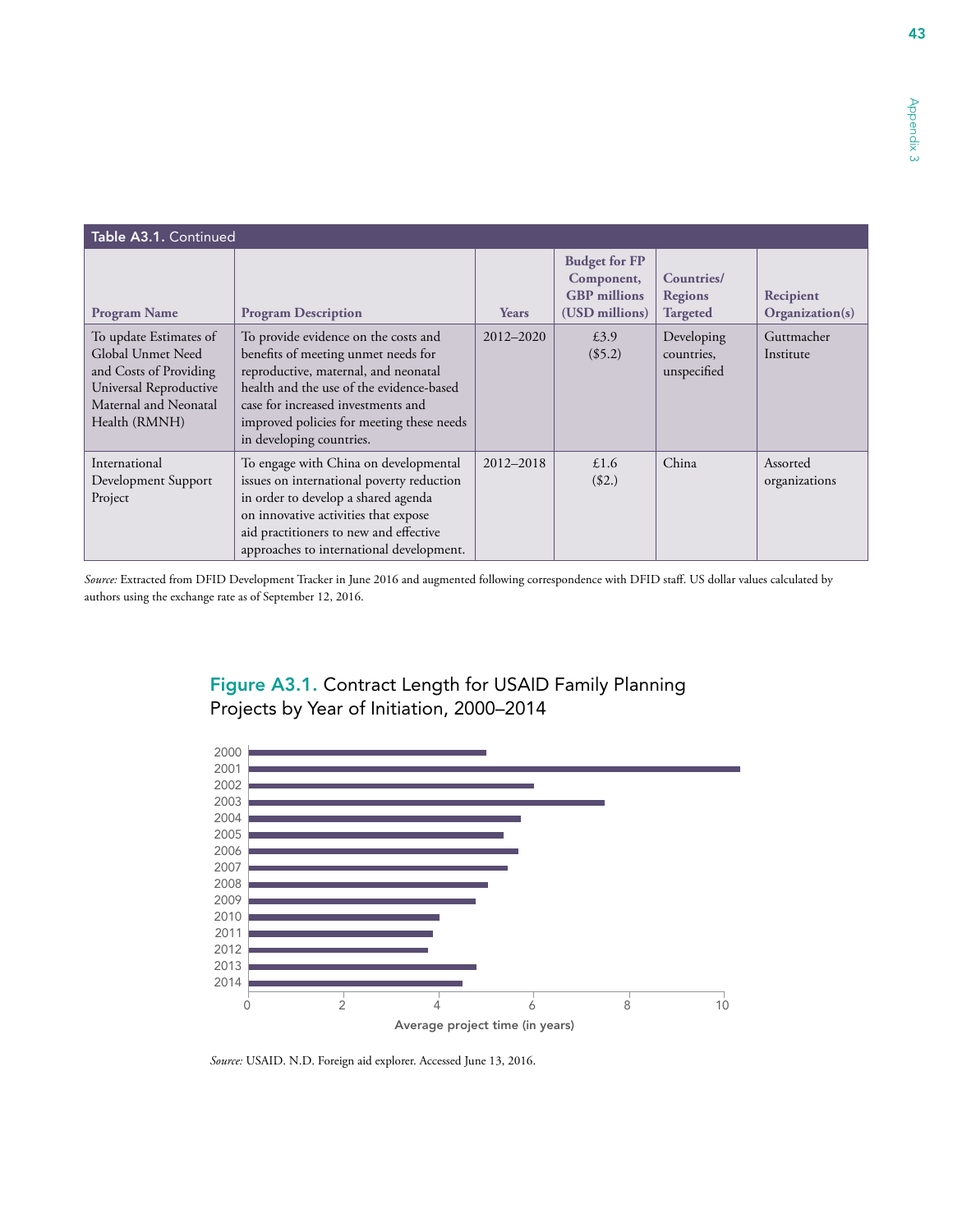| Table A3.2. Largest FP Investments from the Bill & Melinda Gates Foundation,<br>Commitments 2012-2015 |                                                                                                                                                                                                                                                                                                                                                                         |                            |           |  |  |
|-------------------------------------------------------------------------------------------------------|-------------------------------------------------------------------------------------------------------------------------------------------------------------------------------------------------------------------------------------------------------------------------------------------------------------------------------------------------------------------------|----------------------------|-----------|--|--|
| <b>Grantee</b>                                                                                        | <b>Purpose</b>                                                                                                                                                                                                                                                                                                                                                          | <b>Total Amount</b><br>(5) | Years     |  |  |
| International Bank for<br>Reconstruction and<br>Development                                           | To contribute to the Global Financing Facility (GFF) in Support of Every<br>Woman, Every Child                                                                                                                                                                                                                                                                          | 75,000,000                 | 2015-2020 |  |  |
| <b>CARE</b>                                                                                           | To support the Bihar government in accelerating progress toward achieving<br>maternal, newborn, and child mortality reduction goals; improving<br>nutrition and family planning outcomes; and improving coverage, quality,<br>and equity of health services                                                                                                             | 47,152,599                 | 2013-2018 |  |  |
| The University of<br>Manitoba                                                                         | To reduce the adverse health and development outcomes to families,<br>mothers, newborns, and children by achieving high reach, coverage, and<br>quality of effective interventions and services for health (maternal, neonatal,<br>and child health; family planning and nutrition in communities and at<br>health facilities); and agriculture and financial inclusion | 45,240,209                 | 2013-2018 |  |  |
| Johns Hopkins<br>University                                                                           | To sustain resources for quality family planning programs, contribute to<br>universal access to reproductive health services, Millennium Development<br>Goal 5b, and the vision of the London Summit on Family Planning                                                                                                                                                 | 43,572,727                 | 2012-2018 |  |  |
| Johns Hopkins<br>University                                                                           | To promote accountability                                                                                                                                                                                                                                                                                                                                               | 40,099,124                 | 2013-2018 |  |  |
| Family Health<br>International                                                                        | To support a clinical trial comparing HIV incidence and contraceptive<br>benefits in women using three family planning methods in four sub-Saharan<br>African countries                                                                                                                                                                                                 | 26,999,993                 | 2015–2019 |  |  |
| Family Health<br>International                                                                        | To develop and introduce, through a strong focus on global partnerships,<br>new and strategically important contraceptives to provide quality affordable<br>and acceptable products for those most in need                                                                                                                                                              | 22,504,065                 | 2013-2018 |  |  |
| JSI Research & Training<br>Institute, Inc.                                                            | To contribute toward sustainably improving health practices within<br>communities and the primary-level health-care system through the<br>application of innovative solutions that are informed by evidence-based best<br>practices                                                                                                                                     | 21,959,315                 | 2015-2019 |  |  |
| Johns Hopkins<br>University                                                                           | To eliminate supply and demand barriers to family planning in order to<br>increase contraceptive use in Nigeria                                                                                                                                                                                                                                                         | 18,000,000                 | 2015-2018 |  |  |
| Avenir Health, Inc.                                                                                   | To build essential capacity to enable global and country-level annual<br>reporting of contraceptive use and related estimates in a standard and<br>systematic manner, building accountability platforms, and tracking FP2020<br>resources and commitments                                                                                                               | 15,692,825                 | 2013-2018 |  |  |
| <b>Population Services</b><br>International                                                           | To meet the contraceptive needs of adolescents aged 15-19 by using a user-<br>centered design and youth-driven approach in the three project countries of<br>Ethiopia, Nigeria, and Tanzania                                                                                                                                                                            | 15,000,000                 | 2015–2019 |  |  |

*Source:* Extracted June 2016 from <http://www.gatesfoundation.org/How-We-Work/Quick-Links/Grants-Database>.

<span id="page-57-0"></span>44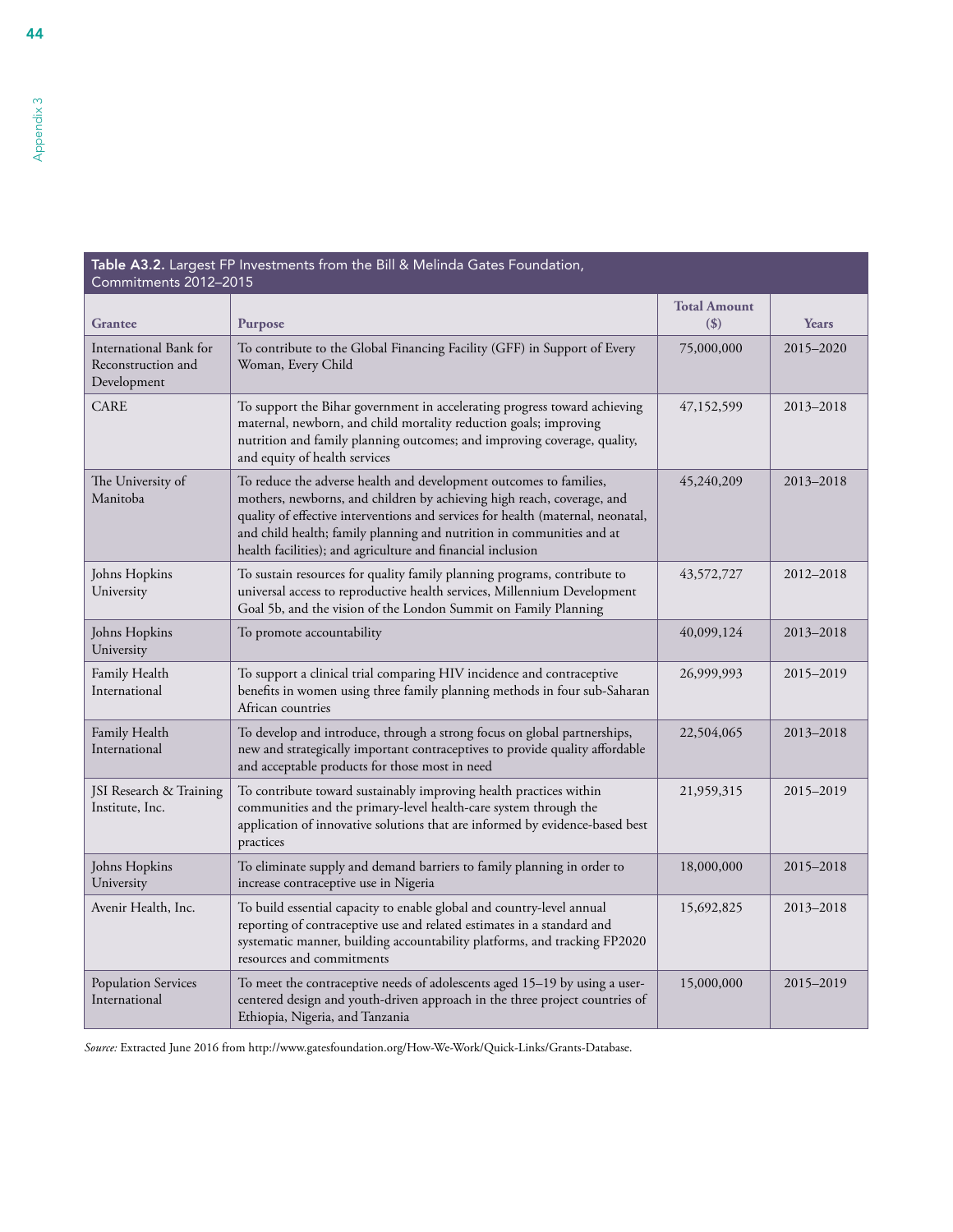### <span id="page-58-0"></span>**Notes**

1. Department for International Development. 2012. London Summit of Family Planning: Summaries of Commitments. London: DFID. [https://www.gov.](https://www.gov.uk/government/publications/london-summit-on-family-planning-summaries-of-commitments) [uk/government/publications/london-summit-on-family-planning-summaries](https://www.gov.uk/government/publications/london-summit-on-family-planning-summaries-of-commitments)[of-commitments.](https://www.gov.uk/government/publications/london-summit-on-family-planning-summaries-of-commitments)

2. Family Planning 2020. 2016. *FP2020 Momentum at the Midpoint 2015- 2016*. www.familyplanning2020.org/progress.

3. Fan, Victoria Y., Sunja Kim, Roxanne Oroxom, and Karen A. Grepin. 2016. "International Funding and Need for Family Planning, 2004–14." Manuscript submitted for publication. September 14.

4. Fan, Victoria Y., and Sunja Kim. 2016. "Modern Contraception and International Assistance for Family Planning: A Time-Series Analysis, 2004–14." Manuscript submitted for publication. June 25.

5. Family Planning 2020. 2012. "Commitments." Last modified July 11. [http://](http://www.familyplanning2020.org/entities/322/commitments) [www.familyplanning2020.org/entities/322/commitments](http://www.familyplanning2020.org/entities/322/commitments).

6. Family Planning 2020. 2016. "About Us." Accessed September 14. http:// www.familyplanning2020.org/about.

7. UNAIDS. 2015. "UNFPA, WHO and UNAIDS: Position Statement on Condoms and the Prevention of HIV, Other Sexually Transmitted Infections and Unintended Pregnancy." Last modified July 7. [http://www.unaids.org/en/](http://www.unaids.org/en/resources/presscentre/featurestories/2015/july/20150702_condoms_prevention) [resources/presscentre/featurestories/2015/july/20150702\\_condoms\\_prevention](http://www.unaids.org/en/resources/presscentre/featurestories/2015/july/20150702_condoms_prevention).

8. Donovan, Patricia, and Deirdre Wulf. 2002. *Family Planning Can Reduce High Infant Mortality Levels.* Washington, DC: Guttmacher Institute. [https://www.](https://www.guttmacher.org/report/family-planning-can-reduce-high-infant-mortality-levels) [guttmacher.org/report/family-planning-can-reduce-high-infant-mortality-levels.](https://www.guttmacher.org/report/family-planning-can-reduce-high-infant-mortality-levels)

9. Miller, Grant. 2010. "Contraception as Development? New Evidence from Family Planning in Colombia." *The Economic Journal* 120:709–736. doi:10.1111/j.1468-0297.2009.02306.x.

10. Weinberger, Michelle, Priya Emmart, Shipra Srihari, Nina Miller, and Erika Studt. 2015. *FP2020 Commitment to Action: Measurement Annex 2015*. Washington, DC: Family Planning 2020.

11. Weinberger, Michelle, Priya Emmart, Shipra Srihari, Nina Miller, and Erika Studt. 2015. *FP2020 Commitment to Action: Measurement Annex 2015*.

12. Fan, Victoria Y., Sunja Kim, Roxanne Oroxom, and Karen A. Grepin. 2016. "International Funding and Need for Family Planning, 2004–14." Manuscript submitted for publication. September 14.

13. Inter-Agency and Expert Group on Sustainable Development Goal Indicators. 2016. *Final List of Proposed Sustainable Development Goal Indicators*. http://unstats.un.org/sdgs/indicators/indicators-list/.

14. Fan, Victoria Y., and Sunja Kim. 2016. "Modern Contraception and International Assistance for Family Planning: A Time-Series Analysis, 2004–14." Manuscript submitted for publication. June 25.

15. Mbuya-Brown, Rebecca, and Henry Sapuwa. 2015. *Health Budget Advocacy: A Guide for Civil Society in Malawi.* Washington, DC: Futures Group, Health Policy Project. [http://www.healthpolicyproject.com/pubs/747\\_MalawiBudget-](http://www.healthpolicyproject.com/pubs/747_MalawiBudgetAdvocacybooklet.pdf)[Advocacybooklet.pdf](http://www.healthpolicyproject.com/pubs/747_MalawiBudgetAdvocacybooklet.pdf).

16. OECD. 2005. *Paris Declaration on Aid Effectiveness*. Paris: OECD Publishing. [http://www.oecd-ilibrary.org/development/paris-declaration-on-aid](http://www.oecd-ilibrary.org/development/paris-declaration-on-aid-effectiveness_9789264098084-en)[effectiveness\\_9789264098084-en.](http://www.oecd-ilibrary.org/development/paris-declaration-on-aid-effectiveness_9789264098084-en)

17. Center for Global Development. 2016. "Mission and Values." Accessed September 14. <http://www.cgdev.org/page/mission>.

18. The Center for Global Development partnered with MannionDaniels to conduct three country case studies—in Kenya, Nigeria, and Uganda. Each case study involved a two- or three-person delegation for a week-long study visit, augmented by literature review and secondary sources. A summary report of the country case studies, with further details on the methods used, has been published as a background paper on the CGD website.

19. This chapter draws heavily from a background paper authored by Victoria Fan, Sunja Kim, Roxanne Oroxom, and Karen Grepin. The CRS data used to prepare this paper was accessed in January 2016.

20. Wexler, Adam, Jen Kates, and Eric Lief. 2015. Donor Government Assistance for Family Planning in 2014. Washington, DC: Kaiser Family Foundation. http://kff.org/global-health-policy/report/donor-government-assistance-for -family-planning-in-2014/.

21. USAID N.D. *Strategic Budgeting for Population FP/RH Programs*. Washington, DC: USAID.

22. USAID. 2011. *Family Planning/Reproductive Health Portfolio Review* April 2011.

24. United States Agency for International Development. 2016. Foreign Aid Explorer Dashboard. Accessed June 9. [https://explorer.usaid.gov/aid-dash](https://explorer.usaid.gov/aid-dashboard.html)[board.html.](https://explorer.usaid.gov/aid-dashboard.html)

25. Department for International Development. 2014. *DFID's Results Framework.* London: DFID. [https://www.gov.uk/government/uploads/system/](https://www.gov.uk/government/uploads/system/uploads/attachment_data/file/360906/DFID-external-results-Sep_2014.pdf) [uploads/attachment\\_data/file/360906/DFID-external-results-Sep\\_2014.pdf.](https://www.gov.uk/government/uploads/system/uploads/attachment_data/file/360906/DFID-external-results-Sep_2014.pdf)

26. Development Tracker. 2016. "Access to Health Care in the Democratic Republic of Congo." Last modified June 23. [https://devtracker.dfid.gov.uk/](https://devtracker.dfid.gov.uk/projects/GB-1-202732) [projects/GB-1-202732.](https://devtracker.dfid.gov.uk/projects/GB-1-202732)

27. Department for International Development. 2011. *Business Plan 2011– 2015*. London: DFID. [https://www.gov.uk/government/uploads/system/](https://www.gov.uk/government/uploads/system/uploads/attachment_data/file/67658/DFID-business-plan.pdf) [uploads/attachment\\_data/file/67658/DFID-business-plan.pdf](https://www.gov.uk/government/uploads/system/uploads/attachment_data/file/67658/DFID-business-plan.pdf).

28. Department for International Development. 2012. *London Summit of Family Planning: Summaries of Commitments.* London: DFID. [https://www.gov.](https://www.gov.uk/government/publications/london-summit-on-family-planning-summaries-of-commitments) [uk/government/publications/london-summit-on-family-planning-summaries](https://www.gov.uk/government/publications/london-summit-on-family-planning-summaries-of-commitments)[of-commitments.](https://www.gov.uk/government/publications/london-summit-on-family-planning-summaries-of-commitments)

29. Bill & Melinda Gates Foundation. 2016. "Family Planning: Strategy Overview." Accessed September 14. [http://www.gatesfoundation.org/What-We-Do/](http://www.gatesfoundation.org/What-We-Do/Global-Development/Family-Planning) [Global-Development/Family-Planning](http://www.gatesfoundation.org/What-We-Do/Global-Development/Family-Planning).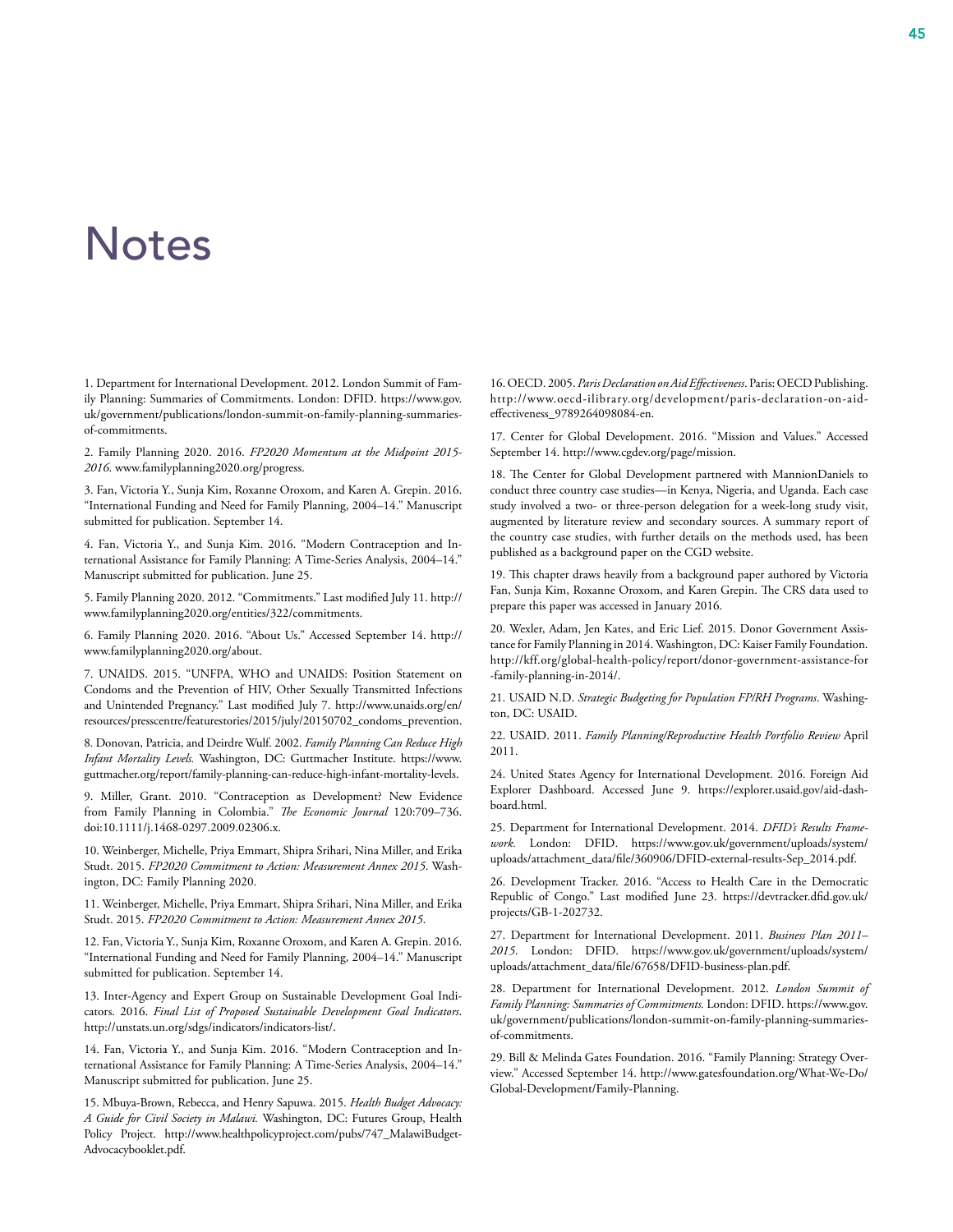30. Swedish International Development Agency. 2012. "Deductions for In-Country Refugee Costs Lead to Redistribution of Swedish Foreign Aid." Last modified February 23, 2016. [http://www.sida.se/English/press/current-topics](http://www.sida.se/English/press/current-topics-archive/2016/deductions-for-in-country-refugee-costs-lead-to-redistribution-of-swedish-foreign-aid/)[archive/2016/deductions-for-in-country-refugee-costs-lead-to-redistribution](http://www.sida.se/English/press/current-topics-archive/2016/deductions-for-in-country-refugee-costs-lead-to-redistribution-of-swedish-foreign-aid/)[of-swedish-foreign-aid/](http://www.sida.se/English/press/current-topics-archive/2016/deductions-for-in-country-refugee-costs-lead-to-redistribution-of-swedish-foreign-aid/).

31. Conservatives. 2015. *The Conservative Party Manifesto 2015.* London: Conservatives. [https://s3-eu-west-1.amazonaws.com/manifesto2015/Conservative-](https://s3-eu-west-1.amazonaws.com/manifesto2015/ConservativeManifesto2015.pdf)[Manifesto2015.pdf](https://s3-eu-west-1.amazonaws.com/manifesto2015/ConservativeManifesto2015.pdf).

32. Global Financing Facility. 2015. *Global Financing Facility in Support of Every Woman Every Child: Business Plan.* [http://pubdocs.worldbank.org/](http://pubdocs.worldbank.org/en/598311437686176148/1515268-GFF-Business-Plan.pdf) [en/598311437686176148/1515268-GFF-Business-Plan.pdf.](http://pubdocs.worldbank.org/en/598311437686176148/1515268-GFF-Business-Plan.pdf)

33. United Nations Fund for Population Activities. 2014. *UNFPA Supplies Annual Report 2014*. [https://www.unfpa.org/sites/default/files/pub-pdf/](https://www.unfpa.org/sites/default/files/pub-pdf/UNFPA_Supplies_Annual_Report_2014_Executive_Summary_web.pdf) [UNFPA\\_Supplies\\_Annual\\_Report\\_2014\\_Executive\\_Summary\\_web.pdf](https://www.unfpa.org/sites/default/files/pub-pdf/UNFPA_Supplies_Annual_Report_2014_Executive_Summary_web.pdf).

34. Fan, Victoria Y., Sunja Kim, Roxanne Oroxom, and Karen A. Grepin. 2016. "International Funding and Need for Family Planning, 2004–14." Manuscript submitted for publication. September 14.

35. Fan, Victoria Y., Sunja Kim, Roxanne Oroxom, and Karen A. Grepin. 2016. "International Funding and Need for Family Planning, 2004–14." Manuscript submitted for publication. September 14.

36. FP2020. 2016. "Costed implementation plan resource kit." Last accessed September 14. <http://www.familyplanning2020.org/microsite/cip>.

37. Federal Government of Nigeria. 2014. *Nigeria Family Planning Blueprint (Scale-Up Plan).* Abuja: Federal Government of Nigeria.

38. FP2020. 2015. *FP2020 Commitment to Action*. Measurement Annex, November 2015. Washington: FP2020.

39. Measurement, Learning, & Evaluation (MLE) Project. 2015. *Measurement, Learning & Evaluation of the Urban Reproductive Health Initiative: Nigeria 2014 Endline Survey.* Chapel Hill: Measurement, Learning & Evaluation Project.

40. Ministry of Health, Uganda. 2014. *Uganda Family Planning Costed Implementation Plan, 2015–2020*. Kampala: Ministry of Health, Uganda.

41. Zlatunich, Nichole, and Taryn Couture. 2015. *2015 Gap Analysis for Uganda Family Planning Costed Implementation Plan, 2015–2020.* Washington, DC: Health Policy Project. [http://www.healthpolicyproject.com/pubs/840\\_](http://www.healthpolicyproject.com/pubs/840_UgandaCIPbrief.pdf) [UgandaCIPbrief.pdf](http://www.healthpolicyproject.com/pubs/840_UgandaCIPbrief.pdf).

42. Department for International Development. Development tracker. *Accelerating the Rise in Contraceptive Prevalence in Uganda.* Last accessed September 14, 2016, at [https://devtracker.dfid.gov.uk/projects/GB-1-202420.](https://devtracker.dfid.gov.uk/projects/GB-1-202420)

43. Republic of Senegal Ministry of Health and Social Welfare, Division of Reproductive Health. 2012. *National Family Planning Action Plan 2012–2015*. Dakar: Ministry of Health and Social Welfare. Page 50. Last accessed September 14, 2016, at [http://ec2-54-210-230-186.compute-1.amazonaws.com/wp](http://ec2-54-210-230-186.compute-1.amazonaws.com/wp-content/uploads/2014/10/Senegal_National_FP_Action_Plan_English.pdf)[content/uploads/2014/10/Senegal\\_National\\_FP\\_Action\\_Plan\\_English.pdf](http://ec2-54-210-230-186.compute-1.amazonaws.com/wp-content/uploads/2014/10/Senegal_National_FP_Action_Plan_English.pdf).

44. Knowledge for Health. 2015. *Four Key Elements for Execution of Family Planning Costed Implementation Plans.* Baltimore: FHI 360. Last accessed September 14, 2016, at [http://www.fhi360.org/sites/default/files/media/docu](http://www.fhi360.org/sites/default/files/media/documents/cip-execution.pdf)[ments/cip-execution.pdf](http://www.fhi360.org/sites/default/files/media/documents/cip-execution.pdf).

45. Agence Nationale de la Statistique et de la Démographie (ANSD) [Sénégal] and ICF International. 2015. Enquête Démographique et de Santé Continue (EDS-Continue 2015): Rapport sur les Indicateurs Clés 3ème année. ICF International Rockville, Maryland.

46. Martyn Smith, Managing Director of FP2020, notes: "The first CIP was developed in Tanzania for the period 2010 - 2015. Since that time, 27 national and sub-national CIPs have been developed with a further 11 under development, and the CIP approach and products have evolved greatly to ensure that they are more focused and actionable. Detailed activity roadmaps, activity-based costing, and clear priority setting have become part of the standard approach being adopted by technical assistance partners and countries working on CIP development and implementation. Examples of the evolution of the CIP process include: The newest CIPs currently being developed and revised starting in 2016 have a stronger focus on performance management to strengthen execution of the plans, to align funding behind the most effective strategies to quickly and equitably increase family planning access, and to implement a partnership approach to CIP development to strengthen the capabilities of countries to execute their CIPs … A number of countries with CIPs developed prior to 2016 will also be provided with technical assistance to support execution, which is based on evidence from Senegal … In response to the additional complexities that come with devolution, more focus has been placed on developing subnational CIPs for large countries with decentralized health systems like Nigeria and Pakistan. In addition more emphasis has been placed during the CIP development process in working with Governments to use modeling to set ambitious but realistic goals as was done recently in Ghana/ CIPs that make clear which of the proposed strategies should be prioritized in the face of resource shortages include Zambia, Uganda, Malawi and Ghana. The Uganda CIP is a particularly good example of a plan with clear linkages to other relevant health strategies." Personal correspondence, 23 September 2016.

47. Federal Government of Nigeria and United Nations Population Fund. 2015. Facility Assessment for Reproductive Health Commodities and Services in Nigeria.

48. Uganda Bureau of Statistics (UBOS) and ICF International Inc. 2012. *Uganda Demographic and Health Survey 2011*. Kampala, Uganda: UBOS and Calverton, Maryland: ICF International Inc.

49. Bangirana, Jacqueline. 2016. "Uganda: Stockouts of Contraceptives Frustrate Family Planning." *The Observer*. Distributed by AllAfrica Global Media. Last accessed September 14, 2016, at [http://allafrica.com/](http://allafrica.com/stories/201606300222.html) [stories/201606300222.html.](http://allafrica.com/stories/201606300222.html)

50. PAI. 2016. Country advocacy. Washington: PAI.

51. Federal Government of Nigeria. 2014. *Nigeria Family Planning Blueprint (Scale-Up Plan).* Abuja: Federal Government of Nigeria.

52. The World Bank. 2004. *World Development Report 2004. Making Services Work for Poor People*. Washington, DC: The World Bank and Oxford University Press.

53. Boydell, Victoria and Jill Keesbury. 2014. "Social Accountability: What Are the Lessons for Improving Family Planning and Reproductive Health Programs? A Review of the Literature." Working paper. Washington, DC: Population Council, Evidence Project. [http://evidenceproject.popcouncil.org/](http://evidenceproject.popcouncil.org/wp-content/uploads/2014/11/2014_RightsBasedProg_SocAcctWP.pdf) [wp-content/uploads/2014/11/2014\\_RightsBasedProg\\_SocAcctWP.pdf](http://evidenceproject.popcouncil.org/wp-content/uploads/2014/11/2014_RightsBasedProg_SocAcctWP.pdf).

54. Devarajan, Shantayanan, Stuti Khemani, and Michael Walton. 2014. "Can Civil Society Overcome Government Failure in Africa?" *World Bank Research Observer* 29(1): 20–47.

55. Track20/Avenir Health. 2016. "Track 20." Last accessed September 14. <http://www.track20.org/pages/about/>.

56. See general description ([https://www.gov.uk/government/uploads/system/](https://www.gov.uk/government/uploads/system/uploads/attachment_data/file/67344/HTN-Reviewing-Scoring-Projects.pdf) [uploads/attachment\\_data/file/67344/HTN-Reviewing-Scoring-Projects.pdf](https://www.gov.uk/government/uploads/system/uploads/attachment_data/file/67344/HTN-Reviewing-Scoring-Projects.pdf)) and methodology section of an indicative report from Kenya: [https://devtracker.](https://devtracker.dfid.gov.uk/projects/GB-1-202547/documents) [dfid.gov.uk/projects/GB-1-202547/documents](https://devtracker.dfid.gov.uk/projects/GB-1-202547/documents).

46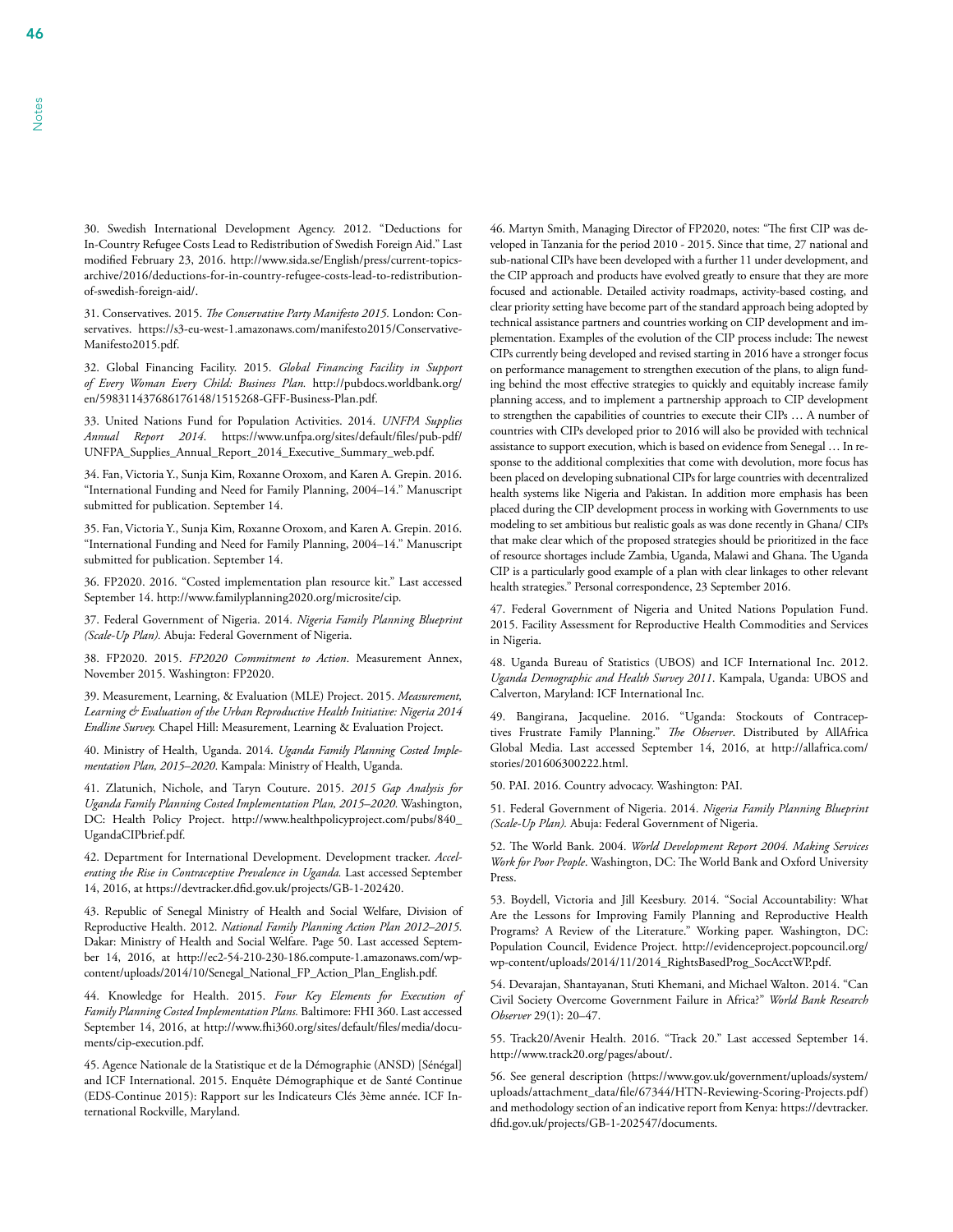57. Sandefur, Justin, and Amanda Glassman. 2014. "The Political Economy of Bad Data: Evidence from African Survey and Administrative Statistics." CGD Working Paper 373. Washington, DC: Center for Global Development.

58. Ouagadougou Partnership. 2016. "What's the Ouagadougou Partnership?" Last accessed September 14. <http://partenariatouaga.org/en/the-partnership/>.

59. Ouagadougou Partnership. 2016. "Coordination Unit." Last accessed September 14. [http://partenariatouaga.org/en/coordination-unit/.](http://partenariatouaga.org/en/coordination-unit/)

60. According to Beth Schlacter, Executive Director of FP2020: "This year the FP2020 secretariat in partnership with UNFPA, USAID, and other stakeholders convened three focal point workshops that resulted in action plans to implement country FP priorities based on the CIPs or national plans. These workshops were held in Bali, Kampala, and Abidjan with focal points from 37 countries, and the secretariat is now structured to follow up with country focal points throughout the year to support implementation of agreed priority activities."

61. Gertler, Paul, Paula Giovagnoli, and Sebastian Martinez. 2014. "Rewarding Provider Performance to Enable a Healthy Start to Life: Evidence from Argentina's Plan Nacer." Policy Research Working Paper 6884. Washington, DC: The World Bank.

62. Solina Health. 2016. "Immunization Leadership Challenge Evaluation." Last accessed September 14. [http://solinagroup.com/portfolio/immunization](http://solinagroup.com/portfolio/immunization-leadership-challenge-evaluation/)[leadership-challenge-evaluation/](http://solinagroup.com/portfolio/immunization-leadership-challenge-evaluation/).

63. USAID. 2013. "Voluntarism and Informed Choice." Last updated September 24. [https://www.usaid.gov/what-we-do/global-health/family-planning/](https://www.usaid.gov/what-we-do/global-health/family-planning/voluntarism-and-informed-choice) [voluntarism-and-informed-choice](https://www.usaid.gov/what-we-do/global-health/family-planning/voluntarism-and-informed-choice).

64. See Eichler Rena, Barbara Seligman, Alix Beith, and Jenna Wright. 2010. *Performance-based Incentives: Ensuring Voluntarism in Family Planning Initiatives.* Bethesda: Health Systems 20/20 project, Abt Associates Inc.

65. Gavi, the Vaccine Alliance. 2016. *Cofinancing Policy*, version 2.0. Geneva: Gavi, the Vaccine Alliance.

66. Pearson, Mark, Jeremy Clarke, Laird Ward, Cheri Grace, Daniel Harris, and Matthew Cooper. 2011. *Evaluation of the International Finance Facility for Immunisation (IFFIm).* London: HLSP. http://www.gavi.org/results/evaluations/ iffim-evaluation/.

67. Birx, Deborah. 2016. "Accountability, Transparency, and Impact in PEPFAR to Accelerate for Impact." Keynote address at the Center for Global Development's *Defeating AIDS, TB and Malaria: Designing Next Generation Financing Models* launch event, Washington, DC, February 16.

68. USAID, Deliver Project. 2010. *Improving Monitoring and Supervision at the Health Facility Level through End-Use Verification and Mobile Technology.* Arlington: John Snow, Inc.

69. Zuurmond, Maria A., Rebecca S. Geary, and David A. Ross. 2012. "The Effectiveness of Youth Centers in Increasing Use of Sexual and Reproductive Health Services: A Systematic Review." *Studies in Family Planning* 43: 239-254. Database of Abstracts of Reviews of Effects (DARE) (12013013499).

70. Weinberger, Michelle, Priya Emmart, Shipra Srihari, Nina Miller, and Erika Studt. 2015. *FP2020 Commitment to Action: Measurement Annex 2015*. Washington, DC: Family Planning 2020.

71. London Summit on Family Planning. 2012. "Technical Note: Data Sources and Methodology for Developing the 2012 Baseline, 2020 Objective, Impacts and Costings." [http://ec2-54-210-230-186.compute-1.amazonaws.](http://ec2-54-210-230-186.compute-1.amazonaws.com/wp-content/uploads/2013/09/2013_01-04_FP_Summit_technical_note_15_June.pdf) [com/wp-content/uploads/2013/09/2013\\_01-04\\_FP\\_Summit\\_technical\\_](http://ec2-54-210-230-186.compute-1.amazonaws.com/wp-content/uploads/2013/09/2013_01-04_FP_Summit_technical_note_15_June.pdf) [note\\_15\\_June.pdf.](http://ec2-54-210-230-186.compute-1.amazonaws.com/wp-content/uploads/2013/09/2013_01-04_FP_Summit_technical_note_15_June.pdf)

72. Brown, Win, Nel Druce, Julia Bunting, Scott Radloff, Desmond Koroma, Srishti Gupta, Brian Siems, Monica Kerrigan, Dan Kress, and Gary L. Darmstadt. 2014. "Developing the `120 by 20' Goal for the Global FP2020 Initiative." *Studies in Family Planning* 45: 73–84. Accessed September 26, 2016. doi:10.1111/j.1728-4465.2014.00377.x.

73. Brown, Win, Nel Druce, Julia Bunting, Scott Radloff, Desmond Koroma, Srishti Gupta, Brian Siems, Monica Kerrigan, Dan Kress, and Gary L. Darmstadt. 2014. "Developing the `120 by 20' Goal for the Global FP2020 Initiative." *Studies in Family Planning* 45:73-84. Accessed September 26, 2016. doi:10.1111/j.1728-4465.2014.00377.x.

74. Weinberger, Michelle, Priya Emmart, Shipra Srihari, Nina Miller, and Erika Studt. 2015. *FP2020 Commitment to Action: Measurement Annex 2015*. Washington, DC: Family Planning 2020.

#### **Box 1.1**

a. Sedgh, Gilda, Jonathan Bearak, Singh Susheela, Akinrinola Bankole, Anna Popinchalk, Bela Ganatra, Clémentine Rossier, Caitlin Gerdts, Özge Tunçalp, Brooke Ronald Johnson Jr., Heidi Bart Johnston, and Leontine Alkema. 2016. "Abortion Incidence between 1990 and 2014: Global, Regional, and Subregional Levels and Trends." *The Lancet* 388: 258–267. doi:10.1016/S0140- 6736(16)30380-4.

b. Center for Reproductive Rights. 2014. *The World's Abortion Laws: 2014.* New York: The Center for Reproductive Rights. [http://www.reproductiverights.org/](http://www.reproductiverights.org/sites/crr.civicactions.net/files/documents/AbortionMap2014.PDF) [sites/crr.civicactions.net/files/documents/AbortionMap2014.PDF](http://www.reproductiverights.org/sites/crr.civicactions.net/files/documents/AbortionMap2014.PDF).

c. Singh, Susheela and Isaac Maddow-Zimet. 2016. "Facility-Based Treatment for Medical Complications Resulting from Unsafe Pregnancy Termination in the Developing World, 2012: A Review of Evidence from 26 Countries." *BJOG an International Journal of Obstetrics and Gynaecology* 123: 1489–1498. doi:10.1111/1471-0528.13552.

d. Say, Lale, Doris Chou, Alison Gemmill, Özge Tunçalp, Ann-Beth Moller, Jane Daniels, A Metin Gülmezoglu, Marleen Temmerman, and Leontine Alkema. 2014. "Global Causes of Maternal Death: A WHO Systematic Analysis." *Lancet Global Health* 2: e323-e333. doi: 10.1016/S2214-109X(14)70227-X.

e. Track20. 2016. "FP2020 Core Indicators." Accessed September 14. http:// www.track20.org/pages/data/indicators.

f. Track20. 2016. "FP2020 Core Indicators." Accessed September 14. [http://](http://www.track20.org/pages/data/indicators) [www.track20.org/pages/data/indicators.](http://www.track20.org/pages/data/indicators)

g. Center for Health and Gender Equity. 2016. "Helms Amendment." Accessed September 14. [http://www.genderhealth.org/the\\_issues/us\\_foreign\\_policy/](http://www.genderhealth.org/the_issues/us_foreign_policy/helms/) [helms/.](http://www.genderhealth.org/the_issues/us_foreign_policy/helms/)

h. Gates, Melinda. 2014. "Reflections on My Recent Travels." *Impatient Optimists*. June 2. http://www.impatientoptimists.org/Posts/2014/06/Reflectionson-My-Trip-to-Toronto#.V6x\_wpgrKUk.

i. Department for International Development. 2013. *Safe and Unsafe Abortion: The UK's Policy Position on Safe and Unsafe Abortion in Developing Countries.* London: DFID. [https://www.gov.uk/government/uploads/system/uploads/](https://www.gov.uk/government/uploads/system/uploads/attachment_data/file/324590/safe-unsafe-abortion2.pdf) [attachment\\_data/file/324590/safe-unsafe-abortion2.pdf.](https://www.gov.uk/government/uploads/system/uploads/attachment_data/file/324590/safe-unsafe-abortion2.pdf)

Notes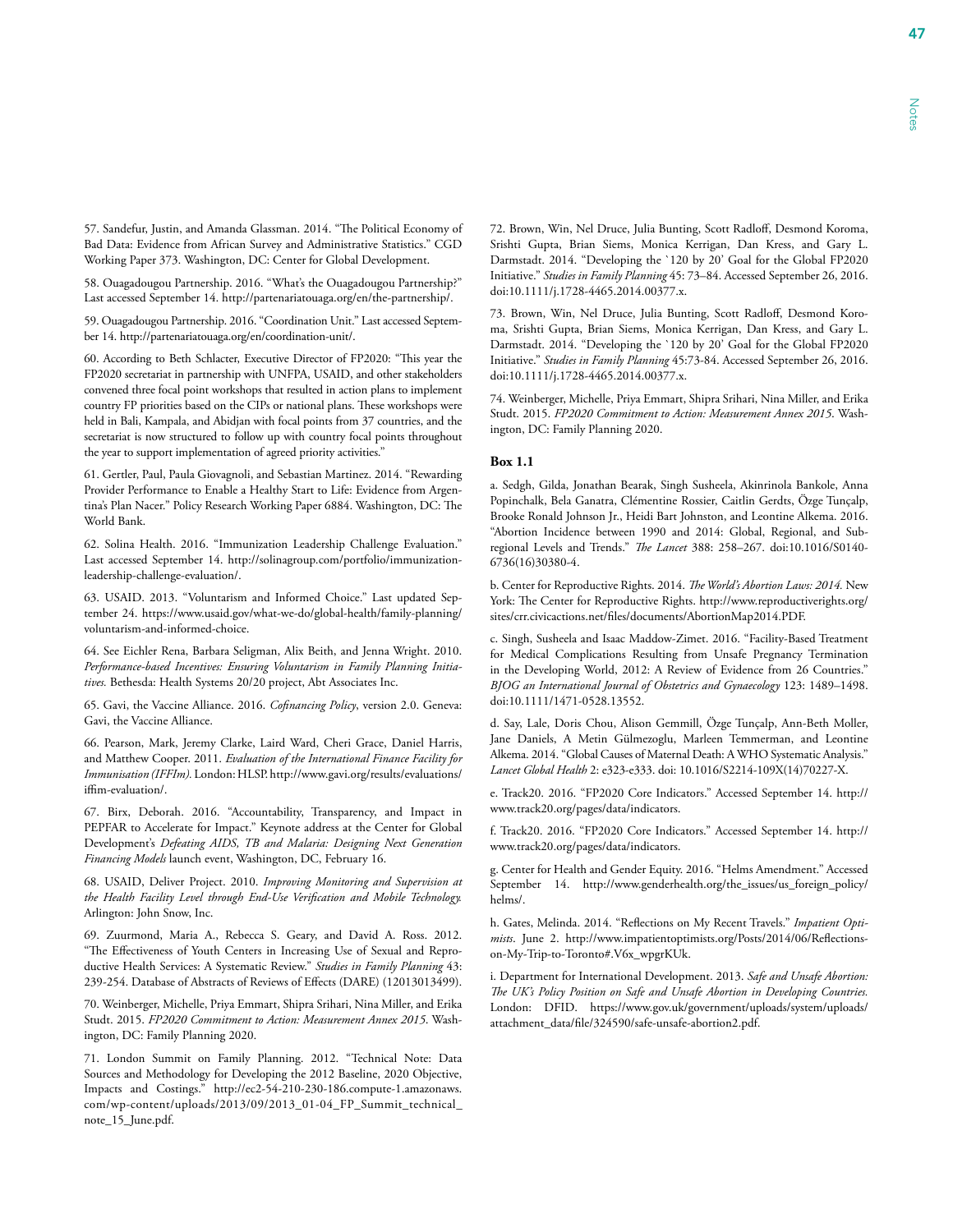a. The CRS data categorizes this funding as "South of Sahara"; USAID has clarified that these funds are for West Africa Regional programs. We defer here to their internal categorization.

b. Iraq family planning programs are funded from Economic Support Funds (ESF), a separate funding basket that does not use FP need as a criterion. c. DFID support to India was discontinued in 2015.

#### **Table 2.2**

a. DFID support to India was discontinued in 2015.

#### **Box 3.1**

a. Futures Institute. N.D. Spectrum Manual: Spectrum system of policy models. Last Accessed September 14, 2016, at [http://www.healthpolicyinitiative.](http://www.healthpolicyinitiative.com/Publications/Groups/group_16/16_SpectrumManualE.pdf) [com/Publications/Groups/group\\_16/16\\_SpectrumManualE.pdf.](http://www.healthpolicyinitiative.com/Publications/Groups/group_16/16_SpectrumManualE.pdf)

b. Health Policy Project. 2015. Demographic Dividend Model. Washington: Futures Group, Health Policy Project.

c. Health Policy Project, United States Agency for International Development (USAID), and Marie Stopes International. 2014. ImpactNow model. Washington: Futures Group, Health Policy Project.

d. Futures Institute. N.D. Spectrum Manual: Spectrum system of policy models. Last Accessed September 14, 2016, at [http://www.healthpolicyinitiative.](http://www.healthpolicyinitiative.com/Publications/Groups/group_16/16_SpectrumManualE.pdf) [com/Publications/Groups/group\\_16/16\\_SpectrumManualE.pdf.](http://www.healthpolicyinitiative.com/Publications/Groups/group_16/16_SpectrumManualE.pdf)

e. Health Policy Project. N.D. GAP Tool. Last accessed September 14, 2016, at [http://www.healthpolicyinitiative.com/Publications/Groups/group\\_33/33\\_](http://www.healthpolicyinitiative.com/Publications/Groups/group_33/33_33_GAP_Model_Version_1_2.xls) [33\\_GAP\\_Model\\_Version\\_1\\_2.xls](http://www.healthpolicyinitiative.com/Publications/Groups/group_33/33_33_GAP_Model_Version_1_2.xls)

f. Avenir Health/Track20. FP Goals. Last accessed September 14, 2016, at [http://www.track20.org/pages/resources/FPGoals.](http://www.track20.org/pages/resources/FPGoals)

g. Track20. 2016. *What Is Our Goal and How Do We Get There?* FP Goals model. Overview. Last accessed September 14, 2016, at [http://www.track20.org/pages/](http://www.track20.org/pages/resources/FPGoals_files/FP%20Goals%20Overview%20for%20Website%20(2016.5.19).pdf) [resources/FPGoals\\_files/FP%20Goals%20Overview%20for%20Website%20](http://www.track20.org/pages/resources/FPGoals_files/FP%20Goals%20Overview%20for%20Website%20(2016.5.19).pdf) [\(2016.5.19\).pdf](http://www.track20.org/pages/resources/FPGoals_files/FP%20Goals%20Overview%20for%20Website%20(2016.5.19).pdf).

h. Optima. N.D. About Optima. Last accessed September 14, 2016, at [http://](http://optimamodel.com/about.html) [optimamodel.com/about.html.](http://optimamodel.com/about.html)

Notes